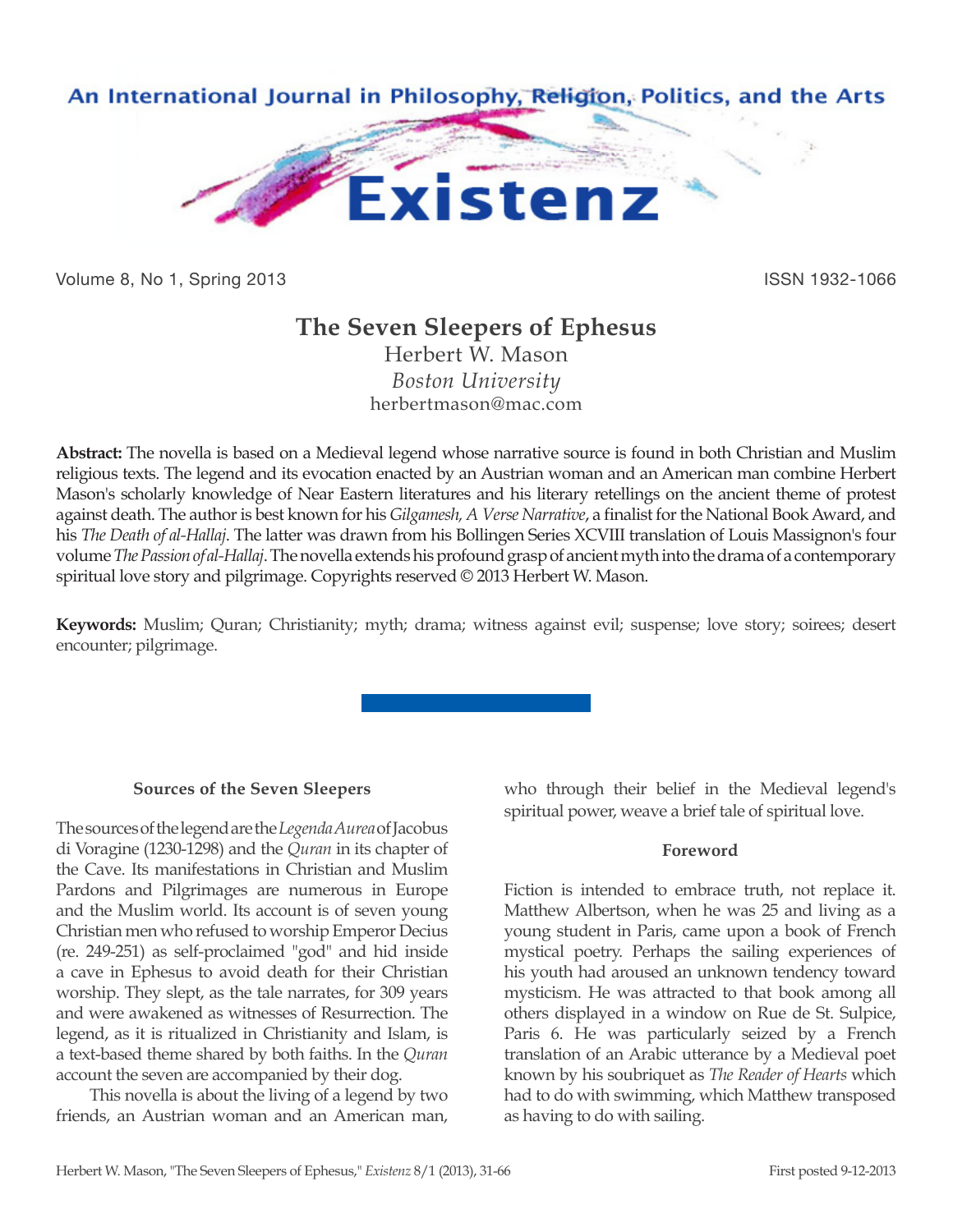"I do not cease swimming (read *sailing*) in (read *on*) the seas of love, rising with the wave, then descending; now the wave sustains me, and then I sink beneath it; love bears me away to where there is no longer any shore."

Since his French was limited, and his Arabic at the time was nil, his rendition was far removed from the primary source. Still, he repeated his version over and over again as he walked with book in hand around the model sailboat pond in the Luxembourg Gardens.

What did it mean? Was it fiction? Was there a hidden truth of experience awaiting him within its distant utterance? He wanted to know.

"I do not cease sailing on the seas of love, rising with each swell, and then descending; now the wave sustains me, then I fall beneath it; my love bears me away to where there is no other shore."

Sailing, he thought, is the way into the great unknown, propelled by the wind, guided by the currents, sustained by the waves, armed with skills that carry one only so far, and then there is the rising and the falling, as one is drawn closer into the power of the unknown.

#### **Helene and Malcius**

#### **Part One**

Matthew Albertson and Helene Teile had known each other for two years, and had shared many facts needed for each to assume knowledge of the other. On July 26, 1966, however, something startling and beyond the realm of normal behavior occurred which shocked Matthew about his Austrian friend.

He appeared early in the morning at the house in Cambridge, Massachusetts, where she lived. In her defense his timing was unexpected. When no one came to the door, he let himself in, since the trusting owner of the house, Mrs. Louise Anderson, never locked her doors, and walked directly to Helene's room. He opened the door, and there standing in the middle of the room was Helene holding up before her body a most bizarre and archaic contraption.

She remained standing as she was without trying to conceal it from his stunned and frightened eyes.

"What are you doing?" he asked in alarm.

"I should ask you what you are doing here at seven-thirty in the morning. Weren't you fetching me at eight?"

"I was anxious to see you."

"Well yes, now you've seen me in my shame."

"What shame?"

"I don't mean my body, I mean my secret."

"What is that?"

"Dear Malcius (it was her name for him since the day they met), it's a hair shirt with fixed rods as stays. I wear it against my flesh, not every day, but on certain feast days when I honor our Lord's sacrifice and the sacrifice of His saints."

"But this isn't needed anymore for Christians, is it?"

"I never said I was a Christian. I'm a Catholic of the oldest pagan sort. I'm also not nice, as you know, like those Christians who think they have to be."

She proceeded to strap the contraption on her back and around in front, tightening its cords.

"Helene, I don't want you to punish yourself like this."

"It's my body, my vow to make on its behalf. If I didn't do this, it would punish me with all sorts of erroneous delights."

"Do you have to flatten yourself so much in front?" "Especially in front. My breasts are happiest when I pay such special attention to them."

"Helene, Helene…"

"Malcius, dear Malcius. I thought you understood me."

He watched as she put a long sleeved shirt over the hair shirt and then walked across the room to her closet and withdrew a pair of blue linen slacks, which she stepped into and pulled up over her long legs. She then paused and seemed to him to be shivering, though it was hot in the room. It was late July under the full force of Cambridge's usual humidity for that time.

"Don't worry," she said. "The shaking stops when my torso gets used to pain as pleasure."

He could feel the raw bristles of the hair shirt on his own back and chest, and was conflicted feeling how close they had become and how horrified he was that she was inflicting herself in this or any way. As she was putting on her low heeled walking shoes, he wanted to rip the contraption off her body and hold her in his arms and soothe her obviously burning skin.

"I know what you are thinking," she said. "I know you care about me. But now we have to go to breakfast and begin the day as we had planned."

**\*\*\***

They left for their meeting with a fellow graduate student of Helene's, John Maalouf from Lebanon.

Their intention was to invite him to the dinner conversation or salon, so to say, Helene would hold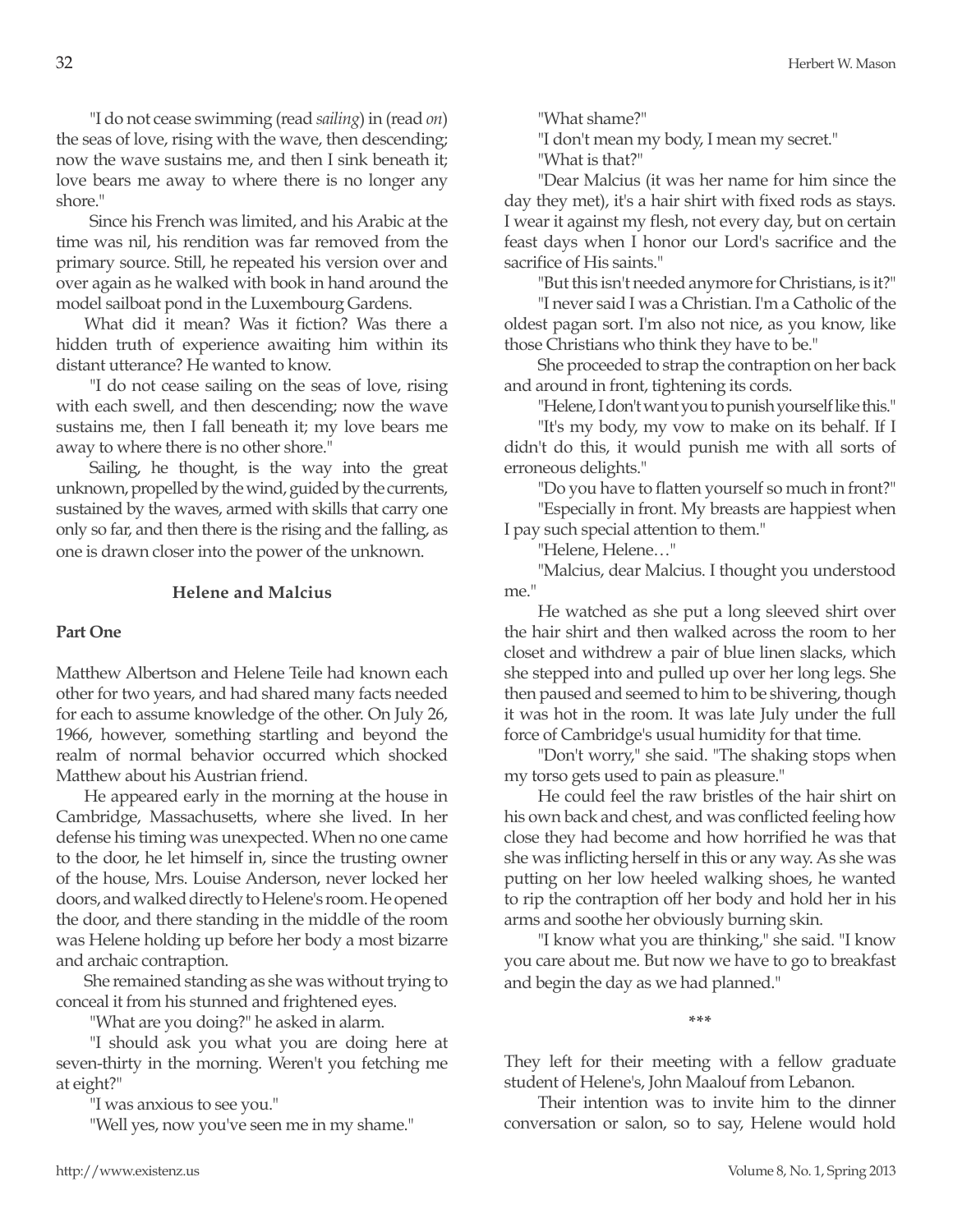the next evening in Mrs. Anderson's house on Brattle Street. She had already invited four people, one of whom was an Arab Muslim, and she wanted to add an Arab Christian, who together with Mrs. Anderson, Matthew and herself would make a *sama'*, as it were, of eight. This was one in a series of such evenings that Helene created in her host family's house, based on her custom in Vienna of holding serious conversations among mostly civil, intelligent, and amenable people in the home.

 John was expected to defend his dissertation at the end of the semester in time to receive a January 1967 degree. His intention was to leave shortly thereafter for Beirut. Helene had become acquainted with him in their graduate seminars that were conducted by certain prominent professors who shuttled back and forth between Cambridge and Washington advising and supporting as academic theorists the undeclared but expanding war in Southeast Asia. One of the masters, so to say, as they believed themselves to be, had suggested the development of concentration camps to relocate uncooperative Vietnamese populations. He spoke of these camps facetiously as occasions of "instant urbanization." Both Helene and John had found the seminars and masters morally objectionable and inhumanly detached respectively. Once when John spoke out on the subject of American development in Middle East countries as needing to begin by understanding the cultures and wishes of the countries involved, the same master remarked angrily "We haven't time to be humane." Such stance brought Helene and John together. In their conversations over coffees and in her case smokes (she was a chain smoker since her teens in Vienna), she discovered he was a Quaker, had attended one of the distinguished Friends Schools in Pennsylvania and graduated from Swarthmore College. He had spent two years on a Fulbright Fellowship in Lebanon prior to entering Harvard as a doctoral student. He was determined to play a part, even a small part, in the future economic and political development of the region of his birth. His dissertation was on the delicate representational balance of religious groups in Lebanon and its implications for the future of democracy in that country. Helene had shared with him her own personal story and dissertation subject of non-alignment and its positive implications for contemporary international politics. She had interviewed three celebrated practitioners— Nehru of India, Nasser of Egypt and Nkrumah of Ghana—who provided her with the substance of her

supporting argument. She and John became friends, though she recognized that he was personally shy and inclined to squirrel himself away in Widener Library and not to socialize.

 John preceded them in the Brattle Tea and Pastry Shop where she had proposed they meet at 8:15 and have breakfast. He was sitting at a corner table sipping tea and reading a newspaper. She made the introductions and the two men shook hands, though John seemed surprised and uncomfortable that she hadn't come alone. Matthew, looking back and forth between them, wondered what their relationship had been. The tea and pastries were delicious, but the conversation was *fihi ma fihi*, so to say, or chitchat, to Matthew, who realized that he as the third one in had diminished the potential intimacy of the *rendez-vous*. When she came to the intended point of inviting John to her planned evening of conversation, he to her surprise and consternation asked who would be present. Though she considered his response uncharacteristically rude of him, she gave the list of persons expected. She stared, completely still, awaiting his answer. Upon supposed reflection, he said simply or not so simply, "No." She didn't press, finished her tea, as did the bewildered Matthew his, shook hands, and together with Matthew left John to his newspaper.

"What was that about?" Matthew asked, as they stood on the sidewalk momentarily uncertain of where to go next.

"He has the look of a martyr," she said.

Her response wasn't clarifying to him. He still felt the strain of the hair shirt and was amazed most of all at her apparent calm and self-control. "I want to get you back home to take that thing off your body."

"You are sweet, Malcius, but it is really nothing."

"Why did you put it on this day?"

"I told you, for the feast day."

"What feast day?"

"The feast of Saint Mary Magdalene and the Muslim-Christian Pardon in Brittany, which you attended six years ago."

"And this meeting with John Maalouf?"

"Everything fits in."

He didn't ask how. "Helene, I insist we go back to Mrs. Anderson's." He felt her pain and disappointment behind her sudden silence.

"All right, if you insist."

**\*\*\***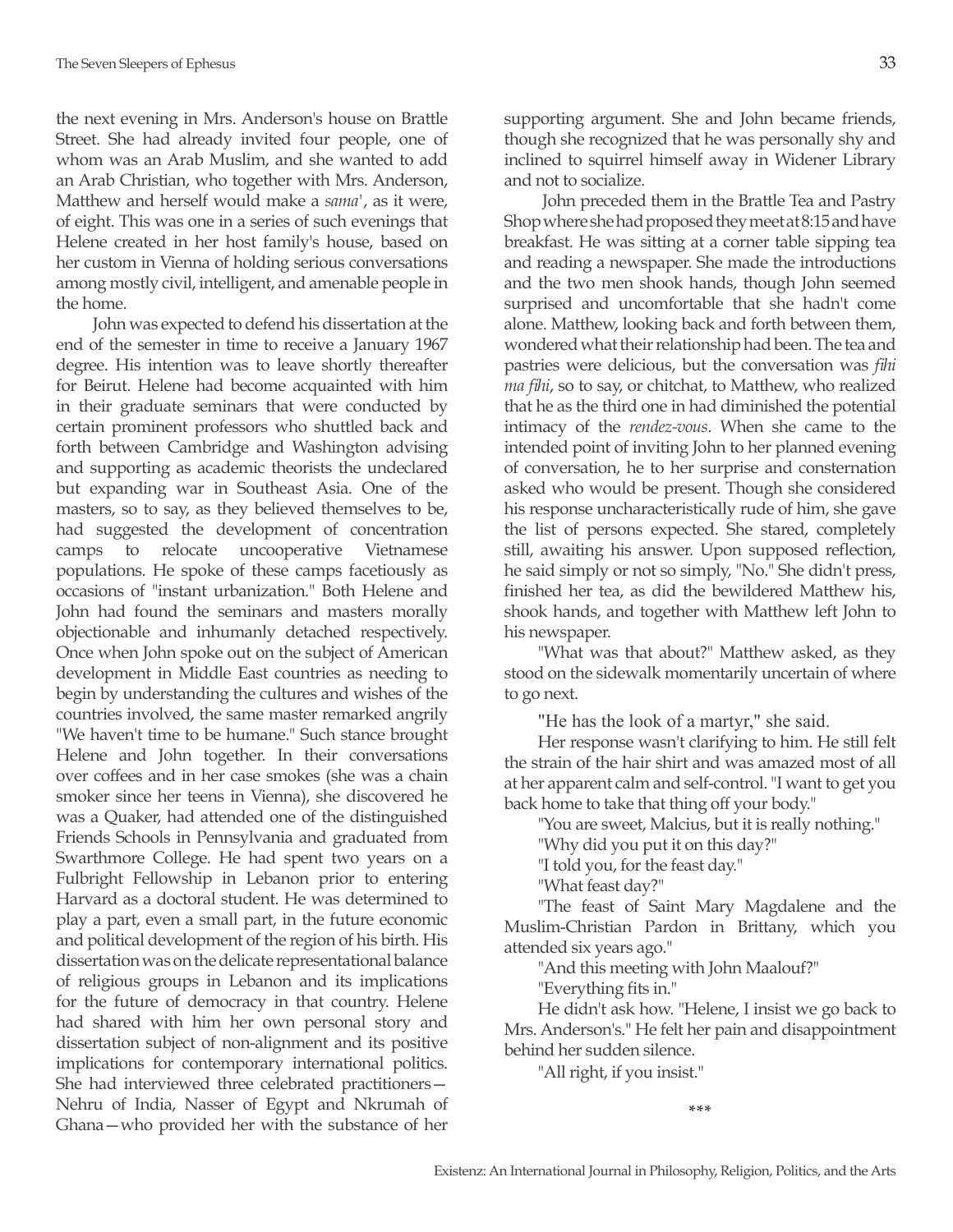They walked quickly back to her room. She was breathing heavily. Her fingers became clumsy as she was struggling with her blouse. He handed her a dressing gown from her clothes closet. She was shivering.

"I won't let you do this again."

"She is especially joyous this day."

"Helene, you are suffering."

"Yes, Malcius."

"Could you lie on the bed? I'll pull the covers down." "I need to stand. Malcius, you're the only one who has seen me in this state..."

"I don't understand why you do this to yourself."

"It's what I am. I'm happy when I can do what others can't do for someone suffering in exile."

 "Your shivering is getting worse. Tell me what to do?" "You do fine."

"Can I help you at all?"

"No."

There were tears in her eyes.

"I think I can lie down and close my eyes."

**\*\*\***

Late that afternoon Helene remembered that Mrs. Anderson would be returning from a long weekend at her cottage on Cape Cod. She would expect her Austrian resident, reliable companion, preparer of meals, sometime nurse, and sophisticated arranger of interesting dinner guests, to assist her upon her return.

She had allowed the morning to slip effortlessly into the afternoon without thinking of responsibilities.

She had sent him away and slowly regained her equilibrium. She showered, got dressed, and prepared for her hostess' return.

 Mrs. Anderson's business executive son would be driving her home; and since he was suspicious of the Austrian woman's continuing and in his mind controlling presence in his mother's home, Helene had to be prepared for static in the air and be ready to present her most dignified but subservient side.

 Mrs. Anderson was 78 years old, a widow with a substantial inheritance and a stately house on Cambridge's genteel Brattle Street near the Episcopal Divinity School, to which denomination she belonged. She gave money to a variety of charities and causes, and had been enticed by Helene and her foreign and graduate school friends to open her house for discussions with meals ranging on subjects from the Middle East Crisis, the War in Vietnam, the Continuation of McCarthyism in America, Human Rights Violations in China, Apartheid in South Africa, to her own church's Asylum for conscientious objectors, among others. She tired easily and dozed often during the discussions but she never suggested to Helene that they stop. Both her son and daughter thought their mother was dotty and her guests were leftist subversives.

Now Helene had to make sure the house was tidy, a warm meal was prepared for the lady to be served soon after her return, and her son, who would leave a few minutes after he saw her safely in the house, was satisfied that her Austrian caretaker was planning nothing anarchical or bizarre for his mother to have to endure.

Walking away from Brattle Street, Matthew, for his part, was still unable to reconcile what Helene had done to herself with the person who had previously seemed so rational and in control. He wanted to soothe her body with some healing balm that would restore her to herself. Though they had known each other for two years, he now realized he had never truly understood her. Their background differences were perhaps irrelevant, but the fire she inflicted on her body remained incomprehensible.

 His own digs were meager by contrast to hers. He had a small room with his own shower and a toilet down the hall shared by other residents of the boarding house on a side street off Brattle. The house was owned and lived in by an octogenarian landscape gardener who was a cousin of the poet Robert Frost. Would be young writers, graduate students, a few transient friends, and some persons unknown to Mr. Frost himself occupied the large semi-dilapidated colonial mansion set in the middle of a neglected garden of various trees, wandering bushes, and vines clinging and clawing at its wood and brick exteriors. A non-operating fountain and a masonry statue of a male nude added to the atmosphere of disorientation and disrepair.

Matthew could close his door, which like the other rooms had no lock on it, sit by its second floor window overlooking the garden, and write in his journal, listen to Bartok or Stravinsky on his record player, and not be too distracted each time someone mistook his door for the one to the bathroom. It was cheap, and Mr. Frost had always to be reminded of the rent, which some of the inhabitants failed to pay. Unlike Helene's situation there was no one he had to serve. He was a transient rent paying resident, back in Cambridge, but not for long. His plan after receiving his Master's degree in January, should he decide to stay that long, was to return to France and go to Morocco to meet someone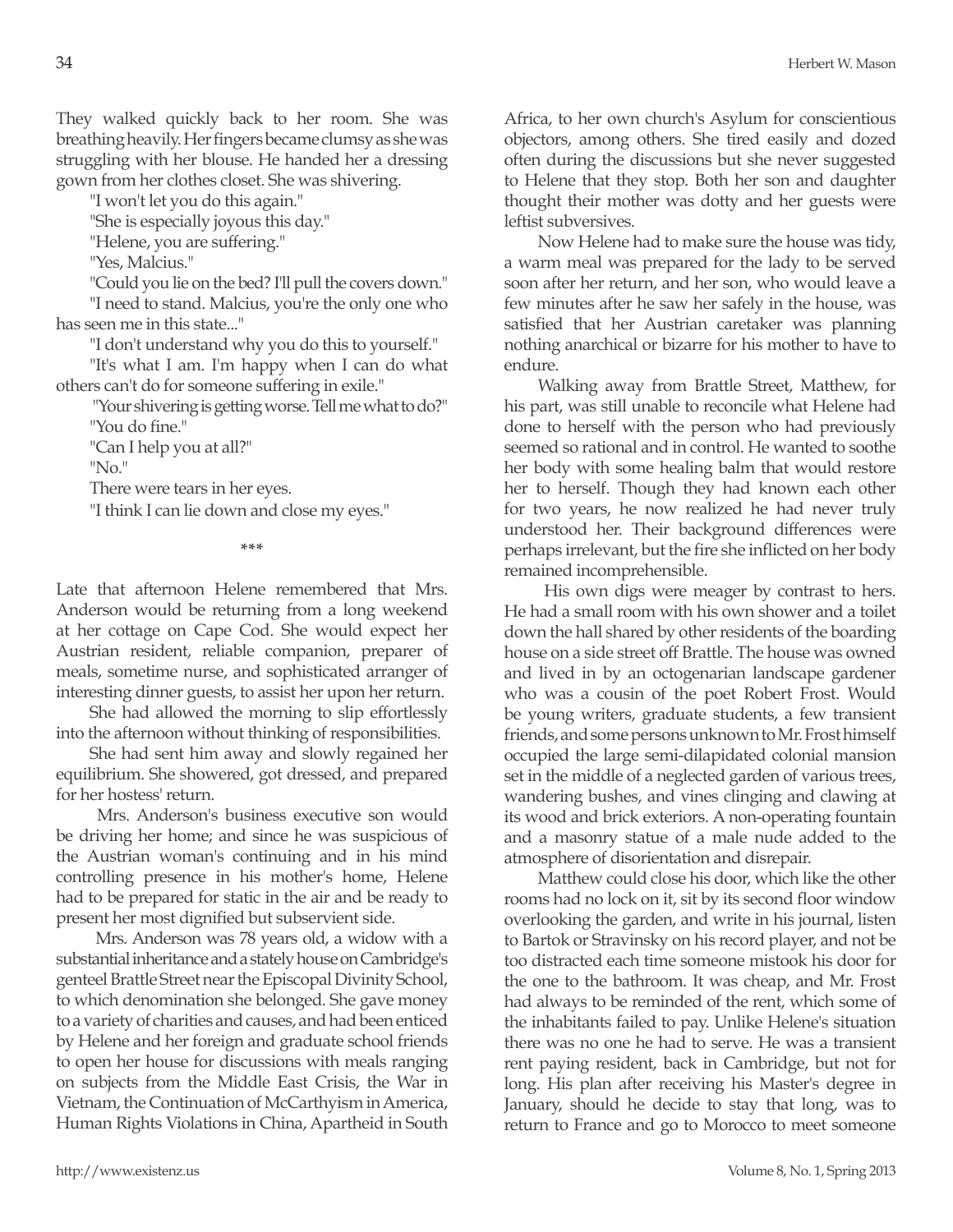his College de France Professor Rochemont had known and whom he had referred to as "a genuine *shaykh*." It was a fanciful plan perhaps, but the kind that members of the professor's *equipe*, and perhaps Helene too, could understand. Besides, practically speaking, he was interested in deepening his knowledge of Arabic, on site, from his career standpoint as a translator. Suddenly his changing relationship with Helene made him realize he was no longer alone in Cambridge. Perhaps they would talk about implications and plans the next day before or after the evening dinner and conversation.

**\*\*\***

The guests began arriving at Mrs. Anderson's house at 6 o'clock.

Helene had placed a tray of non-alcoholic fruit drinks on the dining room sideboard, and the table itself was set for seven, including Mrs. Anderson at one end of the table, herself at the other, with Matthew at Mrs. Anderson's right, Cynthia Sternhagen, a fellow Political Science graduate student, on her left, and next to her Muhammad Jayusi, a visiting blind scholar from Lebanon whom Cynthia had brought to the house in her car. Across from them to the right of Matthew were Father Sean Burke, a Jesuit doctoral candidate in Philosophy and Assistant Chaplain at the Harvard Catholic Student Center, and to his right, at Helene's left was Salih al-Alawi, a member of the Moroccan Royal Family and a visiting scholar like Muhammad Jayusi at the Harvard Middle East Center.

When everyone was present and standing chatting in the living room, Matthew passed the tray of juices while Helene carried a tray of hors d'oeuvres including stuffed grape leaves, hummus, olives and toasted strips of pita bread.

 She gauged the time for moving into the dining room by the ease of chatter and circulation in the living room. Muhammad drew the most attention from the Jesuit, Cynthia and Mrs. Anderson, while Matthew gravitated to the Moroccan prince. Helene moved freely about with her tray. At a lull when fruit juice glasses were empty and the hors d'oeuvres were nearly gone, she announced the dinner would be served. It was 6:45. She took Muhammad's left arm and guided him to his chair at the table, then she gestured to the others where she had arranged for each of them to sit. As they stood behind their assigned chairs and casual chatter resumed, she and Matthew withdrew into the kitchen. They reappeared shortly carrying large silver

platters of lamb, couscous, and steamed vegetables, and set them on the side table next to Mrs. Anderson's best china plates and two silver water pitchers.

 Helene served Muhammad and Matthew served Mrs. Anderson, both of whom sat quietly while the other guests served themselves. After Matthew filled their crystal goblets with water, he served both Helene and himself their plates of food and sat down.

 As they commenced to eat, Mrs. Anderson leaned to Matthew and whispered, "Shouldn't someone offer a toast?"

"Yes, of course," he said. "I'll make one." He raised his glass and said, "To all present on this happy occasion."

 Muhammad found his glass and said in a loud voice, "In the Name of God, the Merciful and the Compassionate, may He bless this house and all those present and absent."

"Here, here," the Moroccan prince said, to Matthew's and others' surprise, in crisp British English.

 "And in Christ's name," Father Burke added quietly.

 "Well, that should take care of it," Mrs. Anderson remarked. It was largely because of her presence that English, not Arabic, French, or German was the customary language of choice, on such occasions.

 Helene and Matthew nodded to each other as everyone began to eat. It had become obvious to Mrs. Anderson that her virtually adopted Austrian housekeeper-hostess and her American companionassistant were more than just good friends. Their ease with each other and almost daily activities together suggested to her aged but perceiving eyes more than friendship. It was most likely intimacy, which she enjoyed imagining and which she felt in part responsible for enabling. She found the guests diverse and unfamiliar in background, and sometimes even interesting, though her concentration waned following the dinners when they customarily withdrew to the living room and the conversation part commenced.

On this occasion, as usual, following dessert and coffee, the ladies and gentlemen found their ways by turn to the downstairs loo, and then settled down in apparent satisfaction on comfortable chairs and couches in the living room. Helene was astute at reading lapses and lulls as well as sensing when the time was right for easing into a current and hopefully controversial subject appropriate for such an assemblage of guests to discuss amicably.

She began by asking Muhammad what constituted the position in Islam toward suffering from a Shii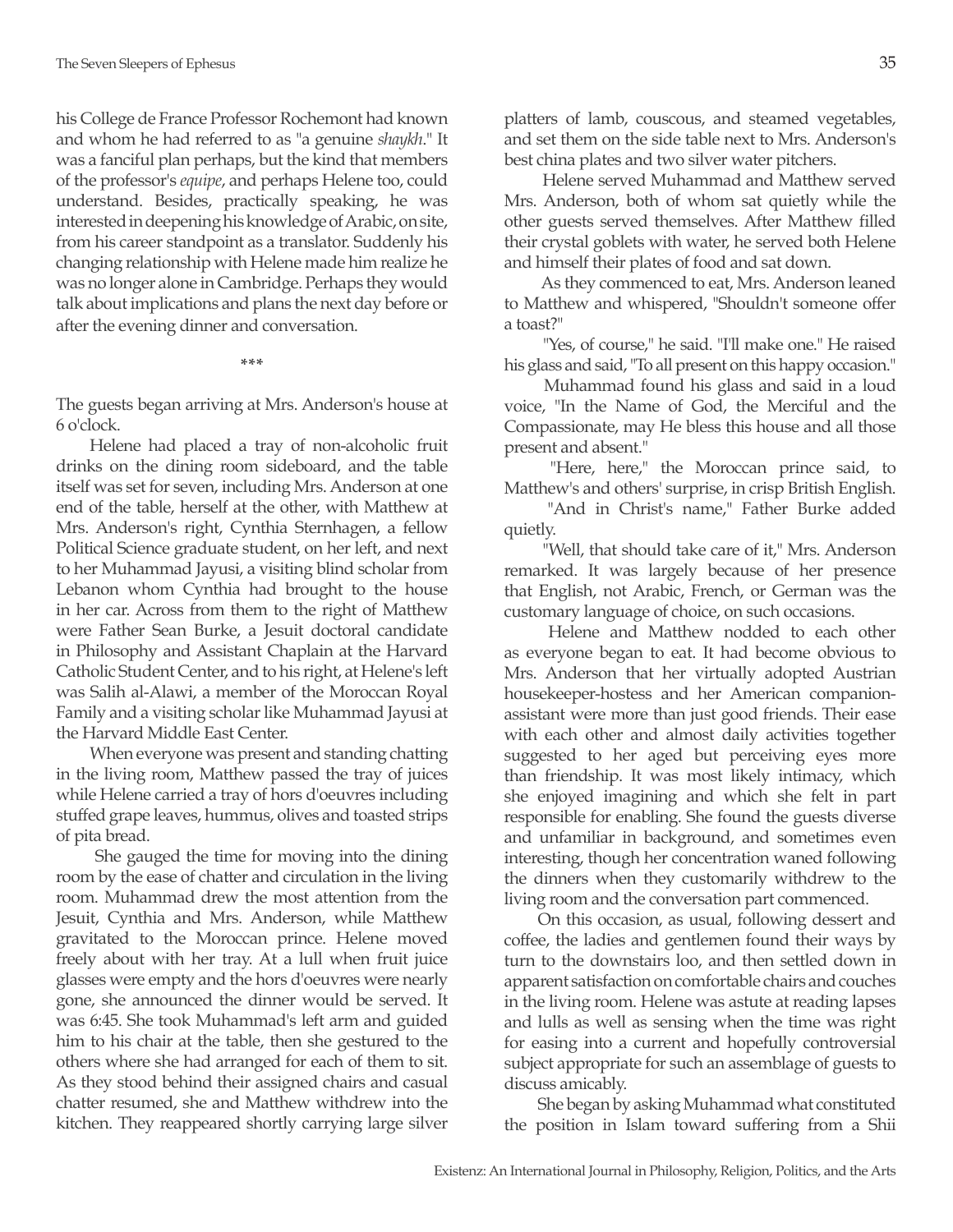perspective. She knew he had recently published a book on the subject. She also knew that the Alawi family of Morocco was strictly Sunni, that the Jesuit was a missionary type whose learning was strict and whose mind was full of theory combined enthusiastically with inexperience. Also, from discussions in seminar situations she knew Cynthia considered herself an atheist. Helene anticipated some animating responses.

"It is very similar to your earliest Catholic belief, my dear lady." Muhammad began.

"Yes, please go on," Helene said.

"We live and share our passion with our beloved martyr Husayn ibn Ali, may God have mercy upon him. Our suffering has redemptive value. It is spiritually efficacious. In a sense, as the late Professor Henri Rochemont, a Catholic and Matthew's mentor, believed, it is substitutive by mystical transference. Some fanatics even try to force God's action through their extreme acts of self-immolation. God, however, does not call for forced or self-inflicted suffering, but only accepts suffering as testimony of His Compassion. Many people go to extremes. Excesses abound. There is suffering enough without seeking it."

"I would agree with that last statement," the Alawi prince retorted, "but suffering is not a substitute for prayers of the faithful nor a guarantee of Paradise."

"No, of course not," Muhammad said, turning his head in the direction of his challenger's voice. "But it shows by God's Compassion expressed through us for one another His cognizance of human beings' deepest desires for Him and not merely for themselves. It brings the Creator closer to his creation than some would have Him be."

"But never in union with His Being," the prince insisted.

"That is a point of mystery that only the greatest mystics can hope to fathom."

"Catholics," Helene said unhesitatingly, "believe that God shares our suffering fully through the suffering of His Only Son, Jesus Christ."

"The Prophet Jesus Christ," the prince corrected her.

"The Son of God," Muhammad said, "to our hostess and to Catholics, Orthodox and Church of England Christians."

"Yes, of course, to them indeed," the prince retrieved his educated prudence as a guest.

"No need to defend me," Helene said." In many respects my fidelity is weak and indefensible, like that of my current civilization's."

There were snickers from Cynthia and the Jesuit but not from the others.

"Might we change the subject, Helene dear?" Mrs Anderson interjected. "I find that too much going on about suffering is stressful after such a delicious meal."

The company laughed gently in relief at the spontaneity of her intervention.

Father Burke, in a studentish gesture, raised his right forefinger to speak. "I agree with Mr. Alawi, sorry, that is, Dr. Alawi…"

"Only PhD, not a real Doctor," the prince said in an attempt at modesty or wit.

"Dr. Alawi argues for traditional doctrine and orthodoxy. I think he's right. We can meet in various venues such as this with good intentions, but we must have a firm sense of our own belief, theologically speaking, and not blur the differences between faiths out of mere emotion or ecumenical zeal."

"Indeed," the prince said.

"Ouch," Helene emitted.

"Further," Father Burke continued, "if I can just add a footnote to the subject of suffering. Suffering is an individual matter. There is no substitution. Our moral integrity requires us to bear our own suffering, not have others do it for us."

Helene remained silent but looked across the room to Matthew and shivered deliberately.

 "Well," Muhammad said after a prolonged silence, "I think we can meet at any time anywhere as friends without needing first to construct walls around ourselves as if in battle gear before we meet the enemy, assuming he is one."

"I agree," Matthew said without elaborating.

 "Matthew wants to visit Morocco," Helene interjected on her Malcius' behalf and to support him in changing the subject.

 "Wonderful," the prince said. "I shall tell you how to find me. I can introduce you to some friends some evening at the Tour Hassan in Rabat. Have you a specific interest in visiting my country?"

"The mystic tradition, the Sufi orders," Matthew said shyly.

"Ah, there are a few left, I suppose. The few proponents are quite radical and decadent."

 Mrs. Anderson had dozed off during the last remarks about suffering. It was after 9 o'clock. Helene rose to her feet.

"Louise, do you want me to get you your nightcap?" It was usually a bit of brandy, which helped her sleep.

"Yes, dear. That would be grand. Don't anyone get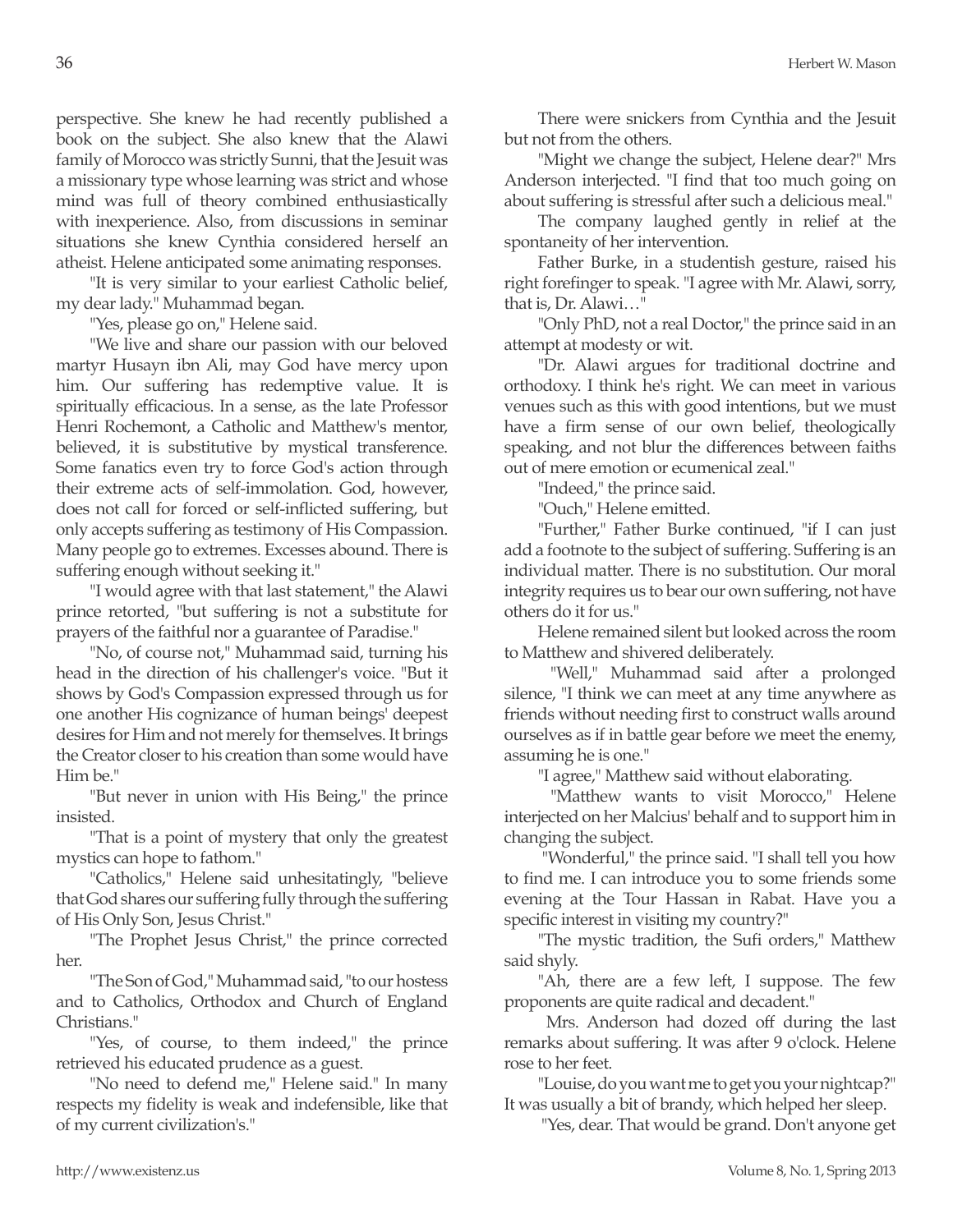up. This old lady's curfew has come."

 "Thank you, Mrs. Anderson, for your hospitality," the prince led the others toward the appropriate cloture.

 Muhammad held out his hand in her direction. She took it, grasped it, and said, "I'm always glad to see you." She believed at the moment that he was indeed familiar.

 Everyone stood. The evening was ending on Mrs. Anderson's timetable. Helene herself looked tired, as Matthew could see.

Following the handshakes at the front door, the prince and Father Burke drove off together in the prince's black Mercedes. Cynthia grasped Muhammad's arm, and following Helene's and Matthew's embraces of the Shii scholar, they sped away in her blue Chevy coup.

Mrs. Anderson had already retired to her room. Helene said to Matthew, "Wait while I make sure she has everything she needs."

"I can help you with the clean up."

"No, I do that in the morning. Just wait. We can talk."

**\*\*\***

He disobeyed her order and carried the dessert dishes, coffee cups, and glasses out to the kitchen, scraping the leftovers into the garbage bin, rinsing all the plates off, and carefully putting them into the dishwasher, leaving the crystal glasses and fine silverware on towels to be dried by more careful hands. He nibbled at a leftover piece of bakhlava, and wished he had a drink of whisky or at least of Grand Marnier. He respected the Muslims' ban on any intoxicating drink or drug, but something was needed to loosen up the feeling of being straightjacketed by discussion.

When Helene returned, she came with a bottle of brandy in her hand.

"Thank you," he said.

"And two glasses, one for you, one for me. I love Muhammad, don't you?"

"Yes, he's a kindred person, not because of his belief, but his smile, his warmth. You shouldn't have told the prince about my wanting to go to Morocco."

"Why?"

"There are bad things that have happened there under King Hassan. I read in *Le Monde* about the disappearance of the opposition leader Mehdi Ben Barka. He was captured last year in a Paris café by two French policemen working for the king. They flew him to Morocco, where he died under torture and afterwards his body was taken to the Dar-el-Mokri torture center in Casablanca and dissolved in the infamous acid-filled stainless steel tank. It's all come out. A CIA Colonel Martin recommended the procedure to his trainees in the kingdom, saying the Iranian Savak had used it with success. These are killing matters. And when the prince used the word "radical" I thought of the *shaykh* I want to meet."

"My God, I'm sorry, Malcius. You have scolded me twice now."

"How did you meet the prince?"

"In one of the seminars. He's a friend of one of the Washington advisers."

"Exactly."

"Do you think I'm naïve or stupid, dear?"

"I won't answer that. On principle I don't seek special contacts,"

"Follow me to my room."

"Isn't it late?"

"Yes. Follow me."

He followed her carrying the brandy bottle and the two snifters. She closed the door behind them.

He half filled the two glasses, and they sat on the bed sipping as she removed her blouse and showed her back.

"You see. I'm not quite as red. The little cross lines will be gone in a few days. I remembered your words, when Muhammad said we mustn't force our way to God." "There are deep lines and little cuts, still."

"I have shown myself to you and you alone. Just accept me as I am. "

"Helene, I want you to promise me finally that you won't do this to yourself again."

"Friends don't ask each other to be different than they are, my Malcius."

**\*\*\***

Matthew slipped away an hour later after she had fallen asleep. She woke briefly hearing him opening and closing her bedroom door. She whispered "Malcius."

**\*\*\***

"Must you leave so soon?"

They were sitting in a booth across from each other in the German *Wursthaus* in Harvard Square, their favorite meeting place for lunch: Lager beers and liverwurst sandwiches with sauerkraut and pickles. They had begun their *rendez-vous* there two years before, thinking, as he at least did, that she would feel at home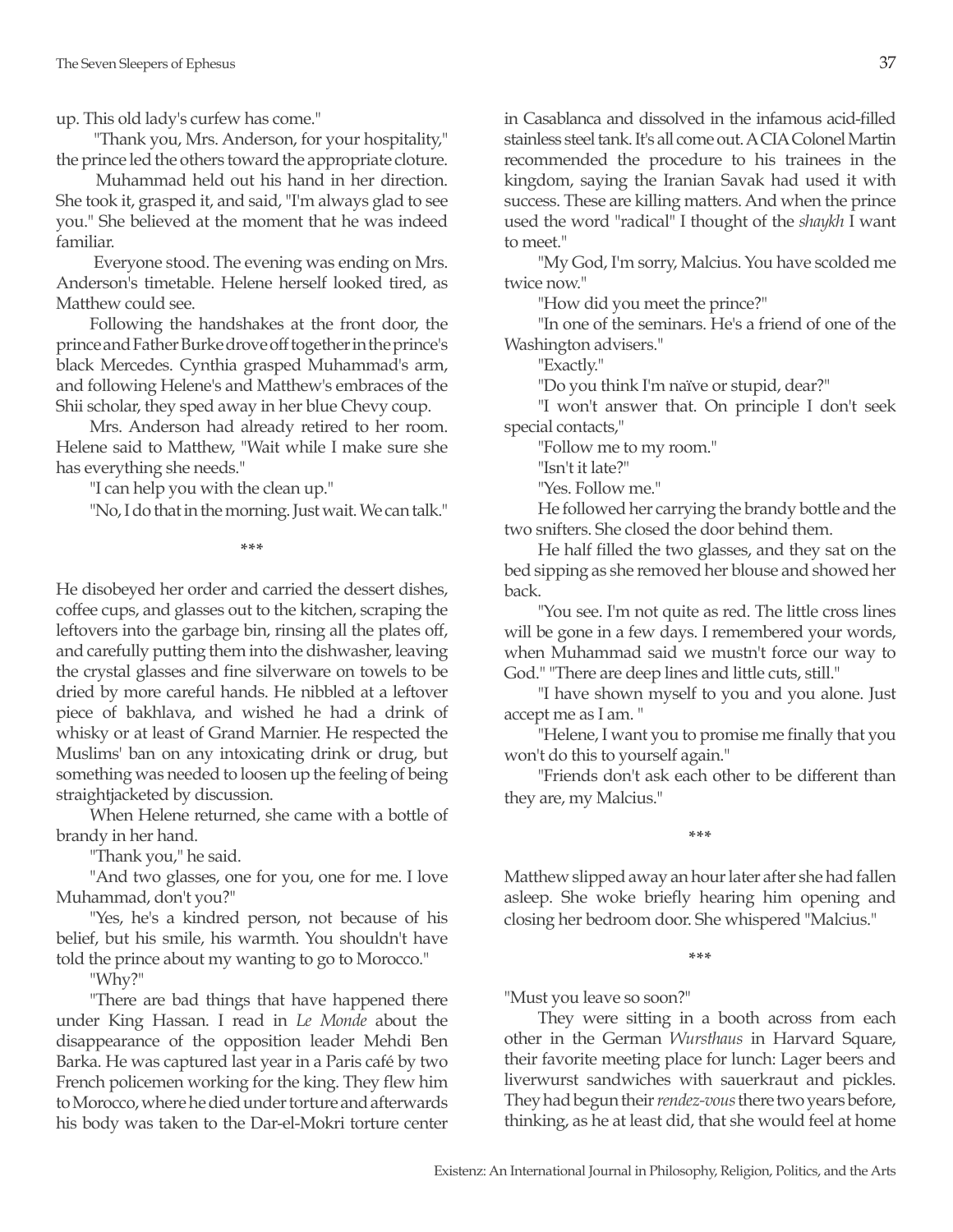there. She had tolerated his mistaking an Austrian for a German. They became used to the booths if not the food and often met there, especially each time he was feeling restless and complaining about academia.

"I need to meet actual living Muslim mystics, and see for myself what their way of life is today and if it is, as the prince said, "decadent", or a continuation of the old tradition."

"Malcius. I love your restraint and gentleness. I thought I wouldn't try to hold you back, but I can't help myself asking you to be careful. Friends worry about friends."

"Would you go with me?"

"I don't think you would want me with you, clinging to you like a silly girl."

"I do want you with me, Helene."

She drew her hands slowly back from across the table.

"We're in this together, you know."

"I'm trying to think clearly for us both," she said.

"Come with me. We can do everything together."

"You have to understand me now even more than before when you were shocked seeing me put on that shirt. I showed you for the first time my shame."

"What shame?"

"You have no idea what my life was like when I was 16, 17…. in post war Vienna."

"Helene, you don't need to confess anything to me. I know you as you are and as we are together now."

"Are you sure, my Malcius?"

"Yes. We can be as we have been with nothing else to distract us?"

"I have you with me always even if you go and I stay. You will be safer without me there, and you will come back to me and we will make new plans together, if that is God's will. You know I have a home that's mine, all mine, in Vienna. And you have your family home in Maryland."

"Those days for me are only in the past. I think we may go wandering together somewhere else."

"*Insha'llah*."

They left the *Wursthaus* and walked through Brattle Square toward Mrs. Anderson's house. As they approached the house they heard voices inside.

"It's her bridge group day. We can't go inside. We can walk over to Longfellow Park, where we can do what…? How I would like to be outrageous."

**\*\*\***

Before making his flight arrangements to Paris he telephoned his closest friend there, Pierre LeCoste, and his only friend in Rabat, Samy Mohammed Ayachi, to make sure that they would be present to meet him and not away on their various assignments and invitations to speak as the busy journalist and prominent author respectively each was. They had been close friends in earlier years in Paris as members of Professor Rochemont's research *equipe*. They had shared their *maitre*'s interest in Islamic history, religious philosophy and mysticism and been under his guidance and spell in varying degrees. After his death in 1962 they and others of the group of disciples, so to say, remained in touch though apart working in their native countries. Each was pleased to hear from their American colleague and would indeed be available to meet. It was an unusual continuing union of friends.

**\*\*\***

Upon arrival in the Paris Aerogare, he waited outside with his travel duffle in hand at the familiar bus stand. It had been an uneventful, crowded flight complete with drinks and a tray of mediocre microwave warmed food. Eventually at Place St. Michel in the 6th arrondissement he gazed across the Seine at Notre Dame, realized he was "home" again, caught his bearings in the crowd gathered near the fountain, and walked the narrow Rue St. Andre des Arts to the second cross street of Rue Git le Coeur. There at No. 14, his usual digs, the Residence des Arts, he embraced and asked his long time desk clerk friend, Olivier DuPont, if there was space for him. There was on the 3rd floor a large single with kitchenette and bath. He signed in and mounted the winding stairway, opened the door with the standard black handle key, and crashed on the bed.

In the afternoon he phoned Pierre LeCoste and fixed a time to meet for dinner at the Brasserie Balzar a few streets up the Boule Mich at the corner of Rue des Ecoles by the Sorbonne.

At 7:45 Pierre was already seated at a corner table with a *qir* in his hand when Matthew arrived. They embraced and the American waved to the busy waiter he knew from many such *rendez-vous* in years past who shortly brought him a qir and grasped his hands warmly.

"So, how are you and what has happily brought you back to us?" Pierre began the conversation.

"I'm escaping from academia." "Good for you. But is that all?"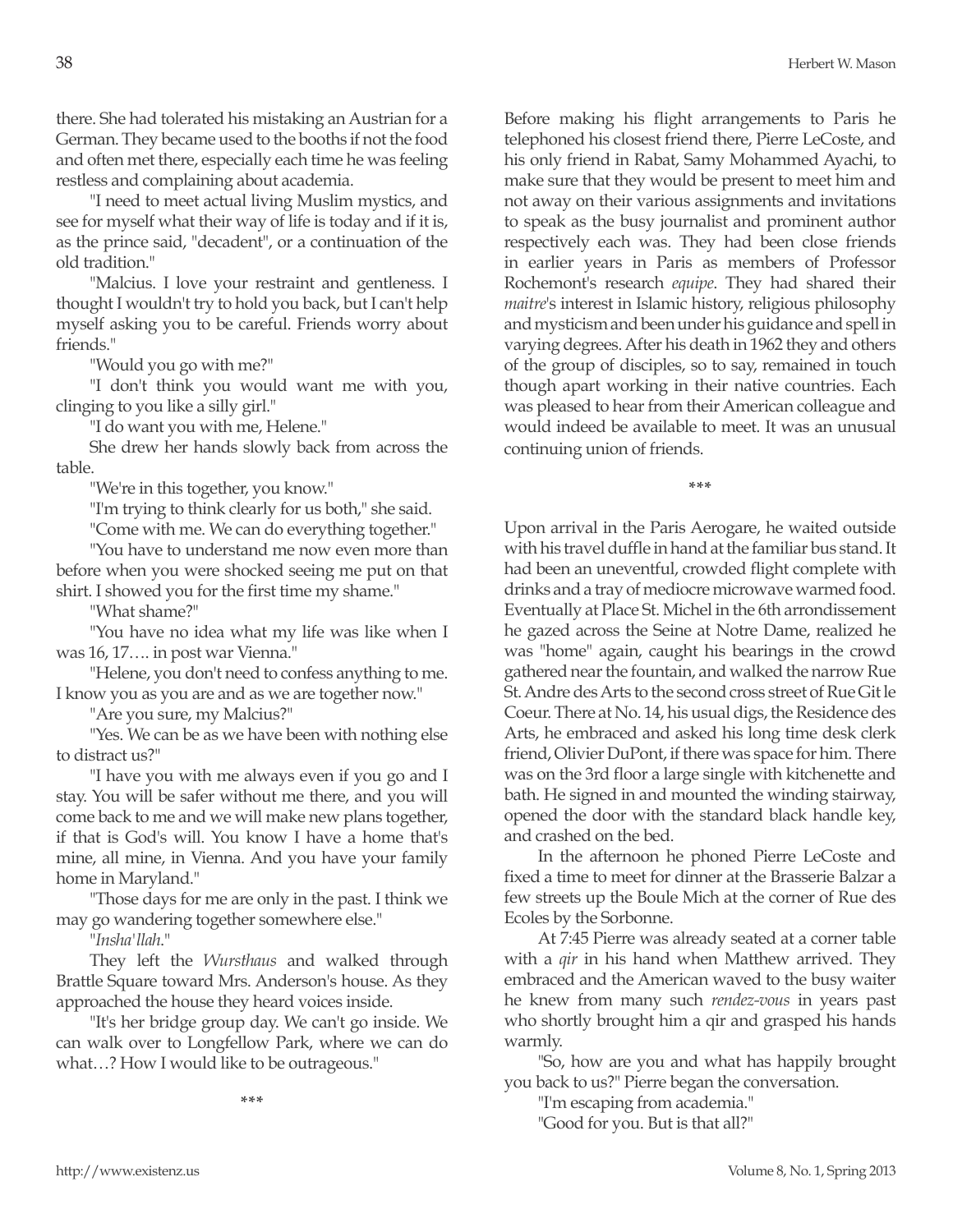"You go right to the heart, don't you?"

"You look different, Matthew. You have an aura." "I do?"

"You're on a mission."

"No, never. I carry nothing with me but curiosity."

"I don't believe you. I know the look. You and others told me I had that look when Audrey and I got together four years ago. You remember those days, just before our dear *maitre* died. You picked it up. You said, "You're in love. You've pulled away from us and all our actions." I said no, the demonstrations pulled away from me. The war ended. Le General returned *au pouvoir*. Henri Rochemont's great energy and spirit were spent on behalf of peace and reconciliation. Audrey and I discovered it wasn't the war that had brought us together. So, who is this woman in your life and why are you here, I assume, alone?"

"I'm alone."

"I was always half somewhere else and so was Audrey. Now she's pregnant and we're finally, definitively together."

"It's wonderful for you. Too scary to me."

"Why, is she pregnant?"

"No, of course not, she's a close, spiritual friend."

"Spiritual? Perhaps. Did you find a group back there like the one we had here with our spiritual *maitre*?"

"No, a little maybe. There was no Henri Rochemont to guide us, but she has been a hostess who held *sama*', sort of, in the house where she lives. We became close friends and she collected various foreign visitors and graduate students, including Arabs, to discuss international issues."

"Who is she and what's her name?"

"She's an Austrian woman, Helene Teile. She's 6 feet tall, has long blond hair, deep blue eyes…"

"Is she snobbish or do I just associate such features with snobs?"

"She's self-assured. She has a doctorate in Archaeology from University of Vienna and is getting a second PhD in Political Science at Harvard."

"So, unlike you she likes academia. You're running away from both it and her."

"Do you think so?"

"I'm just responding to your aura. Maybe you want to be sure. You're on a testing mission. Among us all you were the one most hesitant at first to surrender to the spell of our *professeur*. You were suspicious of his power, but eventually you were the one who remained at his side when he became physically threatened. Remember the time he was attacked making a speech for Abrahamic friendship between Christians, Jews, and Muslims? His head was bleeding. You were at his side and took some of the blows intended for him. I think you just take time with your "spiritual" attachments."

"Pierre, you are sounding like a cynic." "Is she Catholic?"

"Very."

"You and I are Catholics, but not fanatic ones. Maybe you're reacting to that, too. You know, some of us wondered about you and women early on. Cecile, remember, was really attracted to you, but you acted indifferent. You were so tied to the professor. I was too in those troubled days, but I did notice Audrey now and then. Was Cecile too pushy? Maybe she was too short, now that you have a six footer as a girl friend."

 "Pierre, let's order. I haven't had a good French meal in two years, not since the last time we sat together here in the Balzar."

After dinner they walked down the Boule Mich across the bridge and alongside Notre Dame to Ile de St. Louis and a favorite café near the Quai Bourbon. They sat outside under an awning and had Grand Marniers and enjoyed the haze of lights rising from the Bateaux Mouches.

"So, you're staying here a few days, then going to Morocco to find your Sufi *shaykh* and forget your Helene, who won't be forgetting you."

Matthew stared away at the Seine and the Paris he loved without answering. His friend was as fraternal as in earlier days but misperceiving about the girl friend.

"You take chances. Our professor knew that about you," he said. "He favored you, as you must know, because he saw himself in you but wanted to protect you against yourself. I hope Helene's spiritual love for you is strong enough to keep you safe."

"I'm going to phone Samy again after a few days here and ask him to help me."

"He's a celebrity now, you know. Some say he's become too close to the royal family. His radical days with us have given way to lofty recognition, thanks to Sartre's calling him the leading intellectual in the Arab world. Even the king can't resist showering him with praise."

"He'll be the same as before with me, I think."

"You still believe in the *equipe* and spiritual things, don't you?"

"Professor Rougemont gave me a taste for…"

"The forbidden, our colleague Cecile called it."

"Do you see her at all?"

"Not very often. You should give her a ring. As I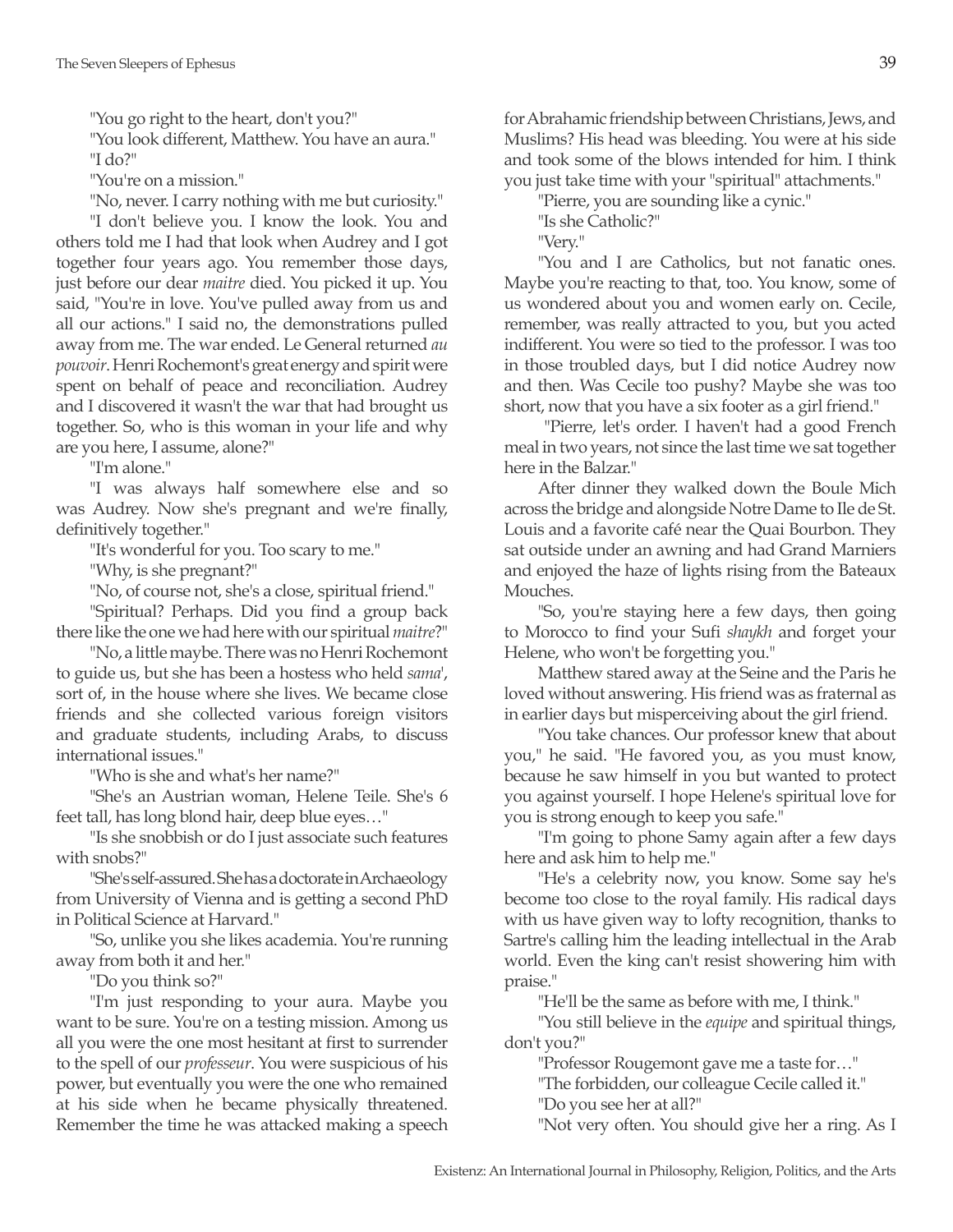said, she had a thing for you once. Maybe she'd go off to Morocco with you. She's still single, a very pretty woman, as you may recall."

"We were all just pals. Father Charles, too. How is he?"

"Labib? He's okay. He's teaching Theology at the Institut Catholique. I rarely see him. Professor Rochemont considered him a priest to be trusted. He and Cecile are active together in the Palestinian cause."

"We were a good team," Matthew said. "I still feel at home here."

"You always will. You're an unusual American."

 "What of the Dutchman and the woman from Berlin? I forget their names. Also, the Egyptian."

"The poet who wrote the play about Hallaj—he died after being in prison on charges of subversive actions against the state. That was almost two years ago. You must've heard."

"I didn't. I liked Abdullah very much." Matthew was shocked into a prolonged silence.

"He was poisoned in prison, then released to die at home: the favorite killing method in autocratic Arab states."

"But not the only one."

"I know. I suppose as an American you'll be safe as a visitor to Morocco."

Matthew didn't respond.

"Our Muslim friends know their countries are not always run by good people. Our dear professor believed in trust, in being a guest, in respecting the hospitality of the hosts."

"And we loved him, knowing he could sometimes be naïve."

"Is this trip about him or you?"

"I believe in his way as a guest."

"I think he looked upon you as the adopted son for the son he lost during World War II. We all thought that."

"This has been a grand evening, Pierre." He changed the subject abruptly. "Please give my greeting and warm wishes to Audrey and the child to come."

"I will, my friend. I'll walk you back to the Residence."

"No, you're a Marais, not a Left Bank, man. Let's say goodbye here."

"Be careful. No one is invincible. You have your Helene wanting you to return."

Pierre crossed the bridge to the Right Bank and disappeared into the nest of streets of the old Jewish quarter and the Marais.

**\*\*\***

Paris at night as viewed from the western tip of the Quai Bourbon was both home to him and a dreamlike play not exhausted by familiarity. The audience on their island seats were cast in the stage lights from the passing *bateaux mouches*. They were watched over by the municipal peaked towers on the Ile de la Cite as backdrops of history rising in lofty imitation of Babylonian citadels ruled once by mythological kings on the banks of the Tigris. The ancient kings had attempted to defy both nature and time by restoring the old protective ramparts in humanity's continuing war against death. It was a stage he had only seen surviving in Paris, though the imitation existed everywhere. Law and politics played their various rationalizing parts to protect the sacred citadel. The rest was in the viewer's eye to recognize in Rodin's phrase as "fugitive truth" and to create as art. Was all this just cold motionless meditation on an anchored island's stones that seemed to him still as pulsating as immediate life and almost credible enough to be believed as real?

**\*\*\***

He decided he wouldn't get in touch with Cecile, though he had liked her as a colleague, and had enjoyed numerous *demi-qarafs* of wine and *croques monsieurs* with her. Father Labib, the Dutchman whose name he couldn't remember and the German woman from Berlin who, in retrospect, was arrogant, busty and tall and more a counter to his type, and Abdullah, Samy and Pierre, altogether or in pairs, seemed now to be trying to regain their distance and separate equilibriums apart from their spell binding *Maitre*.

Helene, he imagined, might be a little surprised if he even kissed Cecile on either cheek, let alone journey with her to Morocco. He was alone; he was definitely traveling alone, guided by his own private reasons. He would remain in Paris for a few days, recovering his more familiar bearings and sense of himself, and then phone Samy again and tell him he had arrived in France.

**\*\*\***

Samy Mohammad Ayachi was pleased to hear Matthew's voice again. He said, "Of course, come on down. I'll meet you at Nouassir and drive you back to my house where we can catch up. Francoise will be happy to see you."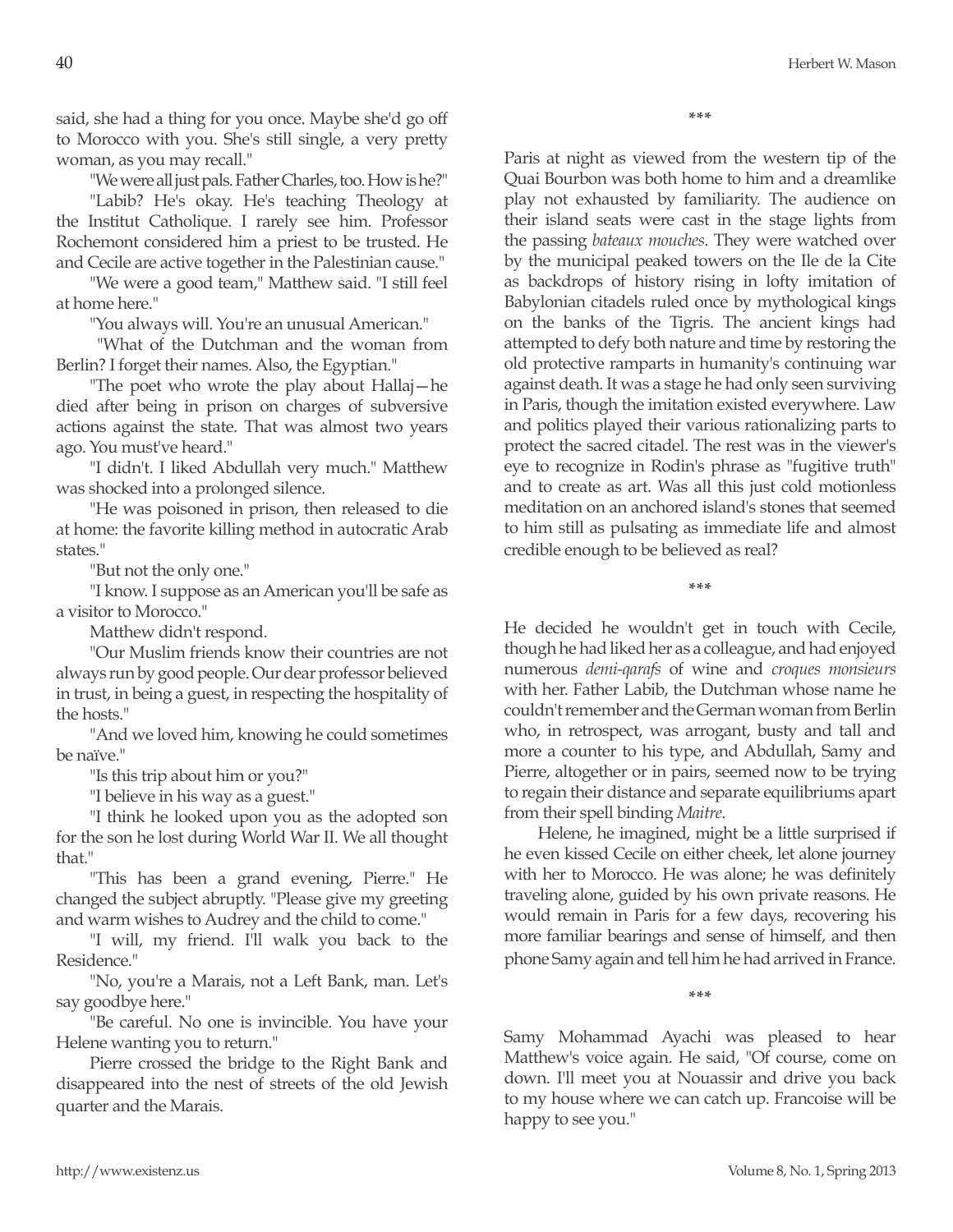Samy, he remembered, was the only member of Professor Rochemont's *equipe* who was married. He was the eldest, too, the one with an established teaching and writing career. He and his wife must be in their fifties, Matthew thought. She was a Swiss woman with a professional career as an editor/publisher of classical and modern journals of Art. They spoke mostly French together, though their English was satisfactory; she spoke no Arabic. In Paris they had lived grandly European style; most probably, Matthew guessed, it would be the same in Rabat.

At Nouassir Airport he was struck by the change that a few years had made in his friend's appearance. His short curly hair was white; perhaps he had dyed it for years before; and he seemed hunched over behind the wheel of his elegant fast moving car, due to back problems acknowledged briefly. He wondered if his friend would notice any change in him. Apparently he didn't, as he spoke during the drive to his tree-lined suburb of Souissi only of himself and his latest book in progress. In any case, the reunion was convivial.

Francoise, on the other hand, held him tight in her embrace. "We are so happy to see you, Matthew. Let me take your duffle. I'll put it in your room."

"No, no," Matthew protested. I checked in Paris about a Hotel Sheherazade here."

"We wouldn't think of it, would we Samy. Our son's away in Paris agonizing over his dissertation, so his room is empty—and it's yours."

"Yes," Samy said. "We decided instantly when you phoned from Cambridge."

Matthew sighed and entered their marvelously appointed home. It had never been his habit, as a traveler or even longtime resident unburdened by possessions he considered valuable, to notice other people's things, fineries, furnishings, leather bound books, vases, lamps, wall hangings, paintings, sculptures, and carpets, though all of that seemed present in abundance arranged sumptuously in a dazzling multicolored blur. When he was shown by Francoise their son's room, he saw a continuation of the same richness of choices with a large dazzling multi-colored and boldly designed carpet, "woven," she said, "by Touareg women in the Atlas Mountains. Make yourself comfortable," she gestured toward the large marble featured bathroom through a doorway in his room, "and then come down and we'll have drinks and good catch-up talk."

Samy had somehow acquired a taste for Irish whisky, especially 20 year old Bush Mills Malt. Francoise was drinking the more familiar *qir*, which Matthew chose.

Conversation began instantaneously and pointedly without being consciously rude.

"So, my friend, why are you gracing us with your presence?"

"He means, " Francoise interposed, "happily for us. Help yourself to the English hereng and crackers and the olives, as you like," she added.

"Hallaj, " he said. "Hallaj in the minds and practices of the Sufis here. Our professor knew of one years ago, Shaykh Biladi. Would you know him, Samy?"

His host took a deep breath that ended with a look of distaste if not fear on his face. "I know of him. He's old. Let me say this much: he is tolerated by the king, but watched."

"In Cambridge I met at a soiree of a friend Dr. Salih al- Alawi, speaking of the king."

"He's an *ephebe*," Samy said, masking his distaste with Greek.

"By reputation here," Francoise interjected. "He's a play boy Maghribi style with English Public school pretensions. He always has a young boy or two around him."

"He's a nephew, not a son, just a would-be prince."

"He was very dogmatic in the salon conversation, very definite about the "decadence" of the Sufi orders here."

"He would know." Samy blurted sarcastically.

"We have to be prudent these days," Francoise said cryptically.

"Yes, always prudent ever since the Ben Barka case came to light," Samy said.

"Morocco is a beautiful country, rich in history, exotic in its old splendor and its scenery of desert, oases, olive groves, marabouts, and cultures, Berber, Arab, French colonial. But it also has its darker side, like most countries." Francoise savored both the spectrum and the texture of what her mind was extracting from the Moroccan reality.

"Be careful, Matthew," Samy leaned forward from his lush green couch. "Keep Hallaj to yourself, and Professor Rochemont too, before you meet Shaykh Biladi. Remember Hallaj was executed by the so-called orthodox, Caliph, Vizir, qadis, politicians all, against the support of him by the rioting populace of Baghdad. Take a warning from the would-be Alawai if not from us."

"It's wonderful to be with you both again," Matthew said, changing the subject.

"You seem energized, aglow," Francoise said surprisingly to him. "What is it? Something happened to you in America."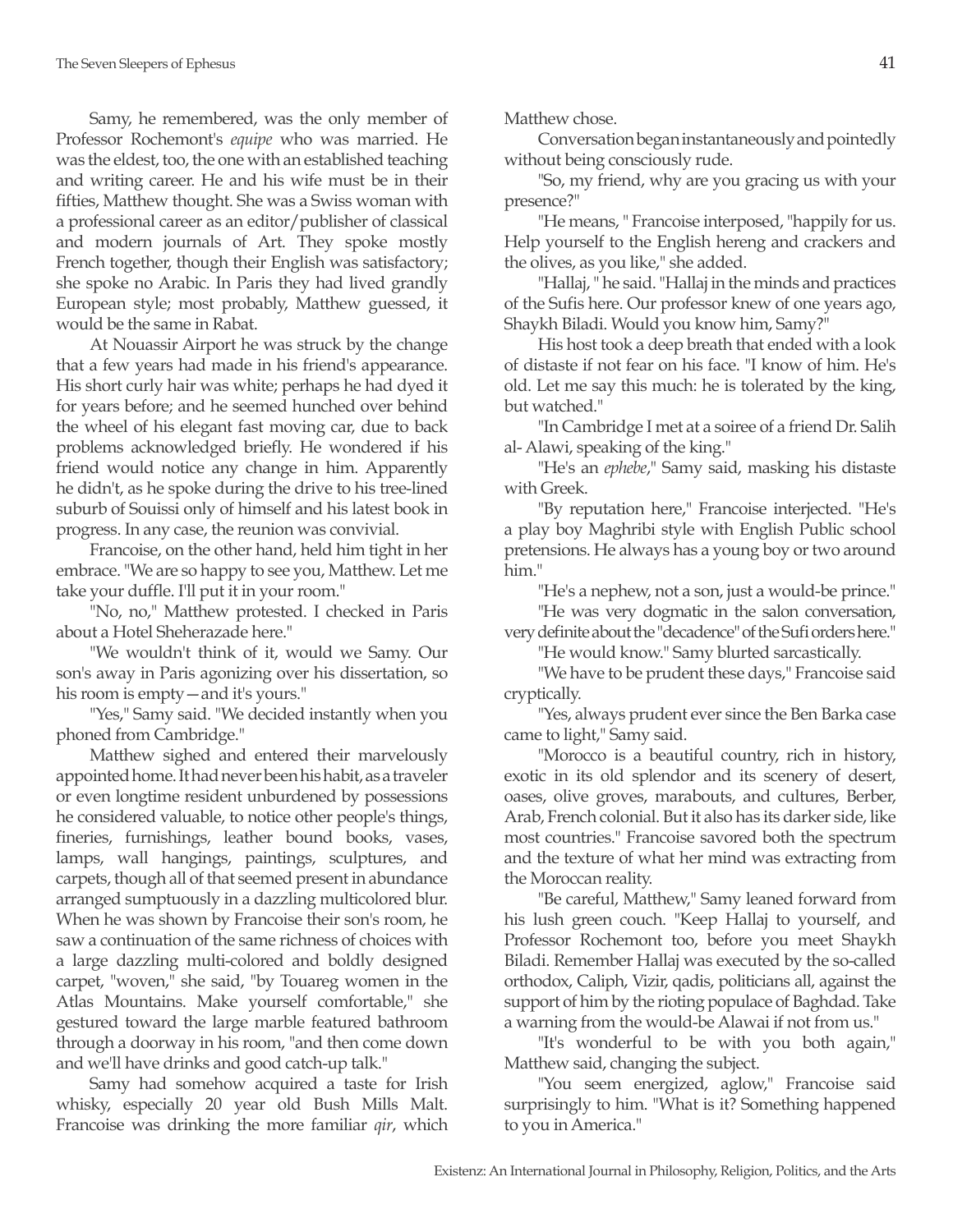"No, not really. I have one close friend…"

"I knew it," she said, clapping her hands. "Who is she?"

"Helene."

"And?"

"Helene Teile."

"I know her! We met at a conference in Sweden of Archaeology professors and book and journal publishers. She's an amazing woman, a commanding presence, speaks many languages, was on digs in the Valley of the Kings. She must be six feet tall."

"Yes, Helene is, as you say, tall."

"We had dinner together, a few of us, and she and I and another woman took a sauna together. She's an amazon in figure, blond, clear white skin, intense blue eyes, very religious."

"Yes."

"I mean, very Catholic. And you fell in love with her." "No, not exactly. We were studying Advanced Arabic in a small class; we got to talk after classes. I told her about the Seven Sleepers pilgrimage in Brittany. She told me about the Latin version of the legend and she called me Malcius. It's a spiritual friendship, just that."

"Ummm," Samy muttered.

"Our companion in the sauna, a German journalist from Hamburg said something sarcastic about Jesus Christ, and Dr. Teile, as she called herself formally, said boldly "I believe in the Immaculate Conception, the Father, Son, and Holy Ghost, and the apostolic Roman Catholic Church." This Irena woman laughed and your Helene said with unflinching piety, "I believe in the intercession of saints and holy relics." She went on and on, finally wearing the poor woman down. It was marvelous." Francoise laughed recalling it. "I'm just surprised." She was momentarily incredulous of it being only spiritual. "Well, I suppose you know what you're doing. But she's quite a woman. I think she had some terrible experience under the Russians, from one or two things she said of her early life in Vienna. Well, amazing."

"Amazing that you knew her," Matthew said.

Samy remained silent, in a detached zone of his own writing in progress.

"Why are you here then, not in Cambridge with her?" Francoise asked her question again in a new franker light.

"Hallaj," he repeated.

"You know, Matthew," Samy reentered the conversation, "you must have realized in America that our dear Professor Rochemont was in some respects quaint, idealistic, excessively religious, perhaps even a mystic, and almost obsessed in his devotion to and research of the teaching, life, and legacy of Hallaj in our Muslim world. I was enriched personally by knowing him and recognizing his sincere friendship with those of other faiths. But both he and his Hallaj are mostly forgotten today. Both, we must recognize, are dead. We move on. Religious and political realities change. Despite the old French saying, things do not remain the same. Hallaj was a risk taker. He pitted his personal love of God against the vast corruption of the various authorities of his time. You might imagine him as relevant to our times, as our professor did. But circumstances are different today. We have secular institutions, social services, developed infrastructures, emerging democratic parliaments, the United Nations Declaration of Human Rights, that make such testimonies as those of Professor Rochemont and Hallaj obsolete, however much they touched us personally once."

"You said I must be prudent."

"And what of your Helene," Francoise interjected quickly, sensing an argument rising to the surface; "wouldn't she want you to be safe so far away from her?"

Matthew suppressed his impulse to say: leave her out of this, remembering her own words in Cambridge of not wanting to be at all in his way.

"I imagine her concern for you, Matthew. May I represent her and appeal to you to be very careful here."

"Do what you think you must do, my friend," Samy said believing the discussion should be ended.

Matthew quoted a passage of one of Hallaj's ecstatic utterances: "*ra'aytu rabbi bi 'ayni qalbi fa qaltu min anta qala anta*. I speak to you with the eye of my heart and I ask who are You and He says you."

"*Bala*," Samy said.

"It is You who drive me mad with love, not my remembrance of You," Matthew translated another utterance for Francoise's ears.

"Yes, you are possessed, Matthew. God help you. It isn't by your studies, or even by Professor Rochemont, that you come here. As The Book says, No one can free us from God."

Francoise began to cry. She rose from her chair and disappeared through the adjacent dining room into a further room and closed its door. She had wanted to say, "And what of your Helene's or any woman's love. Isn't that powerful enough to free you from God?"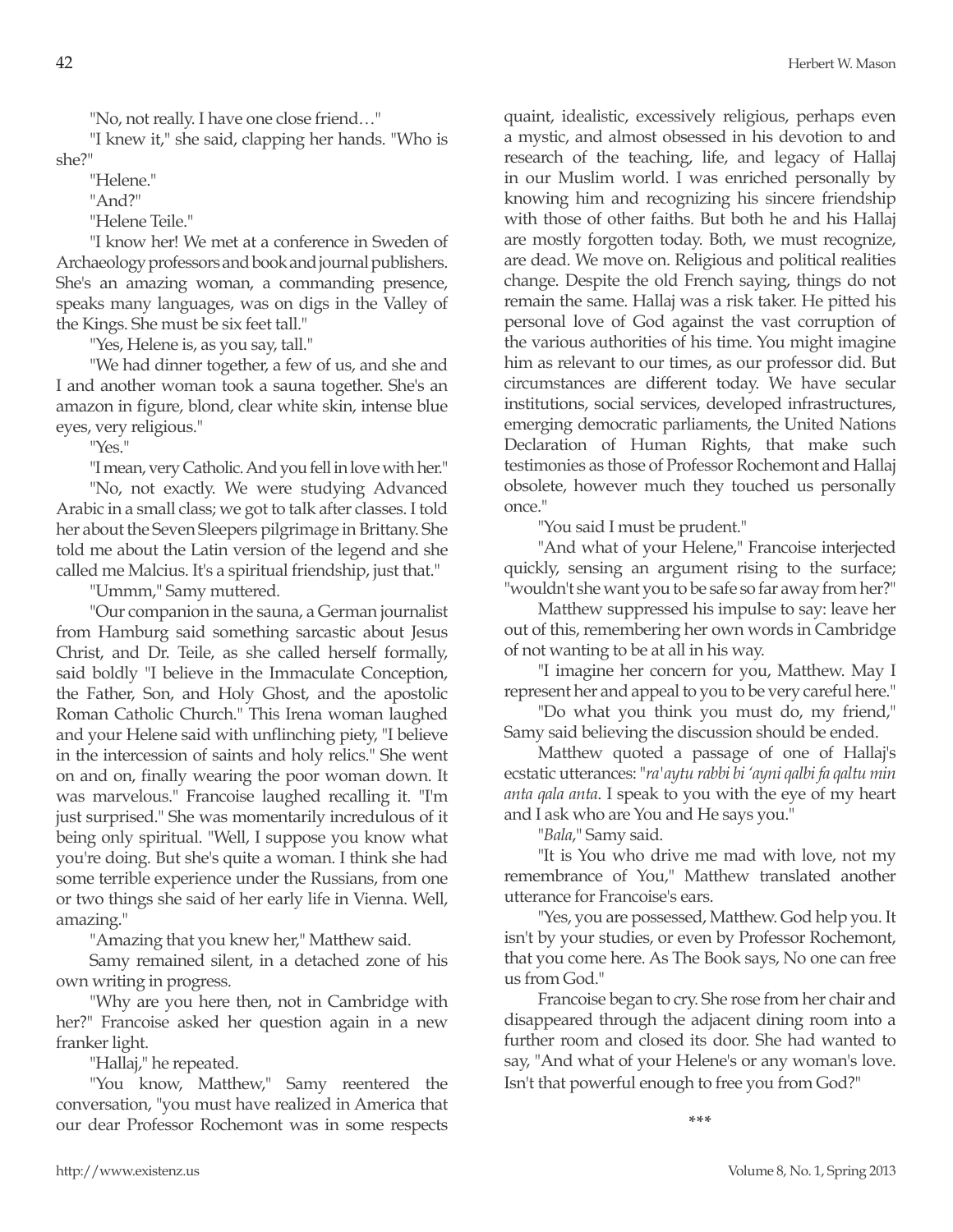Later that evening, after a sumptuous meal of thin lamb slices cooked on spits, cous cous and egg plant, honey and nut desserts and brandy, Matthew asked Samy to help him reach Shaykh Biladi.

"He has his own *zawiya*, as he likes to call it, in the north countryside between Rabat and Meknes. I can get you a driver. It would not be appropriate for me to appear at his place."

When the hosts were alone together, Francoise said to her husband, "We can't let him do this."

"Our professor always worried that his "young American" friend had a predisposition for solitude, "even unto death." I don't know what we could do to stop him."

"Isn't there someone else than Shaykh Biladi he could meet, do his research with, and return home to his new love?"

"It isn't research he's interested in but truth—not even only about himself—but Truth itself."

"I feel sad," she said, "helpless. A woman who has loved him would want another woman to keep him safe in her absence."

"You are a romantic, my love, not a fatalist like me."

**\*\*\***

"I've made some calls, Matthew. It will take some time to make contact with Biladi. Let's spend today at least together in Rabat. I'll show you the university, the tomb of Mohammed V, the palace area; the main avenue's book stalls, shopping highlights, public baths, cafes.… We can have lunch at Tour Hassan, a very smart, semiprivate hotel, and afterwards we should have word back."

"Fine. Thanks, Samy."

"Francoise told me a little about your friend Helene. I'm afraid I was mentally elsewhere last night. She sounds, as she says, quite a woman."

It was Matthew's turn to tune out, anticipating hearing the word back.

**\*\*\***

The driver, Khalil Morawi, met them after lunch at the Tour Hassan in an older dust covered Mercedes sedan. After words with the driver, Samy embraced his American guest, cautioning him. "After meeting the *shaykh*, don't linger. Be careful."

They sped through narrow streets of the city into the outskirts and open country side. On a barren desert hill stood a solitary stark white *marabout* tomb. Matthew asked Khalil whose tomb it was. "Shaykh Fulan," he said mockingly. His passenger assumed he meant either it was "nobody" of consequence or he didn't know and it was a stupid question. The two lapsed into silence.

At the gate of a walled cluster of small gray stone buildings, Khalil stopped the car. He didn't speak, but got out and opened the rear door, gesturing to his passenger to leave the car. They exchanged nods—no money was requested—and he drove off.

The apprehension and silence of Samy and Khalil seemed ridiculous now. It was just a place, a bunch of drab looking shed like buildings in the middle of sloping olive groves along side a dried up gullied stream. No one was guarding the gate. The silence wasn't eerie. 4 pm.

Francoise had insisted he leave his duffle at their house, thereby assuring his return. But Khalil had indicated nothing about the return.

Matthew waited at the gate, to all appearances he was unexpected and alone and possibly at the wrong place. He was composed, open to any eventuality, including waiting.

 A tall man in a black robe opened the door of the nearest building about forty feet across a graveled courtyard inside the gate. He gestured to the visitor to push in the gate and enter.

Salaams were exchanged.

"You are English," the man said in British English. "No, American."

"And you want to speak with Shaykh Abdullah," he said as a statement, not a question.

"Yes."

"Why?"

"No reason," Matthew said.

"Follow me."

Matthew followed the man into the building, down a white corridor whose walls were bare, stopping at the end before a double door, which the man opened into a small, enclosed garden. He pointed to a figure seated on a stone bench with his back turned. Then he withdrew, closing the doors behind him, and left Matthew to approach the allegedly dangerous *shaykh* on his own.

"I won't bite," the older, deeper voice responded in broken English without turning or rising to meet the curious visitor.

Matthew stood before the gray haired bearded *shaykh*, who smiled, and gestured for him to sit down beside him. His black robe was dusty. He looked anything but threatening, mostly poor and frail.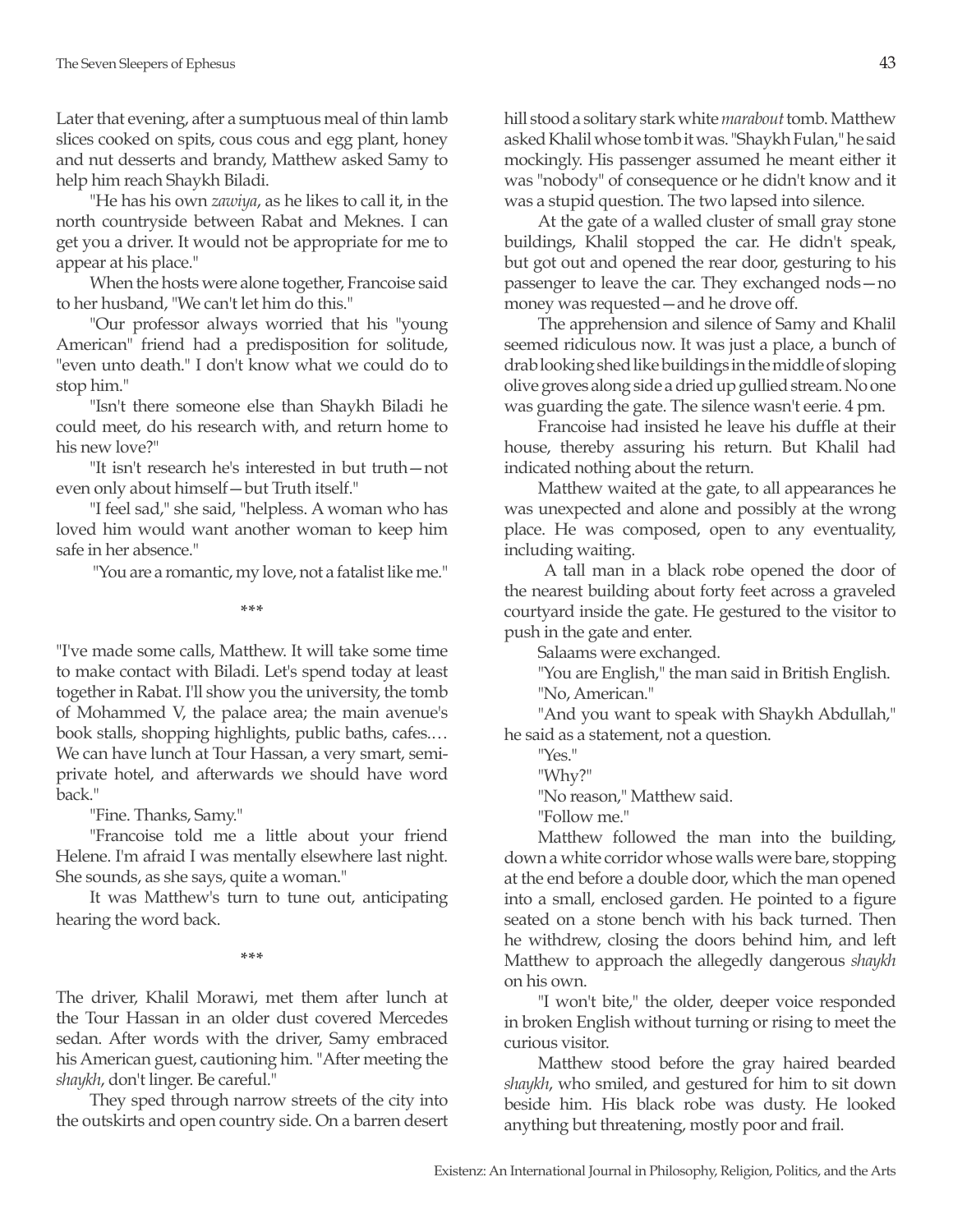"Do I need a reason?"

"No. Are you like my last *fata*, a Muslim by conversion or want to be?"

"Hallaj," Matthew blurted out.

"Ah, you are a disciple of my great friend Henri Rochemont, May God have mercy upon his soul."

"Yes, I knew him."

"Are you Catholic?"

"Yes."

"We spoke together on this very bench two, three times during his visits in the time of our late King, May God have mercy upon his soul. Professor Rochemont was a learned man. God urges us to seek knowledge and grow in understanding. He would quote the Gospel's In the beginning was the light, and I would speak of His Holy Name of Light, an-Nur. And we would say together like his great master Hallaj: 'If you are seized by the shadow, step out into the light of the heart's peace.' These are very dark times. Wars, the wickedness of our so-called leaders, the complicity of our religious authorities, the fearfulness and confusion of our people. What is your name?"

"Malcius," Matthew said.

"Ah yes, from Professor Rochemont's beloved Seven Sleepers. How he loved those friends of God who refused to pay homage to the Roman Emperor as god. *Wa kathalika ba'thnahum li yatasa'alu baynahum*. That questioning of one another, not war, is God's will for us. Our mutual friend was a true Christian in belief and a Sufi at heart."

"You believe that of him."

"Of you too, or you wouldn't dare visit me." He laughed over his certainty of such an unauthorized opinion. "Since you have come so far, stay a little while. You don't seem anxious or needing to be somewhere else."

"I'm not. I'm here with you."

They sat together for a few minutes without speaking, looking at the garden's varied flowers and small fountain bubbling upward in the center.

"Can you speak on Hallaj?" Matthew asked the older man, the no longer dangerous Shaykh Biladi.

"You know as much as I do, or more."

"But you are here, living the Sufi life."

"But Hallaj left his *shaykhs*, remember. He thought them too timid, too institutionalized, too frightened of worldly authorities, for his free mind and wandering spirit to bear. He had a taste for the forbidden, but no appetite for greed or hunger for power. He risked solitude and yet became surrounded by disciples." He laughed heartily again. "But let's not talk of what he hated, but of what he loved. He loved our God, whom he called *Habibi*—what an affront to those pious experts who believe only in their own prayer, not in the One to whom they are praying. He was inseparable from his Beloved: 'I have no other self but Your Self.' And: 'only the state of madness permits me to proclaim You Holy,' Do you understand that last saying of his? Can any of us really understand that state? Not mental illness, as we think we know it from our modern psychologists, but sheer disengagement of our mind from our undisciplined and unperfected self to His Self Who loves us when we least expect and don't know why. 'Only the state of madness…'"

He trailed off in his awe at the thought. And then he said: "Of course, he loved others as he loved our God. When thinking of his friend Ibn Ata, he wrote a letter in which he said there is no separation between us, and thus he didn't need to send it, knowing it had been received. 'The way to union with God is through fraternal love,' Ibn Ata said. That's the friendship of the Friends of God, the *awliya'llah*. 'Your existence is my existence. Between the two of us, who is the lover?' How outrageous, scandalous, heretical and dangerous of him to be so bold, so mad, so fearless, so imprudent!" He laughed again. "'It is You who drive me mad.' He received from the Beloved the gift of loving Him directly without needing the permission of the fearful *shaykhs* beforehand. So, he had to be killed, so say the old authorities on God and State. He was reckless, not irreverent. He threw off the Sufi robe and the *khirqa* itself and put on rags and patches and other masks, so to say, and disappeared: *talasha*! before he finally was made to disappear, after the public show on the gibbet. 'Your Spirit is my spirit, my spirit is Your Spirit.' 'It is enough for the lover to be alone with his Only One.' That is the solitude of love, the *infirad* of God and of your Hallaj."

He stopped talking and stared ahead at the enclosed garden and its seemingly carelessly arranged varieties of wildflowers and shrubs.

"And you, my *shaykh*," Matthew said, "Why are you considered dangerous?"

"Because Hallaj lives in me as he lived in Professor Rochemont and, my friend, in you or you wouldn't be here beside me with no fear in your face."

"And the authorities?"

"Let's not waste our time together speaking about such people."

At that moment Matthew feared for the *shaykh's*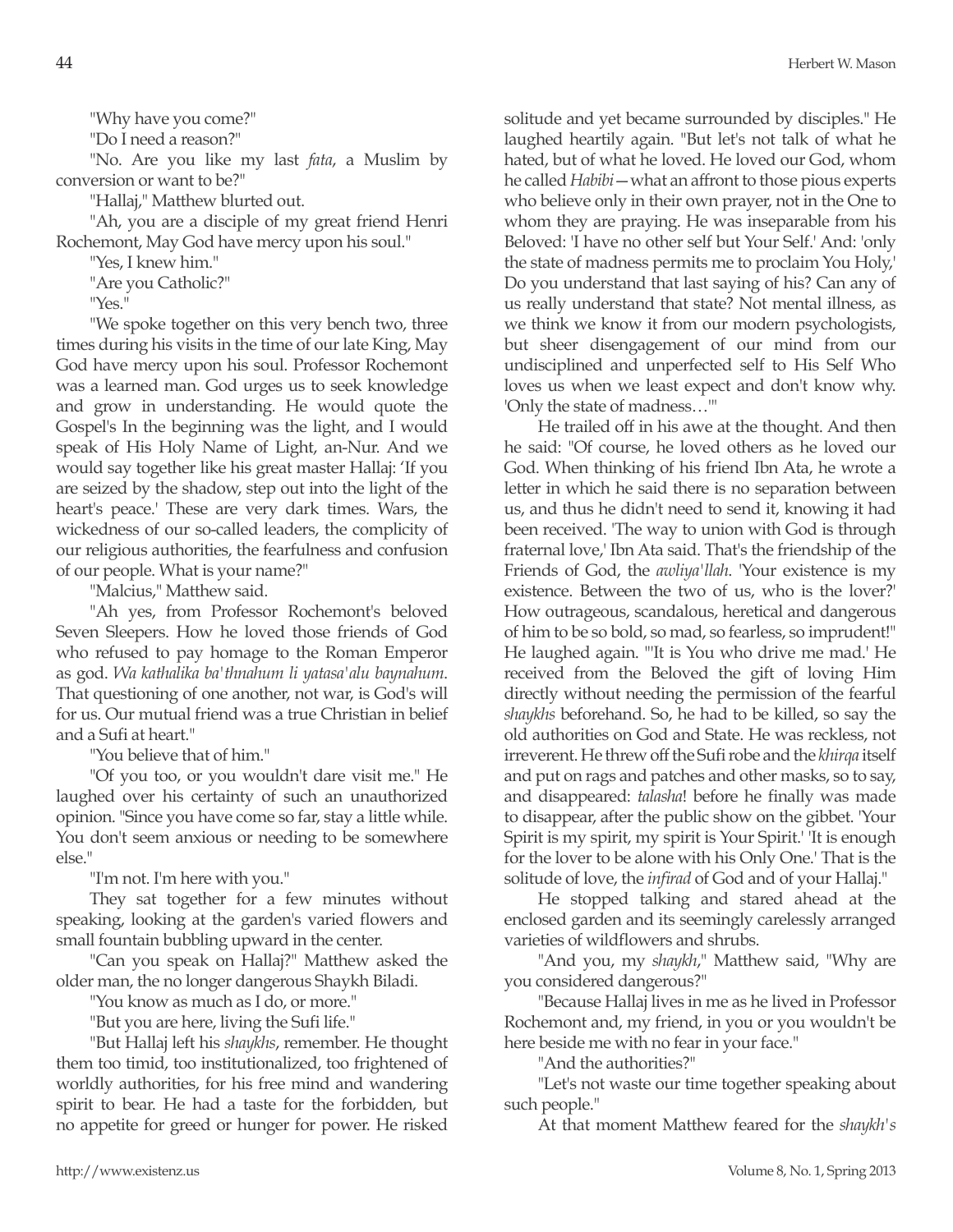own disappearance.

"How many Sufis are here in this *ribat*?" he asked.

"Just the two of us you have seen. Poor John, whom you saw, stayed behind, despite the threats, to keep me company. I hit a nerve in the King himself for allowing, if not dictating, the killing of several dissidents. We have much poverty here, and according to our faith kings and princes disobey the Law of God Himself when they misuse the public trust, ignore the poor, and violate the women who put their trust in them. His father, whom I knew well and respected, would never have given me cause for anger. I must ask you once again, why did you come?"

"To meet you. To hear you speak of Hallaj. No other reason."

"Then I thank you for giving me the opportunity to speak again of him. My guardian, John, who came from England many years ago and stayed, thinks I am imprudent, if not completely mad. You must know that the kind of madness, yours and mine and dear Professor Rochemont's, brought our late king back from exile in Madagascar, and helped us gain our independence from France. Perhaps it's different in your country, where kingship can't become a right of power. You may have to argue on behalf of that truth when you are old like me. Let's hope not."

They sat again in silence. With the approach of dusk John returned and announced he had arranged for a driver to take their guest back to Rabat.

"Of course," the *shaykh* said," he senses urgencies when I do not."

"I will stay with you," the young American said.

"You have attained *ikhlas wa sidq*, but no, neither Henri Rochemont nor I would allow it."

The visitor and the *shaykh* stood facing each other, then embraced. The *shaykh* placed his right hand on his heart and looked down at the ground, as John escorted the visitor out of the garden, down the white corridor, and out to the gate, where the driver and car were waiting.

**\*\*\***

Matthew remained silent for several minutes and then directed the driver named Ahmed to take him to Nouassir Airport. At the airport he phoned Samy and told him he would be catching the only plane leaving at such a late hour for Europe. It was a KLM plane stopping in Portugal and then flying on to Amsterdam. He had nothing of importance in his duffle and insisted his friend not drive out at dusk with it.

"So, you will be seeing our colleague Frans Bildenburg."

It was the name he had forgotten. "Yes, thank you. And thank you both for the lovely dinner and evening."

"You're always welcome, Matthew. How did the meeting with Shaykh Biladi go?"

"Well."

"What did you talk about?"

"*Al-Haqq*, Truth."

"If he could keep his mouth shut about the king, he wouldn't be targeted as he is."

"He wouldn't be himself then."

"Be well."

"You, too."

**\*\*\***

In Holland, Matthew looked in the Amsterdam phone book and found the address and number of Frans Bildenburg. By good fortune Frans was home. It was late but not too late to receive the traveler. The Dutch member of the professor's *equipe* had a spare bed of sorts, a black horse hair couch that tilted downward on one end and was only 5 feet long, "but you are welcome to it," the bachelor colleague said. He gave Matthew the directions for a taxi driver to follow to his difficult to find flat and said there was a restaurant open late nearby where they could get something to eat. He said he hadn't eaten yet himself. It was 11 pm.

Reunited in his small book-filled barely furnished two-room flat they burst out laughing as Matthew tried out the slanting couch and slid onto the floor. Frans confessed that he kept only a little milk for tea in his half-size icebox, did sponge baths in his sink, and shared a toilet with four other renters down the hall, but he was happy to welcome his American colleague to "my home!"

"I left my duffle in Rabat," Matthew acknowledged.

"No matter, tomorrow I can lend you one of my button on collars so you'll look as if you've changed your shirt. Let's eat."

They laughed again at the stark all night diner's menu of spaghetti, French fries, hot dogs, bread and raison cakes. "The beer is good."

"Good."

"So," Frans said at a pause in their eating, "Rabat. You saw Samy."

"Yes, I stayed a night with him and Francoise in their son's bedroom."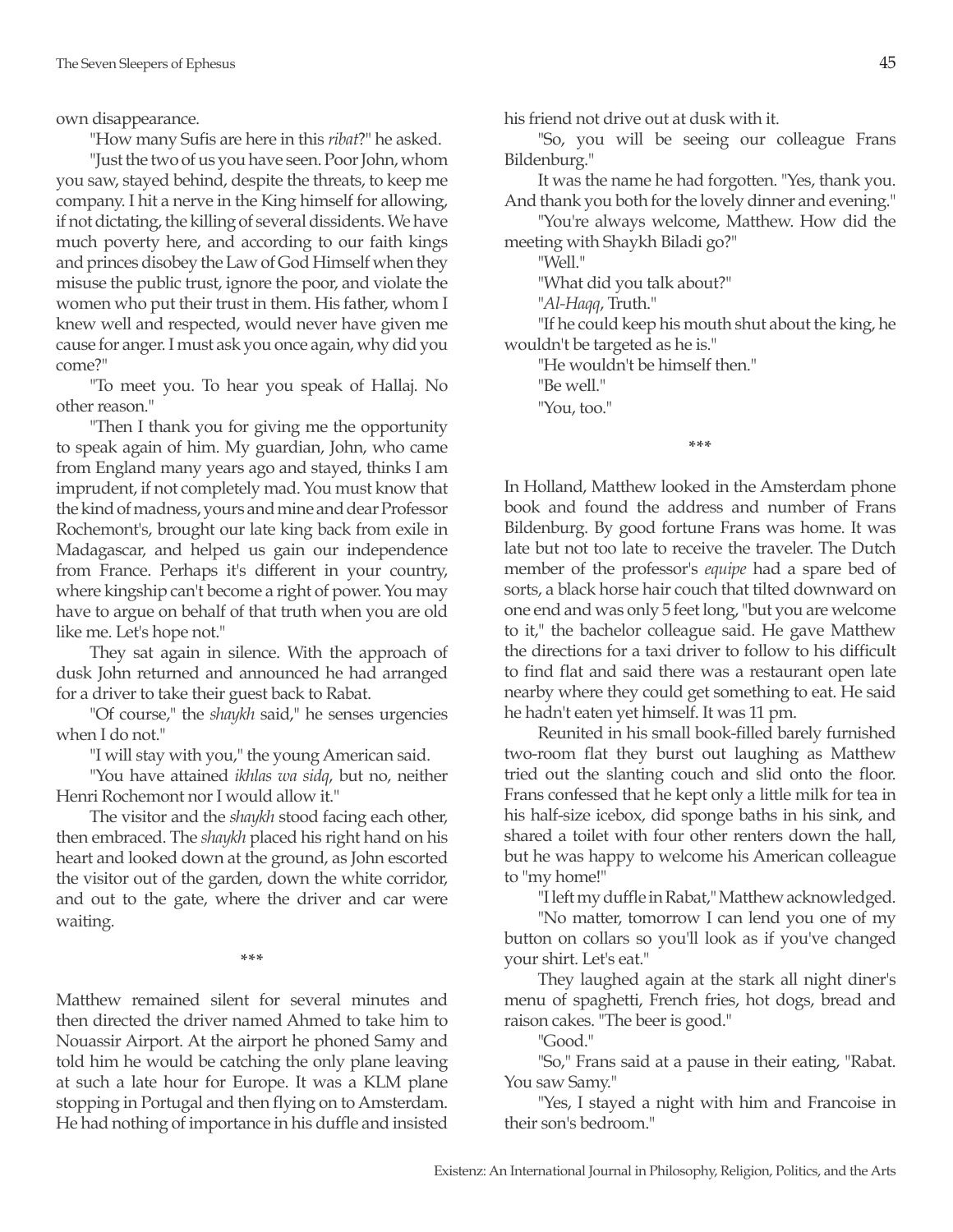"Wow! grand opportunity, not a horse hair couch, I say humbly and with envy."

"It was elegant and they were very hostly."

"What took you there; in fact, what brings you here?"

"Hallaj."

"Ah yes, Our dear professor's spell is still upon you."

"I met a *shaykh*, Abdullah Biladi in his *zawiya* on the way to Meknes."

"A Hallajian?"

"Yes, and an outspoken critic of the king."

"You know of the Ben Barka case?"

"Yes. He knows the risk."

"Fantastic, isn't it, the way this story turns up over time. But you know, Matthew, Henri Rochemont was a mystic only in one part of himself. The other part, the most important, in my opinion, was the scholar. His reading of primary sources, Arabic, Persian, Turkish, Greek, Aramaic, Hebrew was astounding. He contributed greatly to our wealth of humanistic learning. He brought to light a whole civilization, its many dimensions and flowerings, and its survival in the present and for the future. His studies of Hallaj were only part of his contribution to learning. He went overboard about Hallaj late in life, in my opinion, and it diminished his scientific credibility and personal standing in the academic community. Of course, we loved him, my friend, but we revered him because of his exceptional learning and the originality and brilliance of his mind."

"He was too much in love with God."

"Hallaj, yes."

"No, I mean, Henri Rochemont, through whom we first met Hallaj."

"Well, that needs critical reevaluation and some detachment on our parts to put it in proper perspective. Certainly the personal story of the professor and Hallaj, apart from his larger body of work, belongs to the Phenomenology of Religion along with the approaches of Baron Von Hügel, William James, etcetera, as Rochemont himself included with his hypotheses in the preface to his *magnum opus*."

"I suppose."

"You have taken something else from that *shaykh*, haven't you?"

"I have to learn how to live with it in the world where I am."

"Find a flat with a bigger couch, so I can visit you sometime, especially in America. I like it there. More room. Less jaded students than I teach here. I enjoyed my brief visits to Boston and Chicago. I accept all invitations to speak on Phenomenology of Religion at your universities."

"I'll keep my eyes open. But you know, I'm not an academic. I'm just a 35 year old translator and still fledgling writer."

"That's better, fewer books to collect, maybe royalties to earn, comfortable furniture to buy. Maybe one day you could afford a wife, have children. I want to get married, but not to a Dutch girl, a foreigner, one who knows good food. Do you have any interest in women, Matthew?"

"I do."

"Wait for the pastor or priest to ask you for that response. Let's walk around a little pond nearby. There are swans floating in it. I like to see them gliding in the dark hours. We have our beautiful things here I will miss one day when my life turns about for the better."

**\*\*\***

It was KLM that took him back to Boston. Upon arrival the next day at Logan Airport he phoned Mrs. Anderson's house. There was no answer. He took the bus from the airport to North Station in the city, then took the T to Park Street and, staying underground, changed to the Cambridge line. In Harvard Square he realized he had brought nothing back to Helene as a gift. He walked to the Brattle Street house. There was no one there. He crossed the street into Longfellow Park, imagining her presence there. There were children playing ball and moms chatting together on a bench.

He left the park and crossed Memorial Drive and walked along the Charles River. He felt a terrible displacement walking under the Linden trees.

At dusk he returned to the Brattle Street house. There were lights on inside. He had a sense of foreboding, but no expectation of what had happened within the house during the nearly two weeks of his absence.

Inside he was greeted, so to say, by a man and a woman, middle aged, which is to say, in their fifties. They were unfamiliar to him, and he unknown to them.

"You are?" the man, attired in a navy pinstriped business suit, asked.

"Matthew Albertson, a friend of Helene…."

"Yes, well, our mother died a week ago. My sister and I are here this evening to look over our mother's things and to determine, as happens on such occasions, who wants what."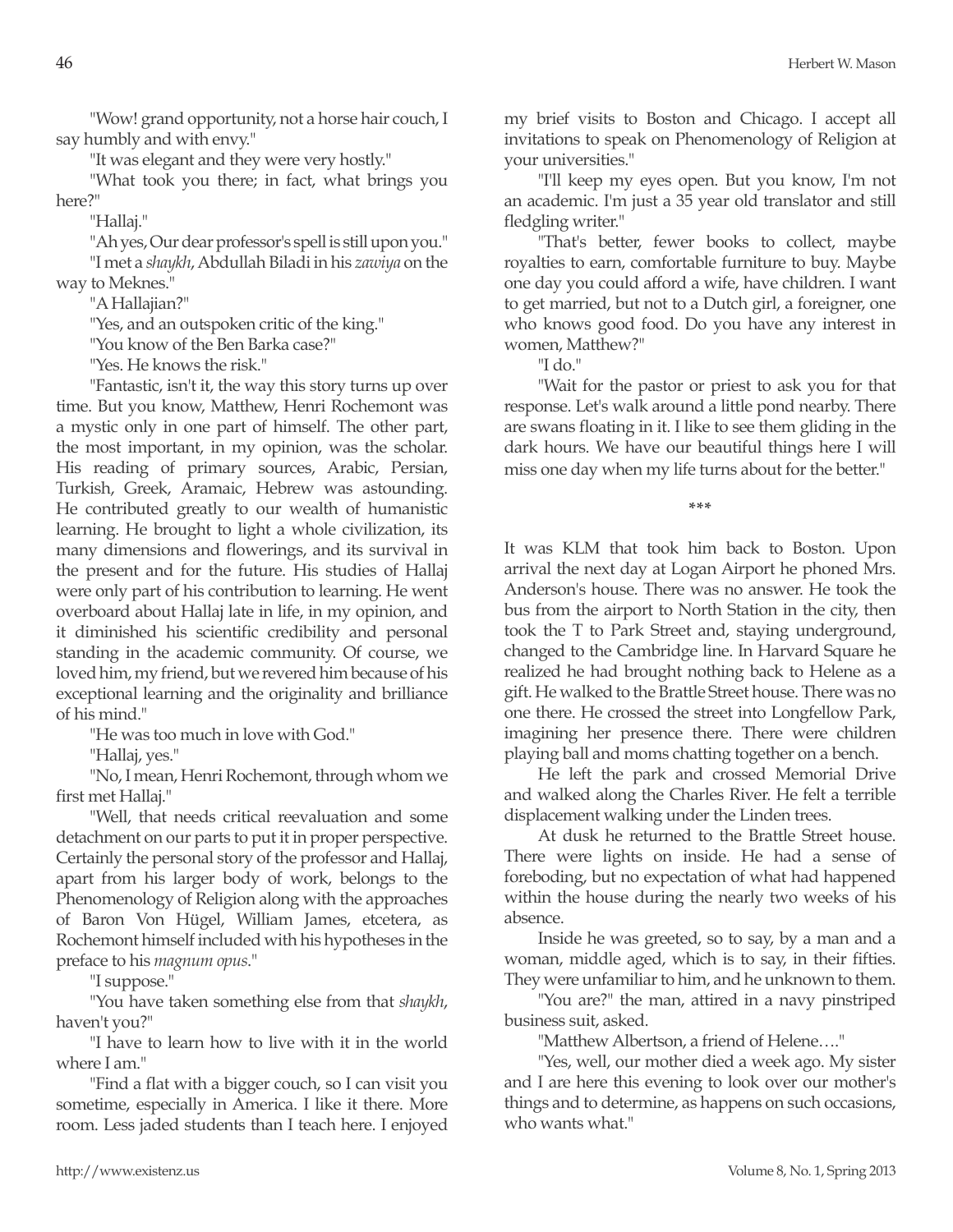"I'm sorry to hear about your mother's death. I met her in this house several times."

"She was nearly 80," the woman interjected. "She died in her sleep."

"And Helene?"

"She's gone," the man said. "Our attorney thought it best she leave, since we have to negotiate the sale of the house."

"We always believed it was inappropriate," the woman said, "for our mother to have given so much of her house over to that Viennese witch and her strange assortment of friends, who came and went as they pleased." "It was very tiring for her towards the end," the man said less violently in word and tone. "She was very easily used by people she barely knew."

"She was so naïve."

The man, the woman, to Matthew, were ghoulish characters in dark suit and dark dress respectively, nameless, with interchangeable dead voices. He interrupted them emphatically, "Where is Helene?!"

"She took a room in Boston," the man said.

"We don't know where," the woman said. "We just wanted her to take her things and leave."

Hateful offspring for such a woman to have had, Matthew thought. "You must have some idea of where she might be." He was feeling increasingly desperate and contemptuous of civility.

"You might contact Harvard," the man said. "She was pursuing some sort of degree."

He at least had a suggestion, at which the woman groaned. Matthew didn't want to know their names or remember their appearances. They were dressed in black perfunctorily and exuded little evidence of grief, some anger, and no hint of natural affinity to the deceased.

He withdrew from the house and walked back toward Harvard Square. As he passed Hawthorne Street he hesitated, remembering that he hadn't left his own boarding house any note or mention of where he was going or if he intended to return. There were probably a few of his clothes left in his room, along with some books, records and record player, unless snitched by the other boarders.

He went to the house and walked up the three flights to the landlord Mr. Frost's room. It wasn't a scholar's or a poet's room but a habitat for flora of many species and their eclectic selector. Mr. Frost was leaning back with his eyes closed and a Red Sox cap on his head on a dilapidated green and yellow couch by a window.

"Mr. Frost," Matthew called loudly out to him.

His head jerked forward in response. "I'm here. What happened. Has the world come to an end?"

"No. It's Matthew, one of your roomers. I've been away."

"Are you back?"

"Yes."

"I don't remember you."

"In the second floor, the room with the shower."

"Is it working?" "It was when I left."

"There's so much to fix. I don't know what I can do about it all."

"Did I get any messages?"

"From whom?"

"From a woman. Helene Teile."

"A curious name. Did she meet me?"

"You would remember her. She's very tall, blond, mid-thirties, Austrian…"

"There are so many messages and checks on the table somewhere here. Can you look around for it yourself? I don't think I can get up just yet."

Matthew felt his way through the plants and potted trees in the steamy room. On a dirt-covered potting table he found a pile of unopened mail and notes. Thumbing quickly through them he found an envelope "for Matthew Albertson." He tore it open. It was in her hand. "Mrs. Anderson is dead. I've been given the boot. Find me please in Boston at the Beacon Hotel on Walnut Street, Beacon Hill. Love, Helene."

"Will you be staying or leaving?" Mr. Frost asked. "Someone might be coming by looking for space."

"Leaving," he said. "Whoever comes can use what is left." He felt suddenly liberated.

He ran to Harvard Square and, rather than take the underground T, he hailed a taxi, and gave directions anxiously to Beacon Hotel wherever it might be.

Inside the small lobby he asked for Helene Teile's room.

"You mean Dr. Tiele," the desk clerk said.

"Yes, Dr. Tiele. Is she in?"

The clerk checked the key boxes behind him and said. "The key's not there. She must be in. Room 325, third floor, to the right of the stairs."

He ran up the stairs. The third floor corridor was narrow, needing paint, at the dreary end of which was 325.

He banged on the door and heard hurried footsteps inside. The door swung in, and he was suddenly in her presence.

"Malcius."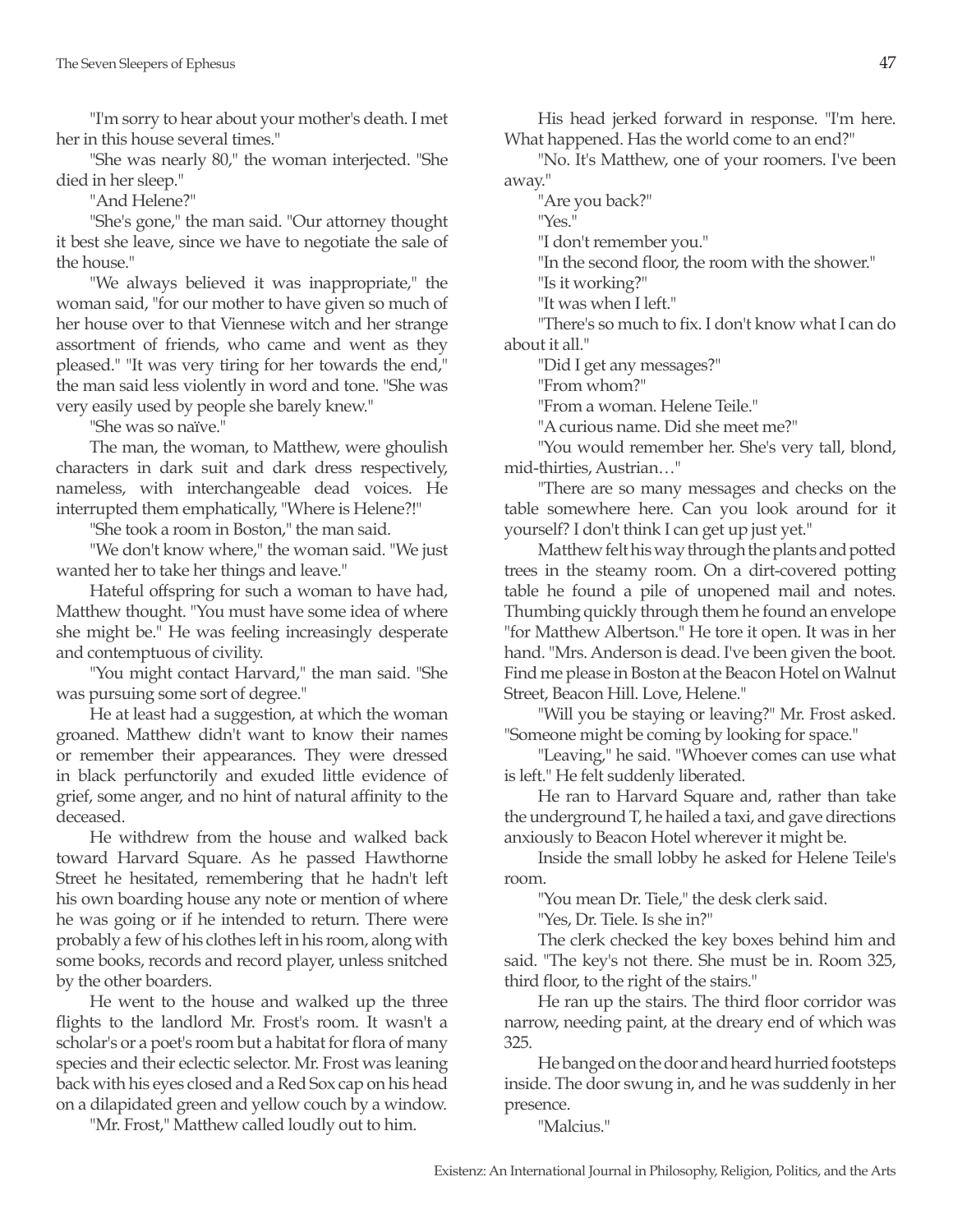**\*\*\***

There was much to discuss, but nothing all at once.

The single room was filled with boxes of books, scrambled together personal possessions, clothes stuffed in the closet, nightgowns and underwear hanging on clothes pins from the shower curtain, shoes scattered about the floor, leaving little space for walking, and with the one chair draped with dresses, no place other than the bed to sit. It was nearly five years of accumulated stuff. At one point about 8 pm she broke down crying. When she regained her composure she said, "I am so happy that you're here."

"What happened?"

"I brought my essentials… my clothes, jewelry, make up, medications, my thesis, and…"

"I met the Anderson children."

 "Real brutes, aren't they. Poor Louise. But she died peacefully in her sleep. I found her one morning. She had a heart condition. Her children wished it had happened sooner."

"How did you get here?"

"Cynthia and a friend of hers helped me pack and Muhammad suggested this place. He had stayed here once and said it was nice. He's a dear, but of course he's blind. They seem to tolerate Arabs, so why not an Austrian gypsy?"

"They just threw you out."

"Well yes, in a manner of speaking. But Louise had been very generous earlier in the year to me, perhaps anticipating what would happen after her death. She established an account for me in the Cambridge Savings Bank rather than leave me something in her will that might be contested by her children claiming she wasn't sound of mind. She was both sound and in her kind and frail way kindred to me and many others. Robert and Alice hate her for not bestowing all her wealth on them."

"We can't stay here of course," he said. "I have a little money each month from my father's trust. My sister is married and has three children and is independent, like me. I manage to live modestly, travel and write or not write. It gives me time, it could get us an apartment in Boston until we figure out what we want to do." He omitted mention of France.

"Figure things out? You think of us together now?"

"Spiritually, yes. You didn't bring that shirt with you, did you?"

"No, look for yourself. What do you see?"

She lay on her back, turned over, then sat up with

her blouse raised. "No cuts, no marks on my skin. I trusted that your disapproval was also God's. I'm still a sinner, and this doesn't mean I'm any less a Catholic, and I'm still not nice."

"Francoise, my friend Samy's wife, said she met you in Stockholm at a conference. She and another woman had a sauna with you."

"Possibly. I don't remember now."

"She said you were 'quite a woman'."

 "That's because she and her little atheist friend stared at me as if I were a freak. I sensed the other wanted to fondle my tits, not just ridicule my faith. I haven't eaten in two days. Can we go out? There's a restaurant on Charles Street called *Le Bistro* that's not too bad."

**\*\*\***

*Le Bistro* was not quite French, but not a wannabe either, having its own random American twist of hamburgers capped with melted Vermont cheddar in hollowed out crusts of homemade garlic bread lined with spinach leaves, complemented by a pottery jug filled with a 1965 California *Cabernet*.

The checkered tablecloths, the wooden tables, and the basement brick together with the food provided in their own haphazard way the aura of *allegresse*.

"What shall we do?" he asked after a toast.

"Figure it out together," she said, wanting to postpone the discussion still further.

For some reason, she thought, he wants to get things all settled quickly.

He was still thinking of Frans and his desire to have enough money to get married and live the life of establishment, calm and mutual support like that found in the Ayachi home in Rabat.

If he was to both translate books from French and Arabic and write his own, there must be security and calm. For Helene, he suspected, there were further conversations to be hosted, an academic career to be pursued. He hadn't forgotten Shaykh Biladi, Professor Rochemont or Hallaj, about whom he was destined to write, but he was also, he thought, thinking about them both and what she most of all wanted to do.

"We need to find an apartment first," he said, "then finish the thesis, and afterwards move on."

"Must we tonight?"

He touched her cheek with his left hand gently.

"Okay, truth," she said. "My thesis is virtually done and has been for some time. Just the final typing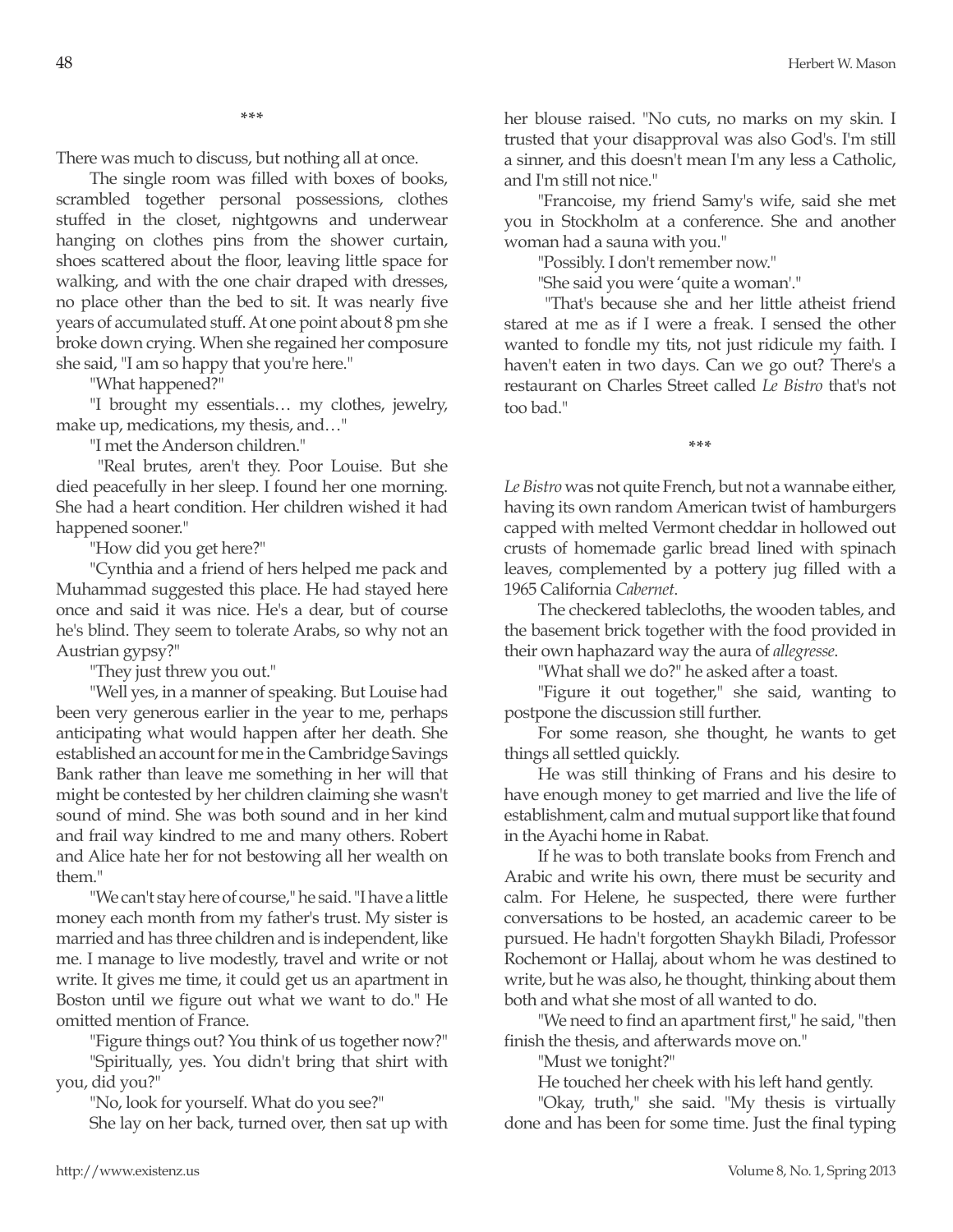in the proper institutional form on the right paper and the defense before three mostly indifferent narcissistic professors. I'm not bound to Harvard or Boston. I own all by myself my family's large apartment in Vienna. There is ample space with studies for us each. I could become a lecturer in Political Science at my old university. The old boys there would relish all those murderous theories from the advisors to Johnson that expanded the vicious war in Vietnam. We can live there if you like."

"What would you most like?"

"To provide you with a place where you can complete your story of the Seven Sleepers."

"Truth?"

"Truth. Anywhere."

"You would feel at home there again, and with me?"

"Truth. There are times when a woman wants to go home, to the home she remembers, the home she knows."

"I suppose that's normal. I don't know much about women, yet."

"What was your mother like?"

"Well, she was 37 when I was born. My father was 14 years older than she. They had a baby boy who died a crib death, then a daughter, and finally me. My father died following an automobile accident when she was 44, my sister was 12 and I was 7. She was devastated, hospitalized for a month, and then returned to us. She was a strong woman with a positive outlook but a melancholy heart."

"You just made my point."

He didn't see the point of his talking about his family or of her drawing any singular conclusion. "How much money do we have together?" He wanted to put only the basic facts forward.

She anticipated the question, however, and after three glasses of Cabernet, she said, "Mrs. Anderson added periodically to my savings account, which now has \$45,000 in it."

"Wow!"

"There was \$50,000 in it, but I spent \$5,000 on various things like this year's tuition, and I helped out two of Muhammad's friends who were in tight straights here and then needed passages home to Syria."

"My trust gives me a little over \$3,000 a month, which is plenty for me to live on and travel as needed. Also, I do get paid for translations I agree to do."

 "Truth. We can do this together, Malcius, we can, as friends."

The garcon, as he called himself, put a check on the table when it appeared to him they had concluded their meal and drinks.

She snatched it and put cash on the table. Then they walked out down Charles Street, crossed Storrow Drive by the overpass, and walked leisurely along the Charles River.

 "The Danube is very beautiful too, you know," she remarked.

# **Part Two**

"Malcius, treat this as a place, nothing more, where you can finish your work."

"That sounds so final, Helene."

"No, that's not my meaning. Rather it's a beginning, wherever it takes you. You're free, with no encumbrances or memories to hold you back, yours or mine."

"But this is where you were a child, where you grew up, in all these high-ceilinged rooms among historic collections of paintings and tapestries."

"And all this old stuffy furniture, yes; but pretend it's not real anymore. It's just the fittings of a place to hang our hats, if we wore hats."

"You're not haunted by anything here?"

"It's not about me as I was, but about us as we are. and above all, about Malcius who was awakened in the cave and walked out into Ephesus with the old coins that showed the world in turmoil and confusion that he once opposed idolatry to Decius, and lived again according to the will of God."

"And what is the will of God?" he asked.

"The story will tell. It's not an abstraction."

"But who to tell it?"

"You mustn't wonder why it fell to you to tell it."

"And then, there's the two of us."

"Another story for another time. Ours to live, that one to tell."

"Are you sure you're comfortable with us both living in a past unknown to me? I'm an intruder here."

"Shhh. You're my spiritual companion. That's enough to make this place unreal; I mean, just a backdrop. Let's not think about the furniture or drapes. They're pulled aside. The view's outside… the gardens and the river winding around us. This must be anywhere, not merely here. I'm the cook."

"We can *faire la commission* together."

"That's French, not German. No matter. You're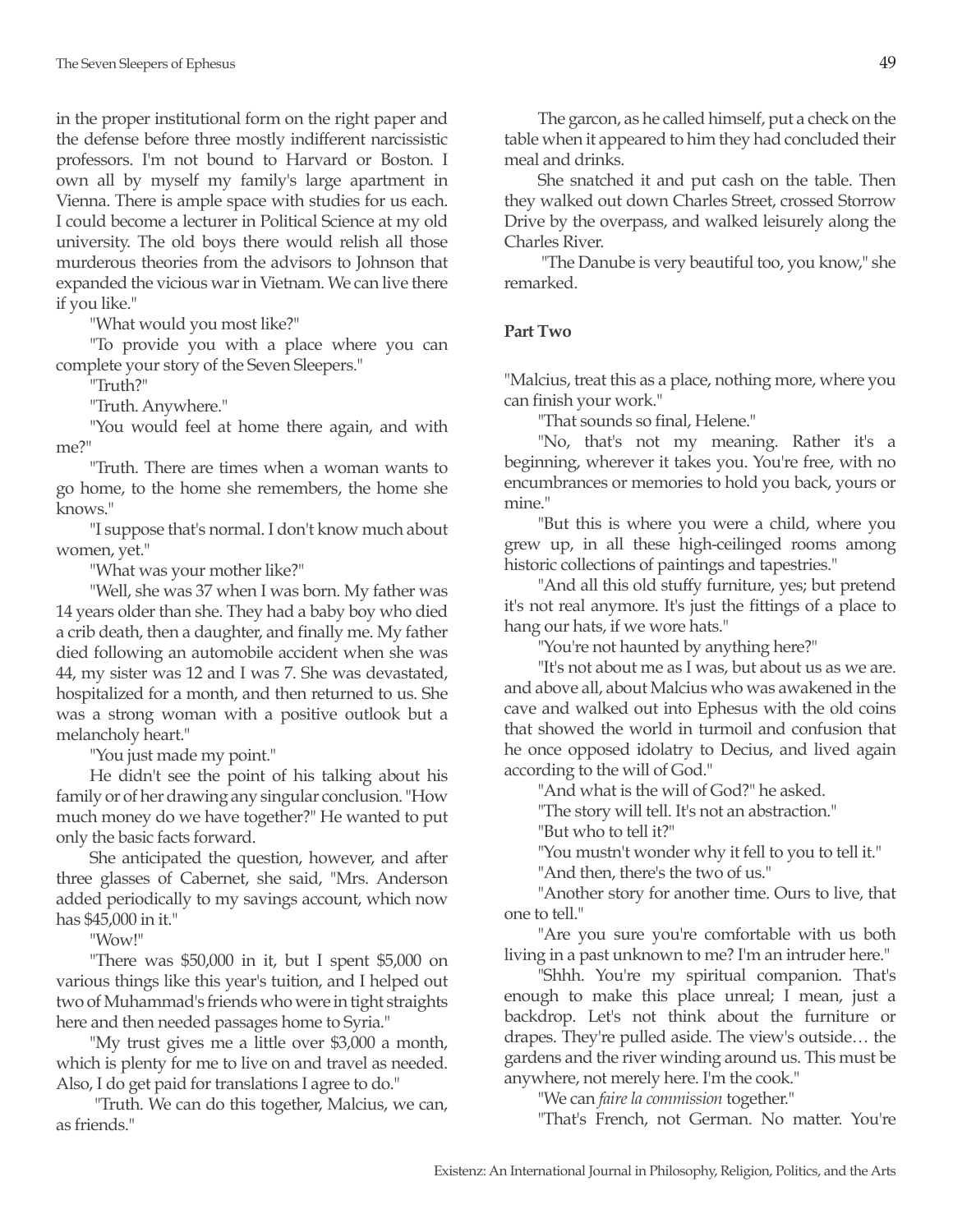writing in English. It doesn't matter."

"You'll start your lectures in September…"

"And that's just to offset *la crise de biftek*."

"French, not German."

"Yes. I know your love of France. Can't we be playful and pretend?"

**\*\*\***

"I wonder if I can write such a story without a team of seven and a *maitre*: an *equipe*. I'm just an ordinary guy who was invited to an extra-ordinary banquet: an evening in a cave that lasted unbeknown to us 309 years of sleep."

 "Of consciousness reordered and watched over by our God, whom we surrendered to, could not escape, and had no reason to fear. We felt no alarm in His presence, and we looked around at each other in our circle."

"In the earth. Have you inside you a conception of our life, as you imagined when I left to meet the *shaykh*?"

 "You know I have. It may be too soon to leave my imagining for a reality I don't want to only imagine."

"Do we need a fantasy between ourselves to tell a story or be together here?"

"Perhaps not."

"There are two stories, the cave's and ours."

"Do you believe in both as I do?"

I believe that Hallaj and the *shaykh* knew it is God who drives one mad, not one's belief or remembrance of God."

"My belief compared to theirs is simple, physical, and perhaps earthly pagan; but I'm happy to be hopeful in my way."

"I'm here with you, not somewhere else."

"You didn't know when you went on that Seven Sleepers pilgrimage in Brittany that a stranger would one day give you a name. That's how we get our other names: from pilgrimage and strangers."

"What is yours?"

"That same Feast day's, Magdalena, though at my confirmation when I was 12, I chose the name Catherine, for Sainte Catherine of Siena."

"So I call you Magdalena, Madeleine, or Magdalen?" "That would be a great honor to myself. She was

the first to witness our Lord's resurrection."

"Can we just be, without these names? I'm used to solitude and silence, not names and words."

"You're doing well with both."

"Don't you have friends you want to see here?"

"You mean, you miss your solitude?"

"No, that's not what I mean."

"Yes, I have old friends, from the university. I don't want to enter that world again before I have to."

"You phoned one from the States about the job."

"Yes, Stefan Beurline. He's a kind of friend, supportive as much as a man can afford to be in a European university. Things are rather different for an academic woman here."

"You were self-assured when I met you in Cambridge."

"We were visitors, guests, transients, conversationalists, curiosities, which was our way to freedom. Here I'm an *Abseiter*, as Goethe felt he was, though it's my home. But I'll call him and others. I realize you're worried about me, wondering if I'm too much in a state of dreams?"

**\*\*\***

He suggested she invite Stefan to the apartment to meet him, to see her as she had become years after they had said goodbye. Stefan was not a former lover. Matthew had no suspicions of that. He wanted her to feel at home again, to be assured in person that she would be given a lectureship, as a woman, and would thus be distracted from her excesses of fantasy and legend. He was in love with her though not in the usual sense. He wanted her to create in her own home what had ended for her with Mrs. Anderson's death. This idea of his was from his need, not hers anymore. He wanted to recreate a salon of diverse minds to discuss and confront creatively the major problems of the world. In actuality he was less of a romantic than she. He knew he wasn't literally or even spiritually one of the sleepers in the cave. His moment had been realized with the targeted *shaykh*. He had been ready to die with him if the king's agents had arrived when they were together.

The Truth, separate from myth and legend, illusion, and spiritual presumption, was realized there fraternally, and then returned him to a more mundane time. It wasn't fiction. In any case, even fiction is meant to embrace truth, not replace it.

Now a circle of discussion was needed, desperately. What if Helene as a passionate person of extremes of self-affliction despairs?

For Matthew there had been a recovery of balance and detachment, followed by contact with members of his old *equipe*, on one of whose slanting horse hair couch in Amsterdam he had attempted to sleep after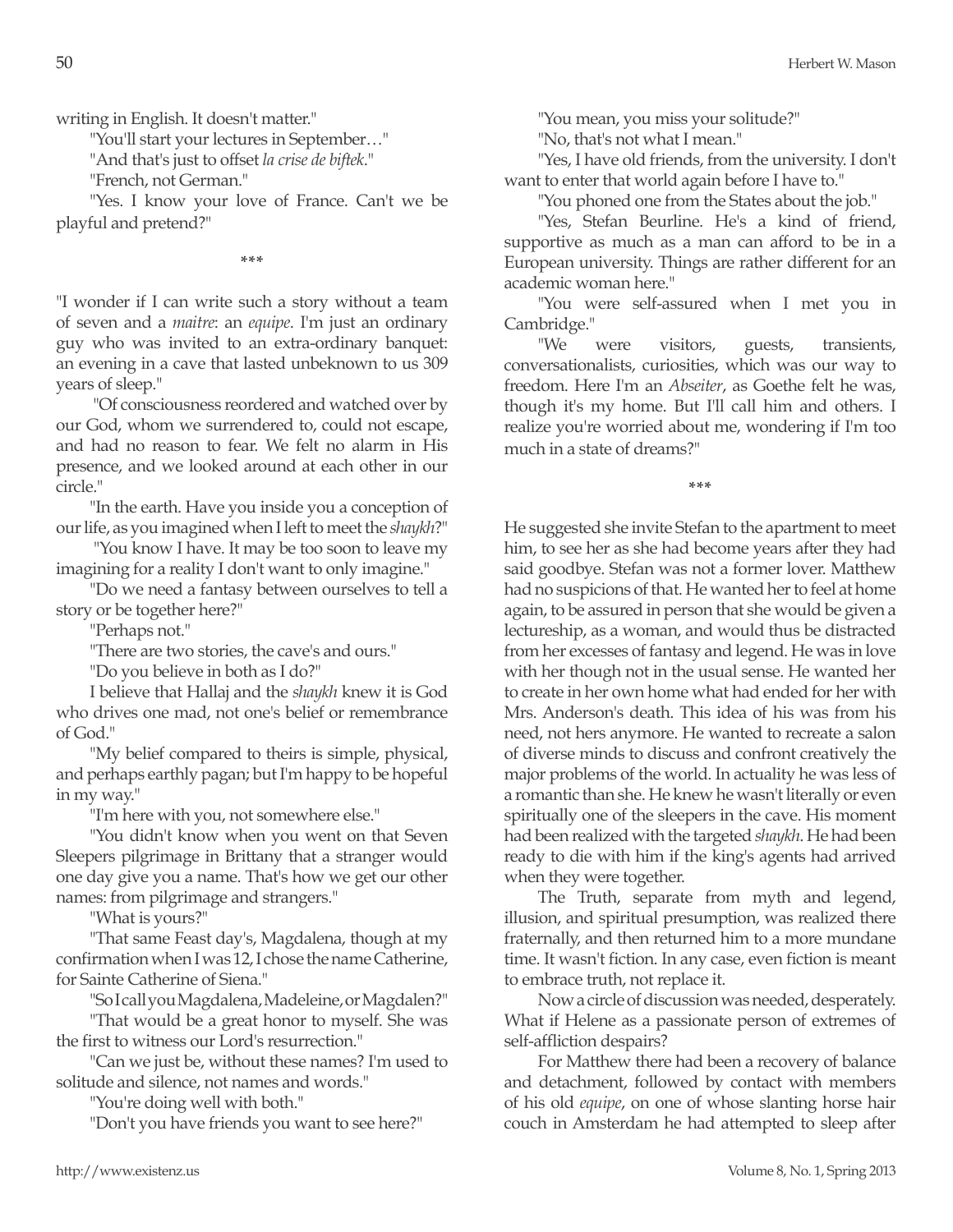some laughs about it, and afterwards he returned to Boston to find his *spiritual* friend had been cast away.

Now he was frightened. Could he live anywhere with a legendary story to tell and a woman who believes she is a witness of resurrection and new life? Is he a lover or a person adrift with love, not ordinary or comprehensible human love?

He was trying to assemble pieces of old ideas washed up on a mythic spiritual beach: create again a symposium, a *sama'*, an evening of conversation, struggling to begin again in a world which for both of them was in fact no longer the same.

He wanted to accelerate their consciousness of real not literary time. She parried that. He was caring, or was he? He was with her, but he needed to know how long their fantasy life was to be extended. He was panicking that he couldn't write any story that he only spiritually had to tell. Such writing was beyond his grasp of reality, extension, and balance. This was one story, two stories, three stories…. Was this his gift or someone else's imagination? He was a translator, not a storyteller, after all.

 Old tales were plentiful, but was this his to tell? Now there was Helene's story too and they could barely speak of it.

**\*\*\***

"I have phoned Stefan. He will be here for tea. I have to go out and get some proper pastries and fresh berries in season, so he won't think I've lost not only my mind but also, most importantly, my touch. He is very Viennese sophisticated, anecdotal, observant, critical, snobby, sponging, and garrulous beyond anyone you've ever met, apart from me. You continue writing. He'll arrive at 4:15. I'll be back well before he comes. I wouldn't leave you alone with him. He tells too much."

Matthew sat down at the grand leather inlaid desk in the study of her late father and made some notes on the legend of the Seven Sleepers and on Hallaj, seeing both the seven and the one as lovers of God and witnesses against Decius and tyrannies of any time and any place. Any suggestion of balance graspable between good and evil was beyond his notations. Both the sleepers and Hallaj surrendered all such matters to God.

The door chime rang. He looked at the grandfather clock standing by the double doors of the study. It was just past 3 pm. Helene must've forgotten her purse as well as her key. She has said she is losing her mind.

The chime persisted. He walked from the study across the oval foyer to the front door, opened it inward, and there stood presumably Stefan with another, younger man.

"Matthew, I believe," the taller one with the slightly graying hair said in British English.

"Yes. Stefan?" Matthew was startled and irritated at the early arrival of two, not one.

"Yes. I brought my friend Adelbert, whom Helene doesn't know but who is my friend as you are Helene's."

"I see," Matthew said without choosing to see. The younger, shorter blond haired man smiled and in English but with a heavy German accent attached to it said "Hello. Matthew."

"Come in. Helene was expecting you later for tea."

"Are we disturbing your work?"

"Come in. She's shopping."

"For her special pastries, I wager. How nice it is to have her back and opening the grand old apartment again to visitors. It will be like old times."

"Stefan told me that she held salons here on all sorts of serious questions. How exciting that it will all happen again." Adelbert's accent required Matthew's transmission of its gist. He subsided into silence at an unspoken shove from his elder.

"Well, I can see by you, Matthew, that there have been changes in her life, unexpected ones, I might add. There was no you, just dear Helie. You know her brother Wilhem and I were chums at university. He was 9 years her elder, which dates me thus. She was just a child. Always an impulsive little or not so little creature. You know the story of her trying to get onto the truck carrying Jews out of Vienna, circa 1939-40?"

"No, I don't."

"She was 8, perhaps 9. Wilhem and I were conscripted into the army, over their father's protests. He was of the old nobler sort, who hated Hitler and the National Socialist Movement. He couldn't accept the fact that we had no choice. When the Jews who hadn't fled to Spain and the Americas were rounded up with Helie's two best school friends among those on the trucks, she ran from this building and climbed up on the truck with them. The driver, an obedient Nazi of the worst sort, stopped the truck, went to the back, grabbed her and threw her off onto those very cobblestones you see through these windows. He sped off with Helie running after them. Wilhem and I saw it all, and when the truck passed from sight, we went and fetched her off the street and carried her screaming back into the house."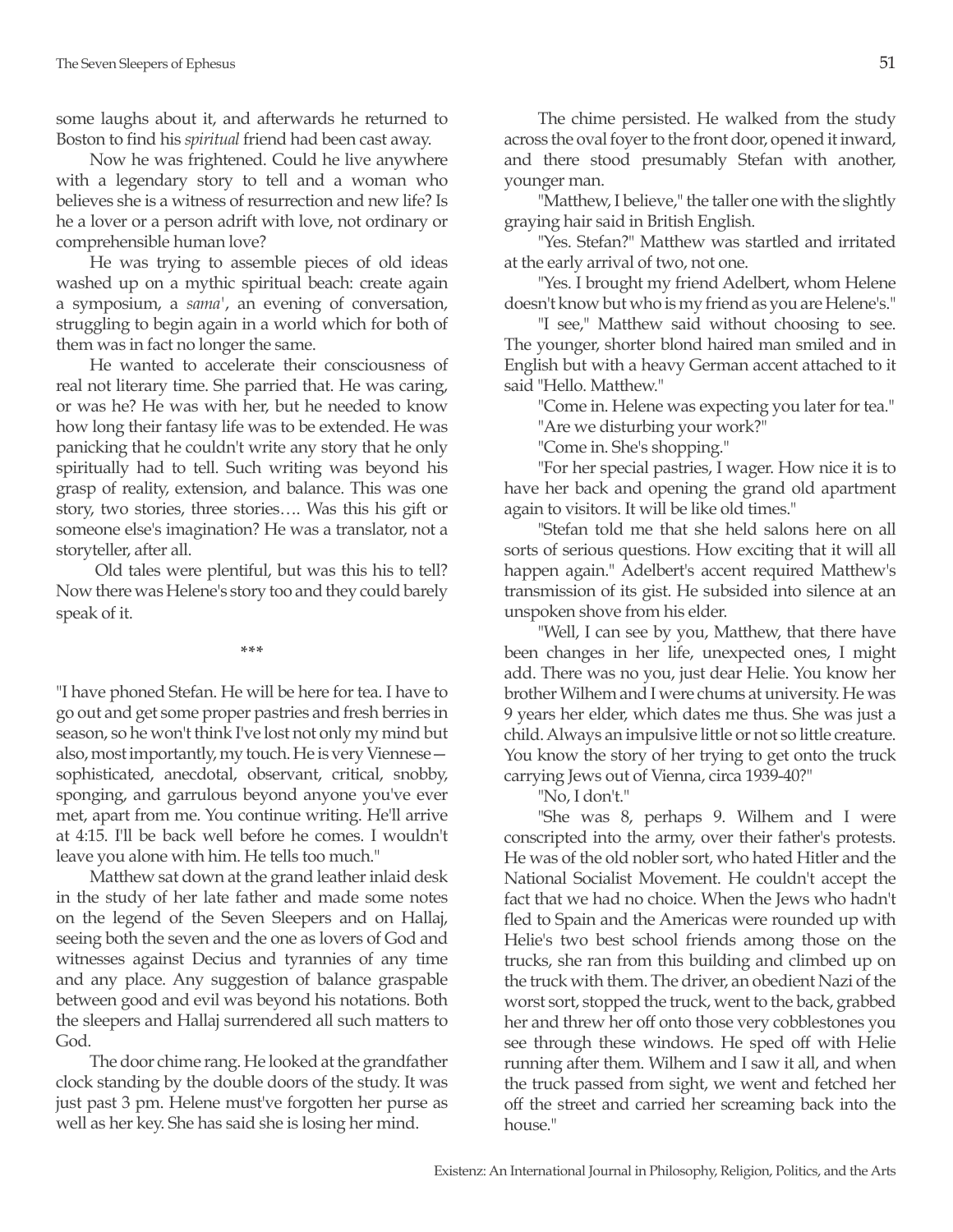"I can believe that," Matthew said.

"It's true. She's head strong, prone to deep attachments as a little girl, defiant still as a grown woman. She got what in Oxford one would call 'a double first' in university, and argued her case brilliantly for a position in the Archaeology faculty, but to no avail. She was, though loath to admit it as a relevant fact, just a woman. She was included, however, as a member of the Austrian team in Egypt. Always a fighter. How good it is to have her home."

"She said you had helped her now to get a lectureship."

"Yes. It's not a tenured position. Things have not changed in the Academy that much here. Her doctoral studies in Political Science at Harvard intrigued them, given America's current ubiquity of power, shall we say."

"You're a professor of History, she told me."

"Yes, Greek and Roman as the background of our dear decadent Europe's Middle and Modern Ages. What is your field? She wasn't too explicit about that when she phoned."

"I'm not an academic. I'm a translator of French and Arabic non-fiction."

"Ah, Arabic, Helie's latest passion. I know nothing about the Arabs, except that they contributed to the transmission of Greek to European universities, and that the Jews hate and persecute them. How ironic, what?"

Matthew wondered if his side kick, whose name he had already forgotten, was present only as a prop or served some higher purpose yet to be revealed. He looked at his watch. It was 3:30. She would surely be back soon and change the mostly onerous atmosphere.

"Are you planning to marry our little Helie?"

"Are you her guardian or something?" Matthew was finding it hard to remain civil. He remembered Helene's standing claim of not being nice, and now he understood her training grounds.

"No, just that I have known her all of her life before she was 6 feet tall and a strong, determined and, to my detached perspective, a highly attractive woman."

He paused and stared at the newcomer intently. "You must understand that it's our nasty nature here to practice what we like to think is enlightened cynicism, since we know sincerity was killed in us and cannot be faked. I wish her all the best with you, and that's why I came early with my friend to make sure which way you leaned and might you in fact be honest in your intentions. The fact that you didn't answer my impudent question showed the proper disdain that one who cares for her would show to someone like me."

"Stefan, are we staying for some reason to see the woman, or leaving for Andre's, as you promised?"

"Keep your mouth shut, you little ass hole." Stefan was speaking in German, but Matthew, whose German was minimalist, grasped a word or two and the gist of his sharp response.

The front door mercifully opened. Helene was back trailing her acquisitions behind her in her wheeled grocery satchel.

"You came early. I thought you would. Have you met? Of course you have. Who's your little blond friend?" She spoke in English.

"Helie dear, you're back with us and the house will come to life again with your dazzling conversations. He's my little blond friend, he's nobody." He said in English.

"Kind and compassionate as ever, Stefan. Nothing changes."

"Some things must remain the same."

They embraced as old friends, mystifying Adelbert, leaving Matthew indifferent.

"I was supposed to have tea and goodies already for your arrival when I would formally introduce my lover Matthew Albertson."

"We've met. Is he your lover? Do you mean by love, you are finally caught and ready to surrender? An *egoisme a deux*?"

"I mean whatever we make it to mean. But there won't be any old times. If I invited Frieda, Max, Albrecht, you and other knowns to join us, we would all sound like old ironists gloating over America's Vietnam. It would go round and round."

"And it should, if only as a kind of catharsis for those of us who will never have one. Old boy," he said addressing Matthew, "I'm sure you are a different kind of American or dear Helie wouldn't love you."

"You are right. I wouldn't. He prefers quiet to conversation. So we shall have teas and pastries but none of the old clever days when everyone returned from horror to vacant normalcy."

"Your appointment in Political Science is set, so you may be under some pressure to compromise with cleverness."

"We'll see. Thank you, in any case." She kissed him on his left cheek. As she started toward the kitchen, she asked "Did you tell Matthew about you and Wem being classmates?"

"Yes, with no extras, no embellishments."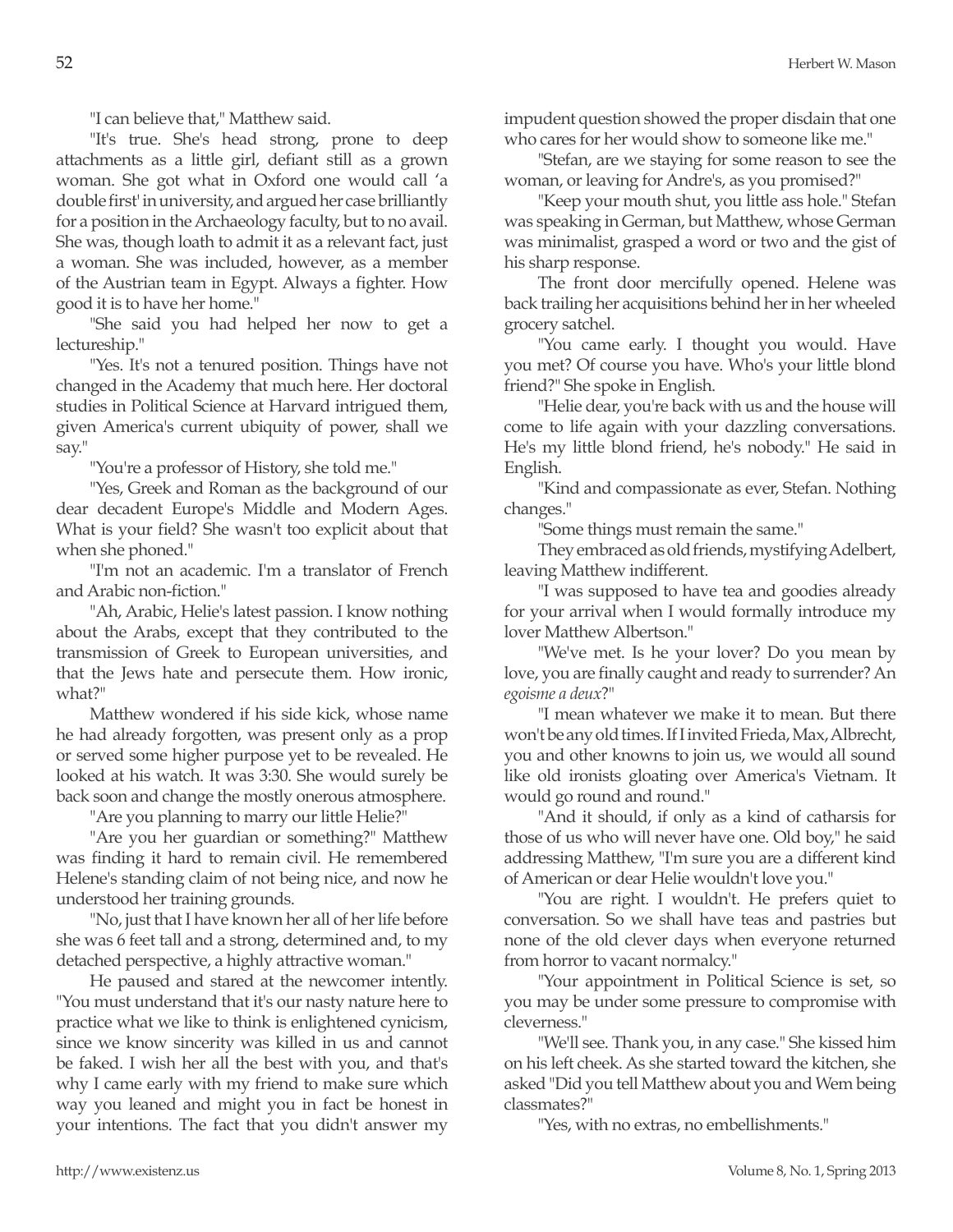"Could your friend help me in the kitchen?"

"Friend," Stefan said sarcastically, "help this lovely creature of the opposite sex with the tea and pastries. Did you get some berries?" he called out after her.

"Yes," she shouted back as a cowed Adelbert followed her out of the living room.

"Not quite like old times," Stefan said drawing his brocaded upholstered chair closer to Matthew's. "We tease. Pay no attention. No one wants those old days back. We envied her for her Fulbright that got her away. She was our star whom our academic firmament failed to recognize. Of course, Wilhem and I and all of us loved her, but she always lived on an edge where we couldn't join her due to our fear of heights. Do you understand me, Matthew?"

He stared intently at the American stranger, being suddenly serious.

"I wanted to come early to find out if you truly understand her and intend to keep faith with her no matter what may ensue. She's everything good that once belonged to us who were mere shadows of an ugly past surrounding her that cost her dearly. You do love her, don't you?"

"I do."

"Keep that for the priest and beware of pardoners, if you recall your Chaucer."

"What about her brother 'Wem'? Is he…?"

"She must tell you. I should not. It's not a happy outcome from any angle. Back to you, Matthew. How did you meet or, rather, what kind of experience had you that made her comprehensible?"

Matthew stared at his seemingly unmasked adversary, wondering if there was indeed anything to share with such a person. Suddenly he abandoned his usual caution and quiet.

"One day in October, the 19th to be specific, 1961, just 5 years ago, in Paris, French police shot and killed several immigrant Algerian workers, not FLN terrorists or soldiers, and threw their bodies in the Seine. My professor, Henri Rochemont of the College de France, assembled us from his *equipe* and we attempted to retrieve their bodies to give them proper burial according to the Muslim rite. During our attempt we were charged by the police and mocked by crowds along the bank."

"What part of Paris? I'm trying to visualize just where…"

"East of the Jardin des Plantes."

"I know it. My God, what happened after that?" "One of the gendarmes pushed the professor off his feet with the butt of his automatic rifle. I and an Egyptian member of our *equipe* tried first out of instinct to push the gendarme back. The professor, who had been a battalion commander in World War I, shouted at us to stop. *Non-violante*, he insisted. I pulled him to his feet up off the muddy bank, and then I was pushed from behind by the gendarme down the bank into the water. He hit Abdullah, and called him *un chien arabe*. Two of our group, both women, interceded and the gendarme cursed them as *putaines*, but backed off as one senior policemen in civilian clothes waved the gendarmes back."

"Did you get the bodies out?"

"No, we failed. The next day in *Le Monde*, front page, there was a piece quoting Professor Rochemont as raising *le cri d'Antigone*. He believed it was the only witness possible in 'that fratricidal war'."

"Incredible story, unforgettable experience for you and your friends. Were you injured during the ordeal?"

"Just wet and some bruises on my shoulders and back."

"And the professor?"

"He was 78, defiant, and spent by all his actions against the war. He died on October 31, 1962."

"You are a match for Helie. I understand. You both are mad, but you are quietly so; reserved, outwardly calm. You tell your story *sotto voce*. One might say you lack flamboyance, unlike Helie, who has an abundance of it. She needs your tone, and your sobriety."

Matthew remained silent as Helene and Adelbert returned carrying the tea and crustless cucumber and feta sandwiches and pastry trays.

**\*\*\***

"What have you been telling Matthew about me?"

"Nothing bad, mostly making sure he was suitable for you, my dear. He appears to be so."

"Therefore I have your consent."

"To do what?"

"All of what you have no tendency to do yourself."

"You are a bigot after all. Adelbert, she wants you to pour, being the youngest. Hop to it."

"She doesn't want Adelbert to pour," Helene snapped. "It is a woman's role in this instance. I am the one without a penis and testicles here."

"Shocking revelation!" Stefan rejoined. "Help in some way then, Adelbert, for you do have, when last I looked, facsimiles of both."

Matthew remained silent, though he observed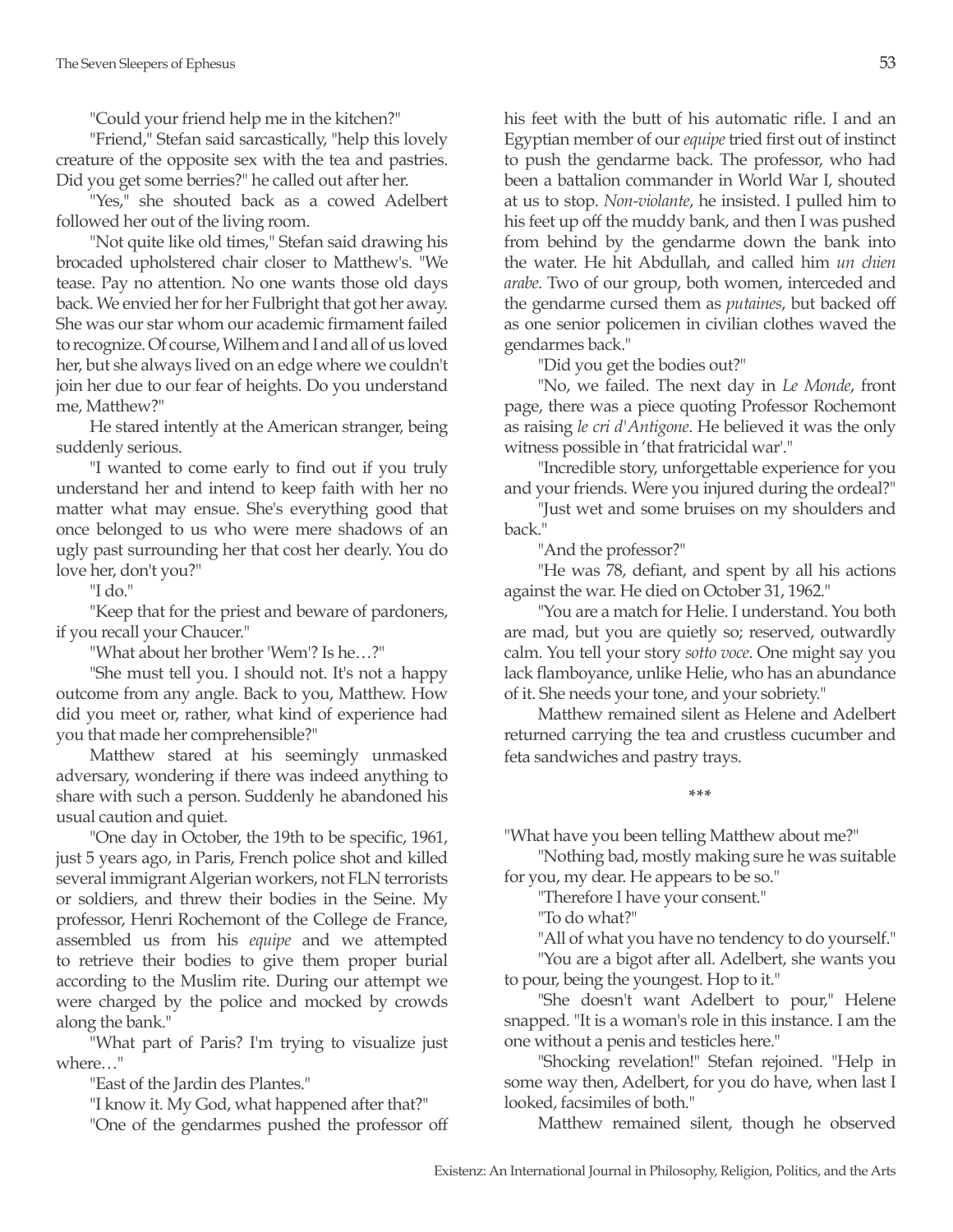Adelbert trying and failing to smile at what he was supposed to take as a tweak not as a sadistic entitlement.

 "So, to return to seriousness, my dear, will you have none of your famous soirees for us?"

"Matthew and I have much to discuss."

"Are you wanting for money. I could divvy up and so could several of your old friends."

"We have money, both of us."

"Ah, I'll miss the social aspect of those splendid occasions. Perhaps the same discussions did go on and on until everybody had had the chance to say the same thing; but one enjoyed the moments of conviviality seduced by your tasty bits even if we failed to abide by the rule that everyone invited must avoid saying the obvious."

"Stefan, those soirees were designed for those who could only be clever, never thoughtful," she said, conclusively, she hoped.

"Well, the clever can at least provoke when the sincere imagine only they are deep."

**\*\*\***

"It has been grand to see you, Helie, and to meet you Matthew. You may think I'm scandalous, but I'm only doting on someone for whom I have, trust me, deep affection."

There was the customary embrace of older family friend to taller former child, handshake with her new lover Matthew, and cordial recognition in return by both to the latest pretty youth, Adelbert.

The door was shut after them, gently, not loudly. "It was once my world," she said simply. " Poor Adelbert. There is always abuse from one who finds his lover is nothing more than beautiful."

"Apart from that abuse, which I didn't like in him, I think Stefan was sincere in caring for you and concern about who I was."

"Sincerity comes hard for those in this circle. In his case, there is so much self-hatred, not from being homosexual, but from the war and the part he once played in it, even as a junior officer in Hitler's army. He can't forgive himself for having served evil, albeit in a minor role and without, as he used to be proud to say, distinction. My brother was both more fragile than Stefan and more hesitant to serve. As a result he was crushed by being forced to act, then captured and carried off as a prisoner of war to a labor camp in Russia."

"You've never told me: is he alive or dead?"

"He's alive but in a hospital, a psychiatric unit, here in Vienna. He remembers nothing. He sits, he stands, he's taken out into a garden for walks with an orderly. He recognizes nothing and no one. We thought he had died in Siberia, but then there was an article in one of our newspapers about Austria's detainees in Russian prison camps. And though he was emaciated we recognized him in a picture of a group of prisoners. It took a year of negotiation by our parents, but finally he was found, brought home, but not home, to a hospital, where he has been for the last 12 years."

"And he didn't know you when he returned." "No."

"Does Stefan visit him?"

"I don't think so. Did he speak of him?"

"Of Wem, yes, but said you should explain."

"As I told you, what is left of us as a family is here in this old apartment, now mine alone."

"I'm sorry. I would like to go with you to see him if you want to go."

She said nothing, but put her arms around him and held him tight.

**\*\*\***

*Baumgartner Höhe* was on the periphery of Vienna and was thus a taxi ride of over 30 minutes from the apartment through a series of traffic jams in the busy hour of 6 pm. Both passengers seemed calm to each other as they held hands and stared out of opposite windows at the urban sites of buildings, parks, pedestrians and stop lights, with glimpses of the Danube. Though some of the 4 and 5 storey buildings were similar to those in Paris, it was a foreign city to Matthew and one familiar but barely noticed now to the more resigned and sad Helene.

They were doing this, not to please her, but for her, according to Matthew's understanding of the story. In any case, they walked into the gray Psychiatric Hospital building through iron gates and a large interior garden to a locked unit, where she pushed a buzzer beside double doors and waited. An attendant answered the bell and opened the doors to allow them to enter.

The walk was mechanistic, perfunctory, institutional down a long light green corridor to a large room where Wilhelm was standing by a window looking out. Many people were in the room, some sitting on chairs, some standing, others walking about speaking to someone.

"He's very tall," Matthew said.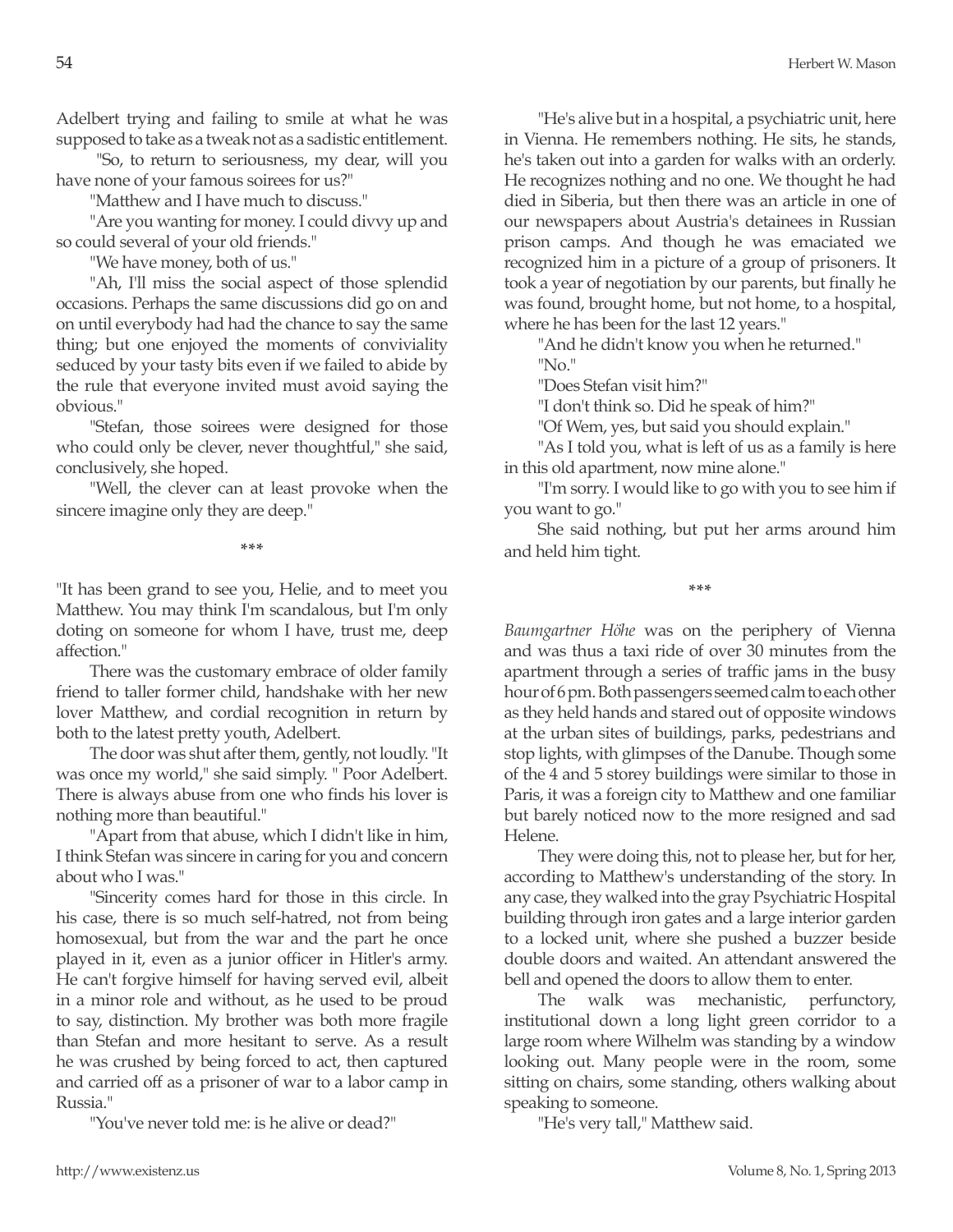"Height is what we learn to live with, not what we choose." Helene remarked colorlessly. "He was less bent over once. He was 6'6." Our parents were both tall. He was the giant among us, I the freak, as a girl."

"Does he know you at all?"

"He remembers only a girl of 8."

They walked across the room and stood beside her brother.

She spoke his name. He didn't turn around. He was looking at a garden that was in view through the window and beyond that in the distance at mountains. To Matthew it was an awesome view, a scene from a child's book of old world fairy tales. Helene grasped her brother's left arm. He stood straight up in response, then turned around. He resembled her strong aristocratic features and bearing, though his hair was gray, his face thinned and his blue eyes were unresponsive.

"Wem," she whispered.

He nodded without speaking. Then he turned around to face the window and the fairy world beyond.

"He is 44 years old and looks 60," she said. "It broke our mother's heart to see him when he was finally released to us. We couldn't manage his care in the apartment. He needed everything. He had lost everything."

"The Russians," Matthew said.

"The Germans who conscripted him. He wasn't a soldier. The war. The killing fields, as they're called now. And yes, the Russians, who tormented him when he couldn't work."

She was speaking as she was holding onto his arm with no response forthcoming.

Matthew felt no awkwardness standing in the large room, hearing arguments, mutterings, stompings of feet, and intermittent whinings behind them. But Wem's great stature and striking dignity resembling Helene's unnerved him and he held onto her free hand to steady himself. This might have been his own lost self, was his immediate thought, had he been drafted to serve in Korea, even at that war's end. He had been spared by the army's final physical exam when a childhood heart murmur was detected as sufficiently serious to reject him. Ever since then he had been taking risks, as if deliberately walking toward the edge of his own mortality, as a test. Wem's fate wasn't deliberate, unlike his secretly, but involuntary.

"He always used to lean forward to hear people better. He could curl himself up in an easy chair when lost in a book. He wanted to be smaller," she said when they were once again in a taxi heading home.

**\*\*\***

During the days that followed she visited the university to confirm the position that Stefan said he had arranged for her, and it was so. She met two of her old professors and one of her colleagues to be, all men. There was no woman in the Political Science faculty, and only one in Archaeology. She wasn't about to challenge the old order of things. The salary, though not figured equitably, was sufficient for the life she intended to lead with Matthew.

 On his part, there was a telephone call to make to Maryland. He had been accustomed in his single frugal life to under spend his monthly income from inheritance, even to the point often of not cashing the checks that followed him wherever he lived. The Baltimore Trust & Savings Bank trust officer Mr. Hering was surprised he had settled in Vienna and informed him that there was a surplus of unspent interest monies totaling \$82,124.45. "Your monthly income check had risen from \$3,271.28 to \$4,176.69," he informed his client. "Vienna must be very interesting with all that history and music," he added.

Matthew spelled out the address where to send future checks "until further notice," excluding, he thought prudently, the larger surplus amount. Helene would know which bank in Vienna would be appropriate for opening a new account.

He and Helene were awaiting signs, always without knowing what to expect from their actions or inactions. They were not oblivious to practical concerns, but were not obsessed about them nor, he thought, about the question of permanence versus readiness to move.

What was he really thinking about Helene's state? She seemed uncomfortable in her home in Vienna, less free and controlling of her space than in Cambridge, where she had been a guest among guests serving a generous hostess. Their love had grown with mobility, freedom to change, and, he had to admit it, belief in fairy tales and legends and things meant to be seen as mysterious and not limited to time or space. She had been instantaneous in her reading of signs and was richly imagination prone. Here there hovered about her a spirit of guardedness and dread. It seemed eased only by his embracing her, which caused her to regain only a little of her smile that had reflected such an abundance of self-assurance elsewhere. He wondered if he was enough of a lover for her well-being in this atmosphere that was so lugubrious and musty to him.

Improvisation versus rational selection should be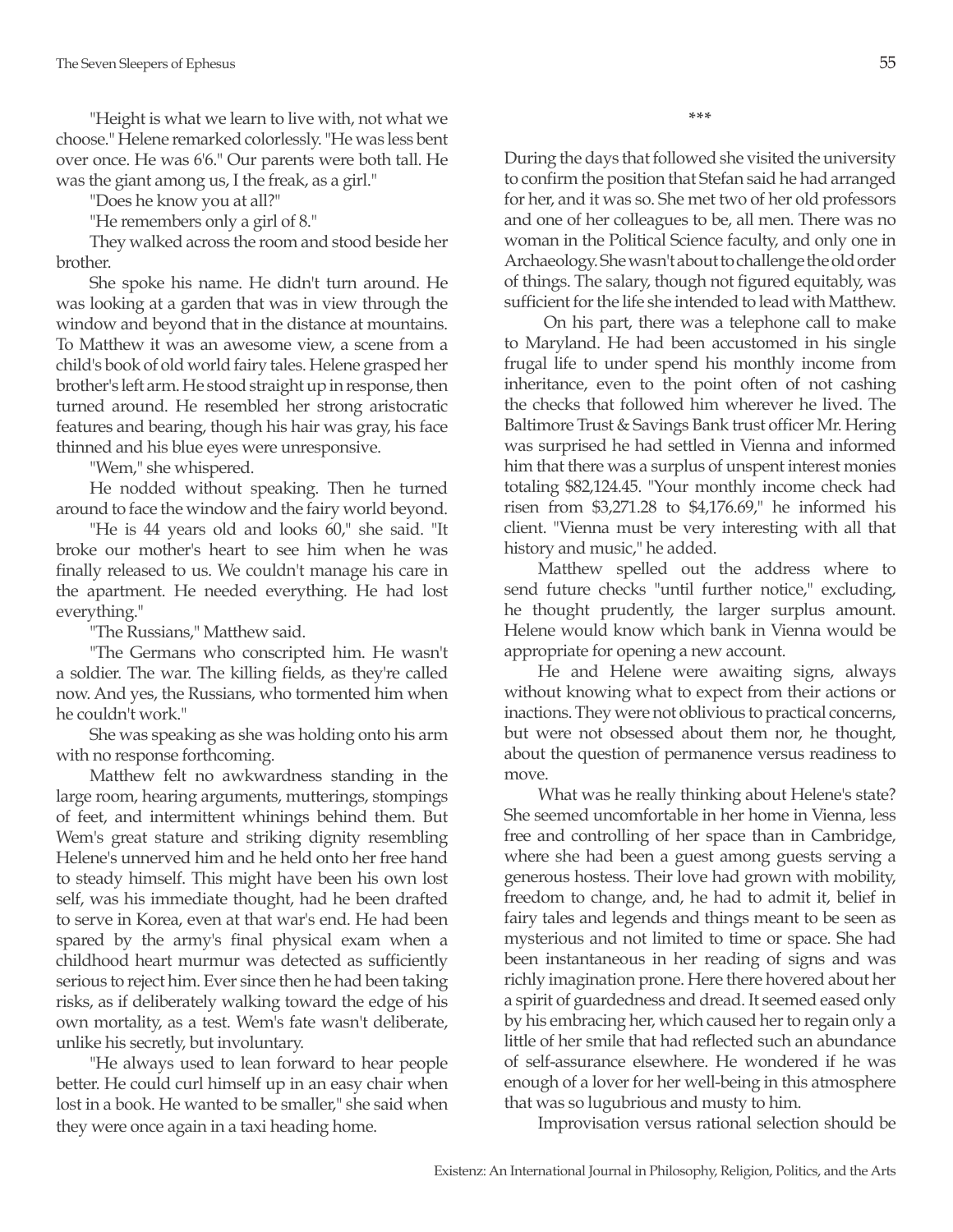two romantics' desire, he believed against his awareness of human failure. She sensed his mood dip. "I shall never become a cynic," she assured him.

"I'm not afraid of that for you."

"What is your fear then?"

"That the university job will answer your need forever."

"Maybe I'll turn it down. Maybe I'll even forget about my dissertation. Its point has been rendered 'historic only' by events, in any case."

Later that evening, sitting alone in her father's study, she opened her large sheath of papers for the first time since their arrival in Vienna. A few of the pages dated back 5 years when she had completed her interviews and was excited about her conclusions. Reading further through her analysis of more recent international events she realized the onlookers to history, including herself, had little to offer but cynicism. She was tired of the sound of her own shrill voice defending 'nonalignment' against the boys of war and acronyms and words (like KGB, CIA, SAVAK, MOSSAD, et al); tired of the whole thing. Her mind had been like a caged songbird and she had in fact flown free to something more mysterious and fruitful in conception, released by another bird, her Malcius, who was free to risk experience and imagination and knew of her being caged and rescued her by sharing his freedom.

Upon reviewing the work to its conclusion late that night, she realized she had lost all interest in it, She also knew it was completed as a work of research and decided to box it up and send it off to the Political Science department secretary at Harvard and never think about it again. She woke Matthew, who had gone to bed early, admitted to being tired from "certain conversations," and confessed what she had done and was going to do with "it."

"Will you have a copy made for yourself here?"

"No. It will be in the hands of the postal service and, if it arrives, in the hands of the academic gods."

"Now you are free."

"I was freed when I learned that the sleepers have awakened and come from their cave."

\*\*\*

In the morning when they woke she complained of upper chest pains and an increasing rawness in her throat. I know, it is my smoking. It is worse here than in Cambridge."

"Do you need to see a doctor?" "I'm just fighty, I suppose."

They got up and fixed breakfast together.

"Do you want to tell anybody else about us?"

"I don't know. Maybe, I might phone Albrecht. He's an old friend. He's Professor of Philosophy in Munich, He knew my parents in the old days. He spent the war at Oxford. It's just a thought. I don't know why."

"Phone him. Then we'll take a walk."

**\*\*\***

"Yes, I'm home. With a friend."

"A friend? I've heard he's more than that."

"You've been spying on me."

"You have many old friends, Helene. You are always newsworthy."

"He's my spiritual friend."

"Is this another fantasy? You've always been attracted to the fantastic."

"Since I was a child."

"Let's start over. I'll tell you what state I'm in: near retirement. I'm 64. Everyone has ro go at 65. I can still think and have students who treat me as a challenging teacher. I'm gray haired, often irritable, and live with collective guilt and socialism. I hate both. I'm still a bachelor, never met a woman I fell in love with, except you, and you were only 10 then and you never caught up to me in years or in marital inclination. I have no tendency toward men. My sex life is with books, mostly fiction, like my life. I'm lonely at times, tending, I hope not, toward bitterness. Thank you for phoning. I lack interesting reality, which brings me back to you. Are you really in love, are you perhaps hoping to become pregnant, did you finish your work at Harvard, is it tolerable for you in the old apartment, are you still trying to find the spiritual source of all things, that is, somewhere other than in the realms of mere memory?"

She was tempted to extremes by Albrecht's deep voice and outrageous questioning: either to hang up or burst into tears or laughter. He was a kind of neo-Socratic tormentor with a Wildian twist acquired at Oxford. He wasn't a pansy like Stefan but was in fact far more dangerous and less sincere. If he wanted to he could tear her and all her academic achievements to ribbons with the least amount of fencing agility. He knew her like a parent and doubted she was more than a child.

Of course, she knew she shouldn't have been cowed by him into calling Matthew "a friend." In fact, why did she telephone him? Matthew insisted, thinking it would do her good to hear another old familiar voice. How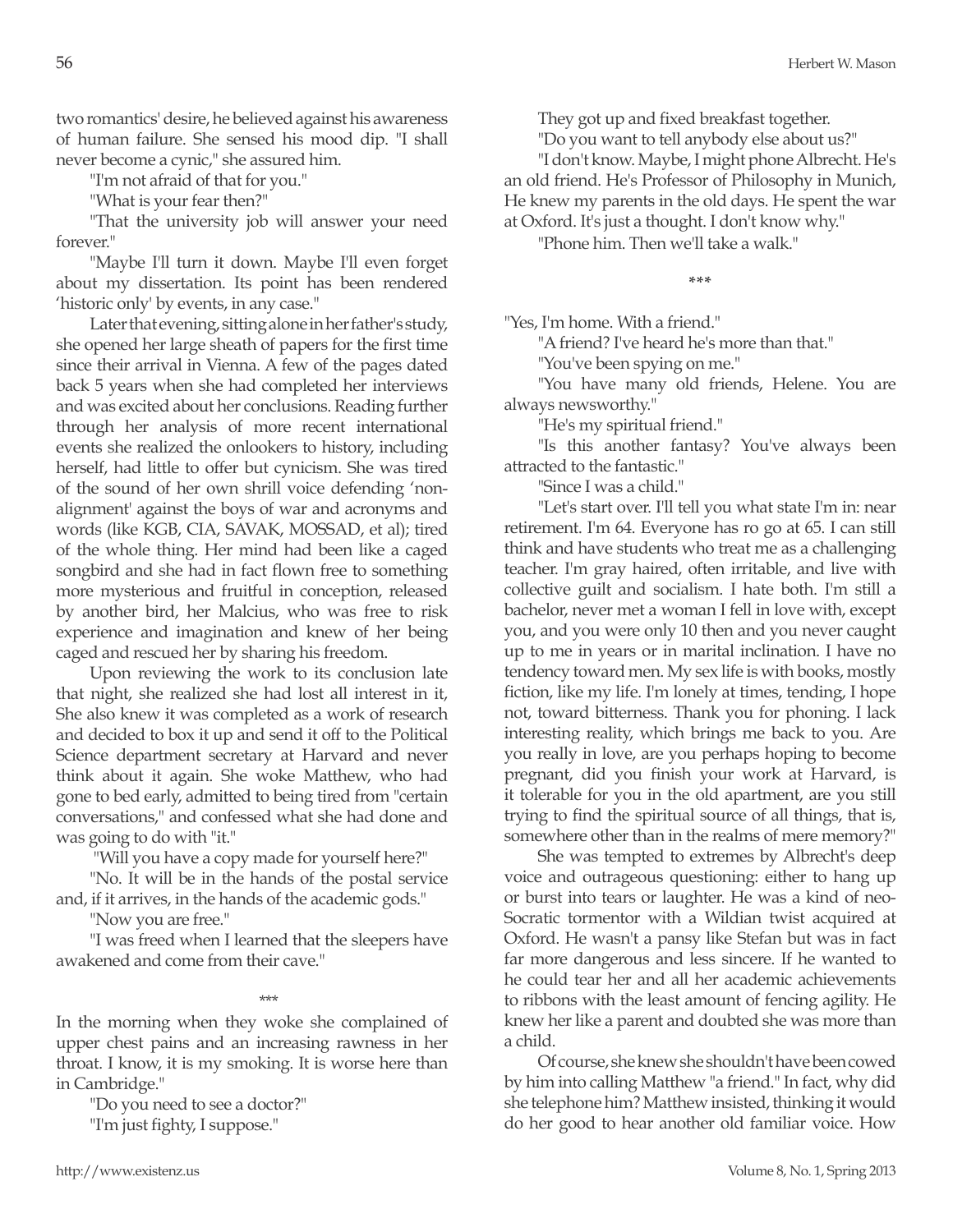terrible it is to think that feeling good is good indeed, especially when the old familiar voice intimidates with a deeper sense of evil.

"Albrecht, I'm sorry that you are being forced to retire."

"It isn't a surprise, it just came on too suddenly."

It was an Albrechtian sentence, just shy of a cliché. It was the art of the Devil, she recognized in her old family friend: to show he's not afraid of the obvious in contrast to merely clever people who are terrified of being caught saying it.

She was always tempted to feed him further opportunity, being attracted to the Devil as much as being frightened of him. But she wasn't skillful enough in repartee to risk what might extend his interest to destroying her "fantasy."

Instead she just attempted to conclude by saying "I just wanted to let you know, personally, that I've come back to Vienna, have delivered my dissertation, and am here with my friend…"

He interrupted her, "I assume it's a man."

"Yes, you know I'm not a lesbian."

"I know nothing about you, my dear, except what I have fantasized for myself."

"When I was 10…"

"Bitter old men love only children, didn't you know?"

"Matthew is a man, and he's a writer of tales and legends."

"And of you."

"You think it's all about me?"

"Of course it is: you and your attraction to all forms of both creativity and self-destruction. Are you still wearing that ridiculous hair shirt?"

She didn't answer immediately.

"Don't you Catholics know that no amount of selfimmolation will ever remove that immemorial spot that marks you out as human? Stop entertaining us non-believers by punishing yourself for naught."

"I've thrown it away. Matthew made me give it up."

"And spoiled our nasty entertainment. I hate him already. I must know more about him, especially what he imagines is his strength."

"You are as devilish as ever, aren't you?"

"I'm a professor of Philosophy soon to be forced by our current government to retire, as if the State will consider itself to be of good conscience by removing another of those who know that neither the examined nor the unexamined life is worth living."

"The double hemlock."

"Only in a Roman Catholic's mythologically prone mind."

"It's good to hear your voice," she said; "it's still the same. Why did you never come to the soirees I held before I left for Massachusetts?"

"I never wanted to see you growing older, conducting academic discussions, becoming anything less important than a whimsical, beautiful, instinctively heroic child."

Now she knew he had her where he wanted her on the edge of praise, where he was at his best. It was time to hang up, which she did.

**\*\*\***

"Was it a good conversation?" Matthew asked.

They were on their promised celebratory walk. She nodded.

"What is he like as a person?"

"He wanted to know the same about you."

"What did you tell him?"

"That you are a writer of tales and legends."

"I mean about us."

"I didn't need his approval."

"His what?"

"Nothing. I told him you made me give up my hair shirt."

"He knew about that?"

"It was rumored that I went to extremes in my religious life. My parents were worried. They found it in my closet. He was a close family friend."

"I hope he agreed with my insistence."

"Yes, he agreed and wanted to know more about you. Why are we talking about him? I've sent my thesis. The rotted tooth came out."

"The pain is gone."

"Yes, my metaphor for that long effort that had decayed."

"Let's walk, not talk."

**\*\*\***

"What do you think your strength is?" She spoke after a long silence.

"Strength?" He hadn't thought about that. Weakness, yes, frustration, isolation, indifference to collecting things like stuff for a home, fatigue from brooding at length sometimes on loss, etc. He sensed that the question came from the conversation with the mysterious Albrecht. It sounded uncharacteristic of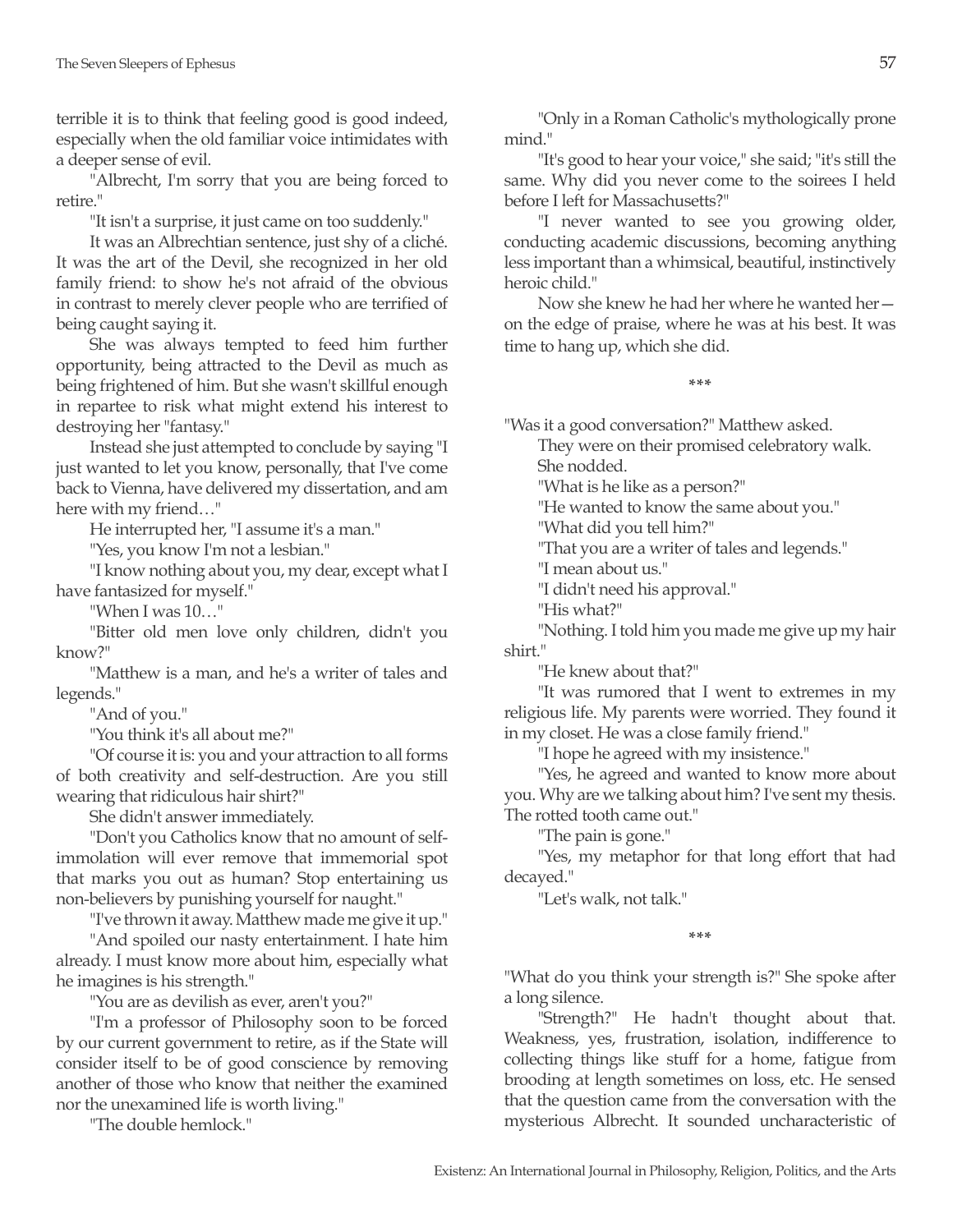her in their relationship. He wouldn't ask her the same question. It was too detached, too analytical, clinical, cold and odd as they were just walking along through a public park in a state of relief and freedom, if from anything, from coldness. It was unspontaneous and separating. He suspected she had been thinking this all along, but in reverse. Academically speaking, he was weak, not strong in any area. She now had virtual claim to two PhDs and an appointment at a university in her hometown, so to speak—no, in reality. He had achieved nothing of comparable value. All she could say was "tales and legends." Suddenly they were celebrating her achievement and her eyes were open to the imbalance between them and the intellectual inappropriateness of their relationship.

Her question told him all of this and prevented him from answering. What he grasped as her true intent was: what have you attained thus far to equal my achievement in the eyes of my friends here? In brief, are you up to me? A devilish twist on an intimacy that included her unselfish support of his voyaging abroad to meet—Truth; a kindredness in spiritual madness and mutual folly. Inspired not calculated, with his "strength" being unmentioned, undiscovered, and in fact unknown. He wasn't afraid of death, and he didn't even know if this was a strength. In the middle of a Moroccan stretch of desert alone with a targeted *shaykh* he hadn't been asked the question.

What was she now talking about?

**\*\*\***

He wondered if their being together in her family home had somehow set her apart and in reverse of going forward together. She was divided now or uncertain. It was a test of him for her, an unexpected exile for him. The question itself made him search back in his memory, even on a simple ordinary walk through a carefully designed and maintained foreign park, to where he most belonged, where strength had been given him as a child, in far off Maryland on another river, not the renowned Danube, but the obscure but living Choptank. There where his mother sat on the shore, moaning, thinking she could hear her deceased husband calling her from far away on the other shore. That was his River Stix. The Charon of his childhood was the fisherman who cut his motor and drifted into their shore to sell his daily catch; then, after settling on his price, he left his big rockfish in his father's hands, and drifted back into the currents, started his outboard motor with a manly pull, and headed down river and vanished in the ensuing night. When his father died, he believed the fisherman was bearing him away to his afterlife. Then years later, his Charon was bearing him across the river of death, which he had yet to cross. That's where his home was still, he was thinking. It was the same as it had been when he left the home, the state, and went northward to get an education and become what he soon knew Harvard would never give him. Whatever he was given, was given then on that earliest river, and it was refined by the simplest of griefs. To tell a story is not to be outspoken of one's strength, not to need to defend it, or answer on its behalf even to one's lover what it is.

On this walk he wondered for the first time since they came, what he was doing there.

For her part, there was surprise at his remaining silent. Had she said something offensive, embarrassing, inappropriate? Can spiritual friends ever say anything not appropriate?

For his part, the word "Truth" was surfacing. What are spiritual lovers? What is love? He did love her from the beginning, but could he have brought her to the Choptank? Would she have finished her thesis there? Would she support his story writing in a place so natural to him, so foreign to herself? The issue of place seemed serious, which hadn't been a problem before. Where now were they walking? Somewhere outside his thinking, which separated them from place and each other. We are living, he thought to himself, not on pins and needles, but on illusions of compatibility. I don't understand our situation at all.

She was silent now, remembering her phone conversation with Albrecht and wondering why it had so dislodged her from the life she thought they were living.

**\*\*\***

It was all wrong. I'm sorry. I never should have phoned him. He is an archetypal academic philosopher. He has no interest in ordinary life or basic questions: like, what do you think life is all about? Or, what is love? Are there different kinds of it? Does one's work involve one in doing things against one's conscience? Is war ever just? He is complex and thus is all complicated as a reflection of himself to the point where nothing can be done, and thus he is intellectually justified in doing nothing. He found Hitler's legacy complicated, thus he means it when he says he has accommodated his collective guilt.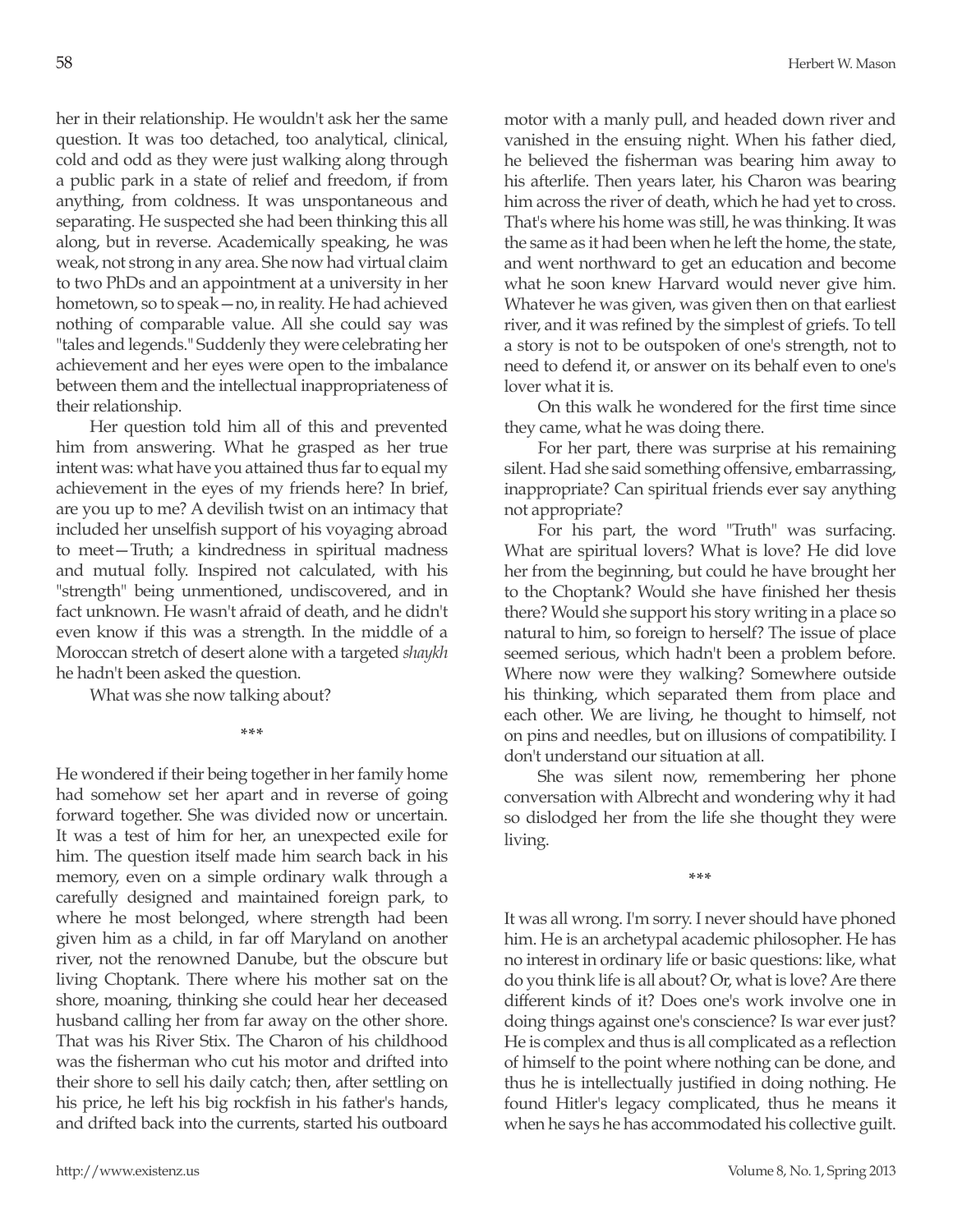Everything is accommodated. He is the perfect tenured academician. Not a great scholar, and he knows this for a fact; but he's good enough to be installed in the academy in our accommodated age. Why did I call and let him rile me so? I haven't changed. I want my life as it is now with Malcius. I want to conceive with him his story. I believe I was sent to him to do this one day. Does he understand? He seems so distant suddenly. We don't need to stay here. If we do, I'll always be grilled by old Vienna. It can only be temporary, a place to hang our hats until we know where we should be. I can be anywhere. Does Malcius know that or does he think I'm just a part of this past life I still grieve over having lost? I want us to be somewhere where we aren't inclined to seek the source of truth in memory that brought such loss.

 "Shall we turn around?" she asked. "I don't even know the city anymore. I don't need to know. My love, I want us to be somewhere else. I know you'll think me fickle or unstable, but I know now I want us to find a new place together where we haven't been as a couple and create a home, not seek an old one that will end by separating us. Can we at least think where that might be? Have I upset you with this change of heart?"

"No. You've guessed what I was thinking but was afraid to say."

"Not a guess. There are signs everywhere. Nothing is guess work or by chance."

"Where do you suggest?"

# **Part Three**

"When do you want to go?"

"Immediately."

"We have to arrange our monies first."

"You're being practical."

"We have to be. It's more expensive when we have no home."

"We have two sources of money. Let's not worry about that."

"Don't you want to see a doctor first about your cough?"

"No. There are doctors anywhere."

"Helene, you have somewhere in mind."

"I was there once as a student archaeologist. One starts with Greece and Rome. Ephesus, with its ruins of a temple to Diana, Artemis, its great Greek amphitheater with the superb open air acoustics, and on the other side of Mt. Celion the cave of the Seven Sleepers, and just a few kilometers away on another hillside the house of Mary where her Assumption occurred."

"We can't live there."

"In Turkey we can. In Izmir, ancient Smyrna, on the Aegean, Homer's birthplace, some say. You can write there. We can rent an apartment."

"And…?"

"There's an American consulate and base there with a hospital if I have to be seen."

"You've had this in mind all along."

"No, only now as we were walking and seeing nothing. We don't belong here together, you and I."

"How do we get there?"

"Plane, ship… We have to follow our story to its source." "Our madness."

"The gift we share."

"Seriously, Helene, let's have a reevaluation. I'm mad, you're partly mad, and I blame myself for that."

"Presumption. You know me better than to claim that power. We can settle our affairs financially, close the apartment, let the university do without me at its Anglophilia sherry parties, and with plane tickets via Istanbul to Izmir, we'll see what awaits us."

"Planes, not cruise ship?"

"I get sea sick easily, and if I'm sick anyway, I'd rather it not be made worse by a slow moving ship."

"So, now we're going off on a whim?"

"To Izmir."

"To a place unknown."

"I need you, Malcius."

"And you don't need 'home'?"

"We'll make a home as we go along."

"You are, as your friends said, amazing."

"Is that all you know of me?"

**\*\*\***

The arrangements with Helene's bank for a letter of transfer if needed and purchase by both of Travelers Cheques was easy enough. Matthew insisted she write a letter to Harvard indicating she was leaving Vienna for research in Turkey. She would send a forwarding address to the Harvard department secretary when she knew it. The matter of the Vienna University appointment was handled as *sous entendu*, in the French mode, and left at that. Helene was indifferent to both. In Matthew's case, there was a long distance call to the Maryland bank and the same vague message was given: hold everything until further notice.

They then had to pack the necessities and minor luxuries in three suitcases, hers, which accommodated his things in one.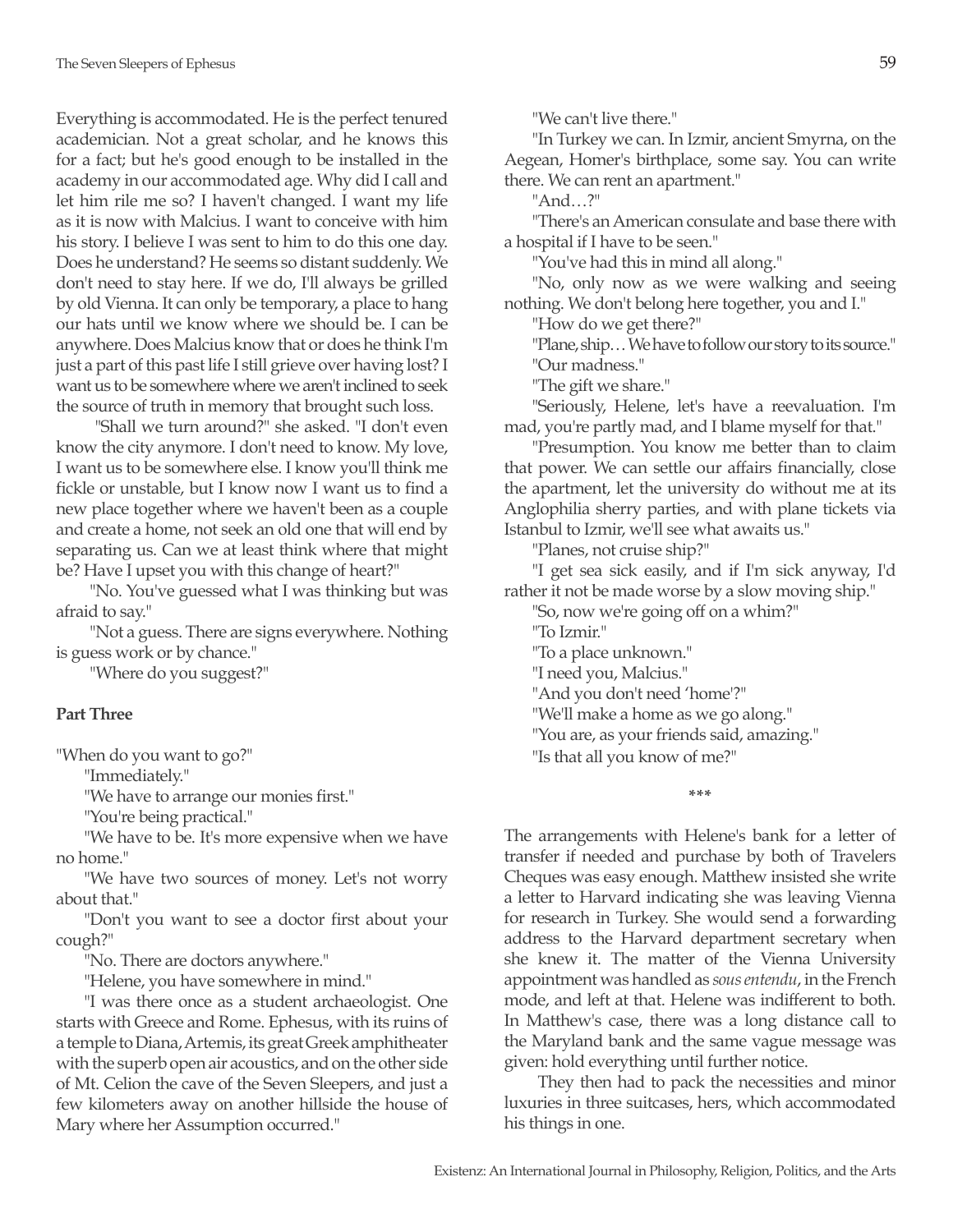They purchased air flight tickets from a travel agent she knew: Vienna to Istanbul with a connecting flight to Izmir, second class.

October 31, 1966. They acquired warm clothes. His wardrobe had been scant. Shopping was the most difficult issue.

He purchased new jeans, a jacket, some shirts and underwear, and a wool overcoat by her insistence. Helene was more radical in her renunciation of all of her familiar professional academic suits and hostess dresses. She turned to pants and sweaters, plain blouses, still cotton underwear, with a few toiletry articles that were necessary, and some favorite jewelry, earrings, a family necklace with an emerald brooch which had personal meaning and preserved, as she intended, her femininity.

The flight to Istanbul was smooth and swift. The connecting flight through Turkey's autumnal lodos hurricane size winds, however, was terrifying. The plane was an old two engine number that required two attempts to get off the ground; and when it did, it shook violently for the entire flight. When it landed bumpily and slid sideways to a final halt, the passengers were covered in sweat, stopped screaming, and scrambled recklessly to get out of the machine.

With their suitcases collected on the tarp Helene and Matthew got into a taxi and headed for the Izmir Hilton. Their plan was unfolding chaotically and felt absurd. They didn't regain balance in a large expensive suite in the hotel. The bellhop and greeter in the lobby were dressed in long silk robes with puffed sleeves, big turban hats, and pointed slippers, representing bizarrely a Disney cartoon creation of the Arabian Nights. Angelic mockery was audible; tales and legends, indeed. The man bearing the suitcases also left a list of whiskies that could be sent up from the bar.

Though her cough had worsened, Helene shouted from the bathroom, "Maybe two big stiff ones."

"Irish?" Matthew asked.

"Yes, sir, Both Jameson and Bush Mills."

"You're kidding," Helene said as she emerged, her blond hair sweated and frizzed from the flight.

"No kidding, Mrs," the man said proudly.

She lay down on the double bed with her arm over her face.

**\*\*\***

Though the dinner meal, a quasi-French menu of delicacies, was good, the service by the waiters in Disney livery was amusing, and the belly dancer was sumptuously persuasive in her thumping and jiggling. Helene and Matthew were anxious to move on as soon as possible. They inquired of the hotel manager if there was a realtor who could find them an apartment to rent, since they would be staying for an extended period of time. He made a phone call and within an hour they were sitting with the realtor across a table in the hotel bar.

They were seeking at least a two-room flat: living room, bedroom, kitchen, bath, overlooking the sea along the black and white tiled boardwalk. She remembered the exact location and the illusion of a waving boardwalk from her earlier archaeological period. "There are several possibilities," the flush cheeked enthusiastic realtor Tewfik Osman said. "In terms of Turkish currency to American dollars it's very cheap, at about \$120 a month." He was being squirrelly, but the two travelers nodded in agreement.

The best one Mr. Osman offered at \$140 a month included a third room, a dining room, which was furnished more in the European style and included sheets and towels plus a man servant who would come once a week to clean and do the laundry in town. There were varieties of shops and khans nearby where all manner of fresh vegetables, fruits, fish and lamb, plus household goods and equipment could be purchased. "I recommend that one to you both, seeing as you are obviously people of good taste and expectations of quality."

 It was late. They were tired, but Mr. Osman had the keys to that one on his person and insisted, "as it is a beautiful night, full moon, light breeze off the sea," and they set off. The Aegean glistened in the moonlight, playing seductively against their fatigue. The walk was about a quarter of a mile from the hotel along the shimmering boardwalk. In the end the apartment proved with its wide balcony and satisfactory non-Disney furnishing more than adequate for their needs. Matthew signed over on sight a month's worth of Travelers Cheques, the keys were handed over, and Mr. Osman accompanied them back to the hotel and invited them to join him for a deal closing drink on himself. Though they begged off, Helene asked if he knew a driver who could take them to Ephesus.

"I will arrange it tonight. My son-in-law is an excellent driver. When do you wish to go?"

"We'll settle in tomorrow,"she said. "We need to get groceries. It's Tuesday. Could we go Thursday, dear?"

It was a question for Matthew, since she realized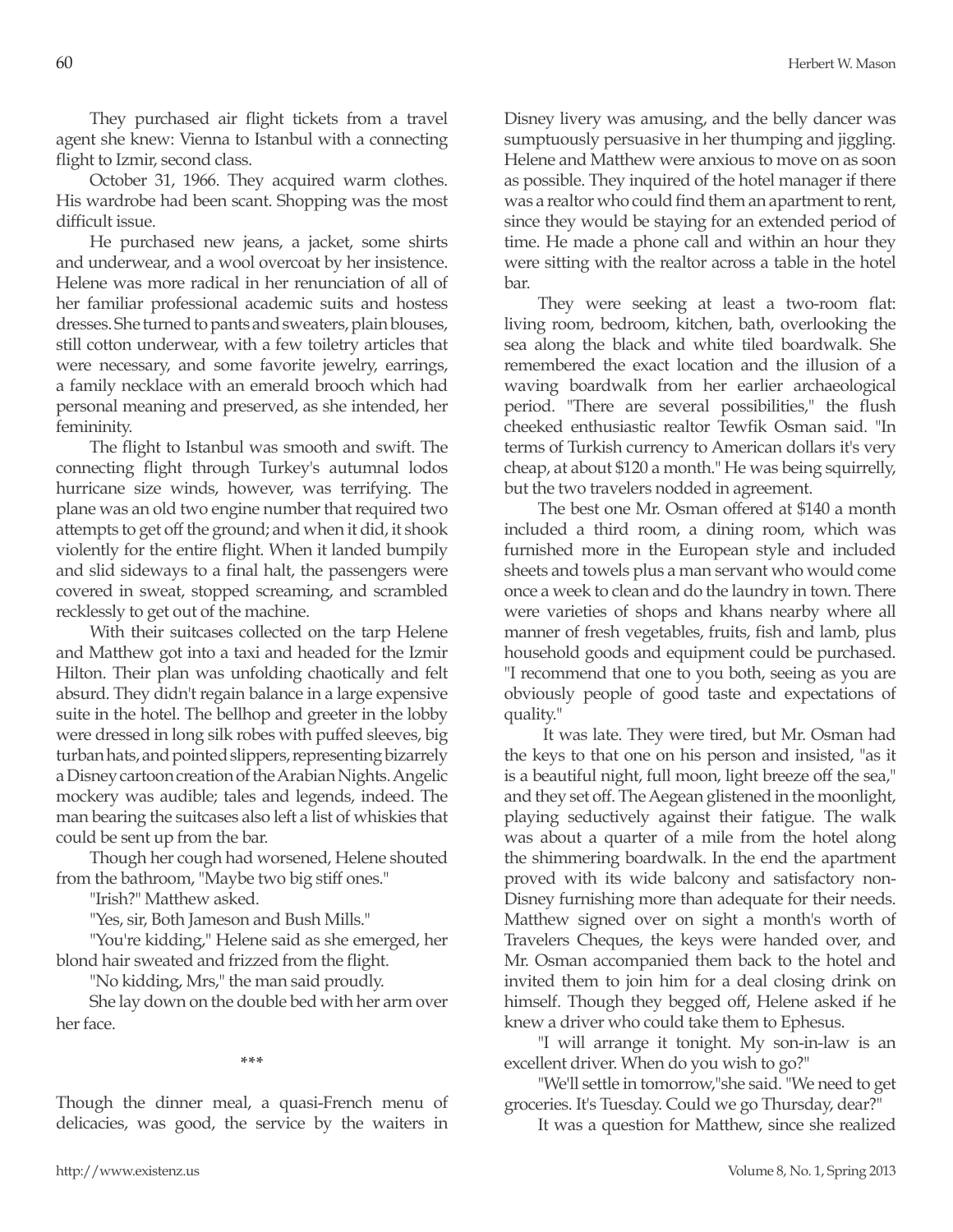she was appearing too officious, a characteristic she knew it was appropriate to suppress in a Muslim albeit secular country.

"Yes, of course." Matthew said taking her cue. "We'll settle in and go Thursday if it can be arranged."

"No problem. It will be done."

Her sense of the expected behavior of a proper woman there was arousing her own imagining and excitement of her new developing status.

"Good evening Mr. and Mrs. Albertson."

"Good evening, and thank you, Mr. Osman," Matthew responded for them both.

**\*\*\***

Wednesday they grocery shopped and unpacked their suitcases and set up house. Then after making lunch, they walked through Izmir's inner streets parallel to the sea. Afterwards she said she was tired and they returned to the apartment. She rested. He reviewed a translation he had been paid to do and had nearly completed in Cambridge of a French book on St. John of the Cross' *Dark Night* compared to Celine's *Voyage Au Bout de la Nuit*.

He was indeed a professional translator of works in French, but had set almost everything aside when he enrolled in advanced Arabic courses at Harvard and met Helene. He had de-professionalized himself, postponed completion of works he had been hired to do, and had allowed her in her seductive way to transform him into a writer of Tales and Legends. Of course, he was irresponsible to his publishers and perhaps, he occasionally thought, to himself, that is, to his ordinary sort of plodding and honing of his language skills and literary translation fluency. In other words, he set himself aside in awe and growing fondness of his 'friend'. Now they were indeed spiritual if not sexual partners. He had been tempted to leave his unfinished obligations behind, but didn't. Walking at night together with Mr. Osman on the black and white wavy boardwalk he wondered how they had come to be there. The idea of unfinished work and new responsibilities loomed.

Together with his deepening concern for Helene's health was the unwanted reminder of his heart condition, which he had been told by doctors in his teenage years was predetermined. His father had a similar condition, and his heart attack had nearly killed them all in the fatal car accident in his 57th year. Through school and college sports he participated by denial. Now he felt guilty not telling Helene that truth. Perhaps he was challenging life itself, without ultimate regard for her. The mad practice of wearing a hair shirt had aroused his indignation and his love. Now it was too late to tell her. Izmir was a faraway place where they were given some time to settle, perhaps not to be entirely truthful. If not denial, it was for him the hope, the act of defiance, for both of them, which seemed to him a less weak word for living on borrowed time.

On Thursday, early, Mr. Osman's son-in-law, Farhat Sokulu, arrived at the apartment in his large comfortable Mercedes to take them north to Ephesus.

Farhat shared characteristics with his father-inlaw: chattiness, readiness to do, claims that nothing is impossible, plus mention of some historical bits expected of a guide. "Turkey, though Muslim," he recounted, "is a regular, normal American like country, though it is old and rich in ruins—Greek, Trojan, Roman, Ottoman, and in visitors—Russian, German, American, and it is religiously tolerant, though religious officials, both Muslim and Christian, have to wear ordinary clothes like other people. We do have bars and houses of prostitution. We're a modern country. Ephesus," he shifted, "was a great Greek harbor and port once, now the sea has withdrawn since many centuries. It is a ruin preserved by the government and foreign monies…"

"Do you know where the cave of the seven sleepers is?" Helene asked him.

His response came after a few minutes of silent consideration.

"It's a religious shrine, a legend in *The Book*, not spoken about and not many people go there."

"Can you take us there first?"

"I'm not exactly sure where it is," he said.

"It's on the other side of Mt. Celion," she said.

"If we don't draw attention to ourselves," he said,

"I think we can go there, but briefly. There are some restrictions on religious practices and superstitions."

"We understand," Matthew said. "We won't stay long. We just want to see it."

**\*\*\***

At noon Farhat parked his car about 50 meters from the site. Nervously looking about, scratching his head, clearly agitated, he watched the two tourists walk up the incline on to the side of the mountain which sheltered the mysterious, out of bounds, cave. There was no one else in sight.

The cave itself was large, wide, not enclosed within the mountain side, but open, like an indentation, barely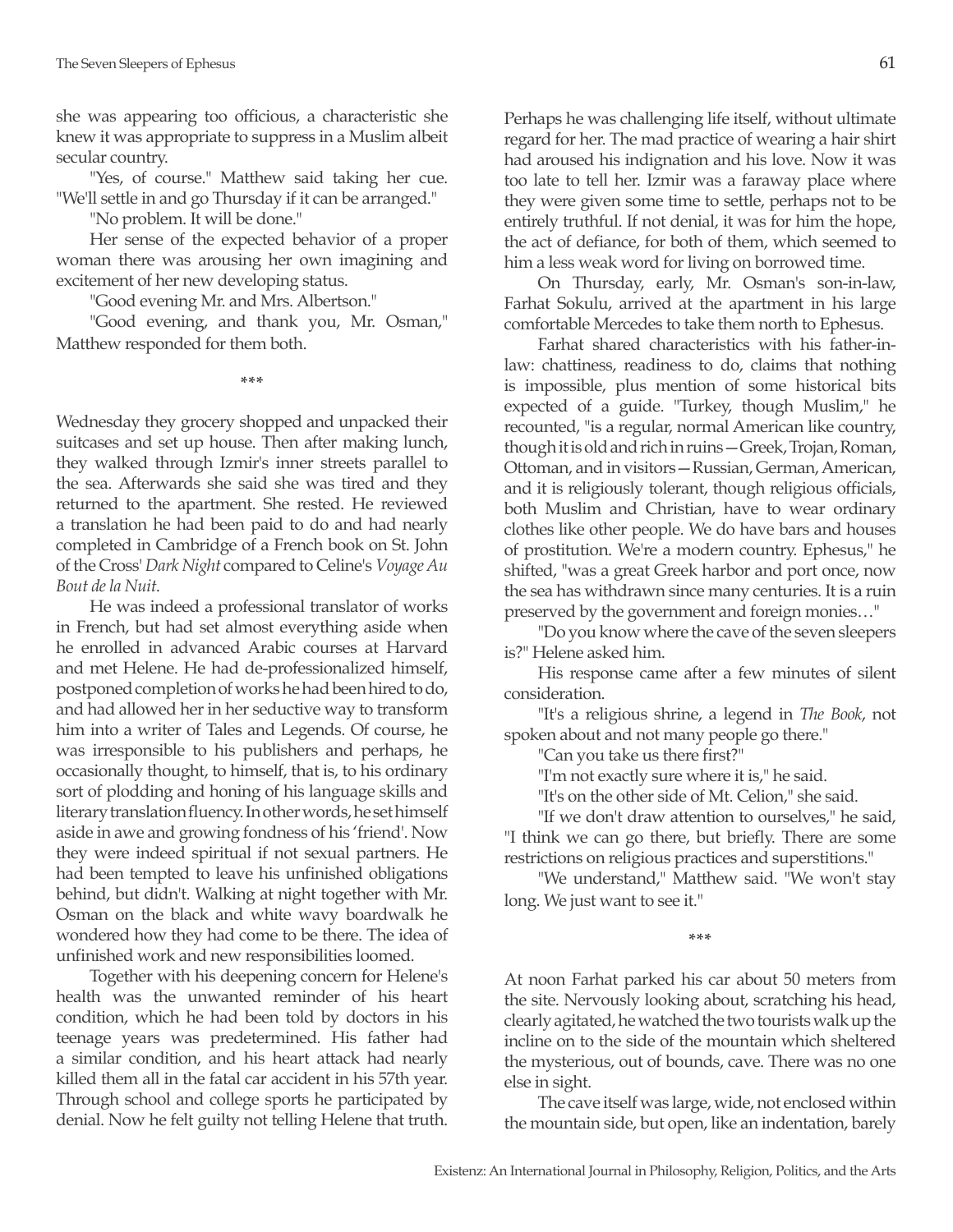a cave at all. Helene and Malcius stood upright inside it, though there was almost no inside, given the centuries of erosion and the break up of the clay floor and the walls.

They both decided to relieve Farhat of his anxiety by not lingering, and they walked in silence back to the car. It was the supposed site, neglected or unnoticed, it seemed to them, of a sacred place. After all the seven young Christian men had been sealed inside the cave in the third century of the common era, and awakened 309 years later by various calculations, Christian and Islamic, Malcius had left his "comrades in faith, comrades in rejection of idolatry" over 1300 years ago. It was not known how long or in what way the cave was venerated as a Christian shrine or commemorated on Fridays in Quranic recitations of the tale's "obedience to the true God" theme. Matthew had recited to himself a brief passage from the *Surah al-Kahf*: "And we awoke them that they might question one another." Helene's silent commemoration also included Plato's cave.

They drove next to the ancient city itself, where Farhat was wholly relaxed and told them to wander about and take all the time they wanted. Behind the stage of the amphitheater a man was selling candy bars, coca colas and souvenir key chains. Matthew walked up the stone steps to the rim of the theatre seating while Helene stood on the stage calling quietly his name. He could hear her clearly and responded "Helene!" She might have been Homer's Helene or, better still, Sophocles's Antigone, he imagined, but she was only pointing out to him the acoustics.

They walked the stone streets, past the brothels and market stalls of antiquity, in the city where St. Paul fought the beast.

They bought Farhat and themselves cokes and Mars Bars but passed on the trinkets, and then drove off across a long valley to another, smaller mountain where the House of Mary was situated.

Farhat told them that this was a pilgrimage site where many people gathered without fear.

He introduced them to the site's caretaker, a Monsieur Gaveau, who they soon discovered behind or within his rough work clothes was a French priest, Father Jean-Pierre, who had been caretaker for 15 years.

"You know," the priest said, "there is a Muslim pilgrimage every Annunciation Feast Day, not the grand Assumption Day which it represents and where every August 15 a small number of Christians appear. Last year thousands of Muslims appeared on the hillside at the Annunciation venerating the mother Maryam of Jesus. Yes, Muslims. It was quite a sight. No trinkets, no drinks, so don't tell any of your American friends about it or all that stuff will follow." He was adamant and perhaps a little strung out.

He sat with them in the small stone house itself in silence. Farhat sat alone on a chair at the rear prudently but not anxiously or impatiently. When they all stood together outside looking across the valley toward the village of Selchuk, the priest blessed the visiting couple and their guide. Matthew said, "We are not actually married."

Helene hadn't expected this admission by Matthew.

"You are married here in the eyes of God," the old priest said with a burst of enthusiasm.

**\*\*\***

On the long drive back to Izmir, Helene slept leaning against her Malcius, who took in the scenery forcing himself to stay awake. She had become progressively less and less of "a Viennese witch", less and less capable of witchcraft, anger or mysterious insights, and more and more tired and unconcerned about plans. She complained of "chest problems." She wanted only to rest, not to think. He felt relieved taking the priest's words on faith. without needing to prove soundness of mind, theirs or the priest's.

Three things became clear to him this day: one, they didn't need to literally be at the cave to tell the story; two, by being there they saw themselves against the erosions of time in a different light; and three, she was Helene, he was Matthew, nothing more, nothing less, Theirs was not a literary, spiritual or historical journey. They had perhaps expected more, ever since she called him Malcius, It was a simple, ordinary awakening from what had been based on illusion.

**\*\*\***

"Helene, what did he mean by "in the eyes of God"?"

"That we're married in spirit."

"He's an old man. He's been in solitude a long time."

"You think he's dotty?"

"Devoted."

"Human."

"What does "in spirit" mean to you?"

"I can't reduce it to a rational explanation."

"Would you want us to be married, literally?"

"We've been in spirit married. I'm happy with that." "We've been friends. You may see me as a brother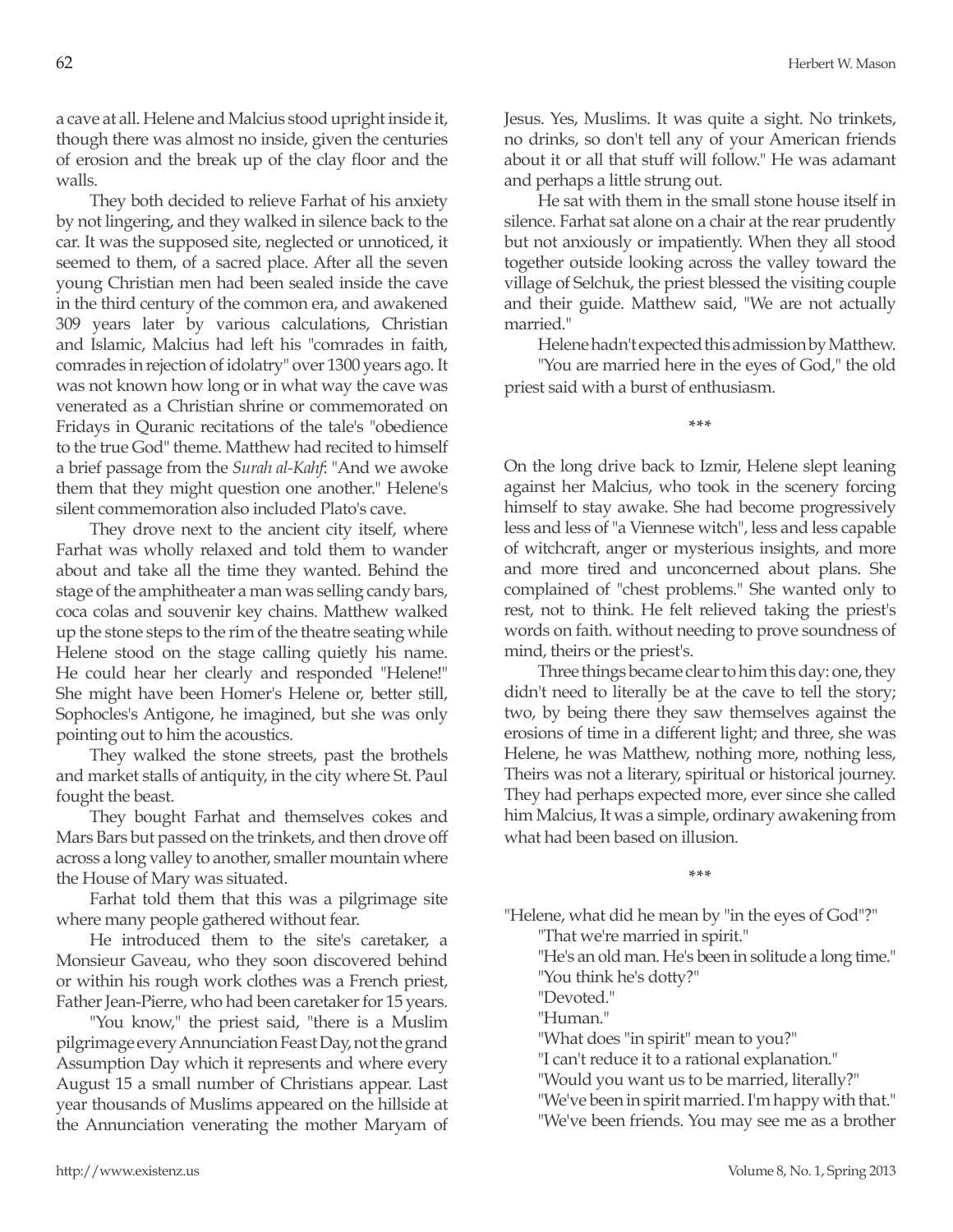whom you called Malcius. As Matthew I'm not a lover in flesh. Do you need both? Am I two people to you?"

"Am I one person to you?"

"You are Helene. I'm just one. You imagined me as Malcius and Matthew came along."

"What are you saying?"

"Malcius is a spirit to you but to me you are both a body and a soul. Do you imagine ours is only a spiritual union?"

"I don't imagine, I feel."

"Malcius is resurrected over and over again. Matthew continues to be mortal. He has less faith than you have that when he goes to sleep, he'll wake again."

"I see the immortal soul in you, Matthew. We sleep beside each other. I'm not afraid of what we may or may not become."

"I think we should visit the consul or the military compound, and we should see a doctor about your coughing and your chest pains."

"It isn't necessary."

"I'm serious. Then we will know what we must do."

"I love you, Matthew. You should know that. I'm not afraid of finding out the truth."

"Will you go?"

"Yes, I will, for you, with you, but I don't promise to behave like a normal woman. I'm still the witch you thought you knew."

"Helene, what are we really doing here?"

"Being together, not conflicted by other considerations or doubts. Roses; the Golden Legend says the sleepers turned to roses leaning to the light."

**\*\*\***

"Perhaps I know the seven and have known them as members of a team bound by a single spirit seen in a smile, a gaze at a fountain in the middle of an unrestricted garden, a laugh at a horse hair couch, a cry for the rite of proper burial, a yawn of fatigue, red crosses on white breasts, abandon of a duffle, all willing to trust in sleep. What are the visions they have?"

"M. sees flashes of blue sky against yellow cotton bolts waving in the wind, as he begins to sleep. He feels lighter, effortless in motion, as he goes without hesitation among withdrawing shadows. A green finch is carrying something tiny in its beak upward toward a throne of light. He is both reposing and absorbed by what he thinks he sees. He smiles.

"Another M. agreed to join the others but he

made one condition: that they were absolutely sure that Decius was demanding they all acknowledge him as their god, leaving them thus no alternative but to deny him. Affirming the One True God also required authentication, otherwise entering a cave was only an act of fear. Once he began to sleep he sensed the disappearance of himself in an expanding space He burst out laughing but heard no sound from himself.

"Another M. heard cries of pain and then heard nothing. He saw fire, as he began to sleep. Our God is the God of fire, he thought, and then he heard his voice protesting gentleness, and then both were trailing off down a long winding river toward purple clouds.

"Another M. smiled as he began to sleep in the arms of a shadow he didn't recognize. She whispered the word 'sleep'. He struggled to keep awake at least until he heard her voice again.

"Another M. continued to yawn and covered his mouth staring at his companions in the cave, but then he saw they were all asleep. He continued his struggle.

"Another M. stood naked before a mirror, seeing himself from all sides as being out of place among them. Red crystals filled his eyes when he closed his lids. He began to ask something but no sound came and he then said nothing.

"The final M. closed his eyes before it was time. He heard shouts outside the cave. He felt the presence of each of the others. A dog was asleep at his feet. He saw two colors, purple and green."

**\*\*\***

"Of course, there were more," he said.

"Yes, and these were only sketches, interpretations, subjective impressions," she said.

"There were two women at the opening of the cave. One whose husband died, both old friends of the *equipe*, the *futuwwa*, who heard the cry of Antigone. She sees a bouquet of white roses, water, a garden also with a fountain, old stones, and her eyes began to weep from joy. Continue to believe, she said to M. Then the light through the gate into the garden, just a crack, was white.

 "The other came late to the *equipe*. Her favorite tree was laurel. She asked if there was beauty in faith or faith in beauty? She fell asleep as if she had disappeared from herself, and when they all held hands and the outside light was extinguished by the rolling of the great stone against the entranceway, she woke again, and everyone knew she was there and felt confirmed in their awakening by her presence."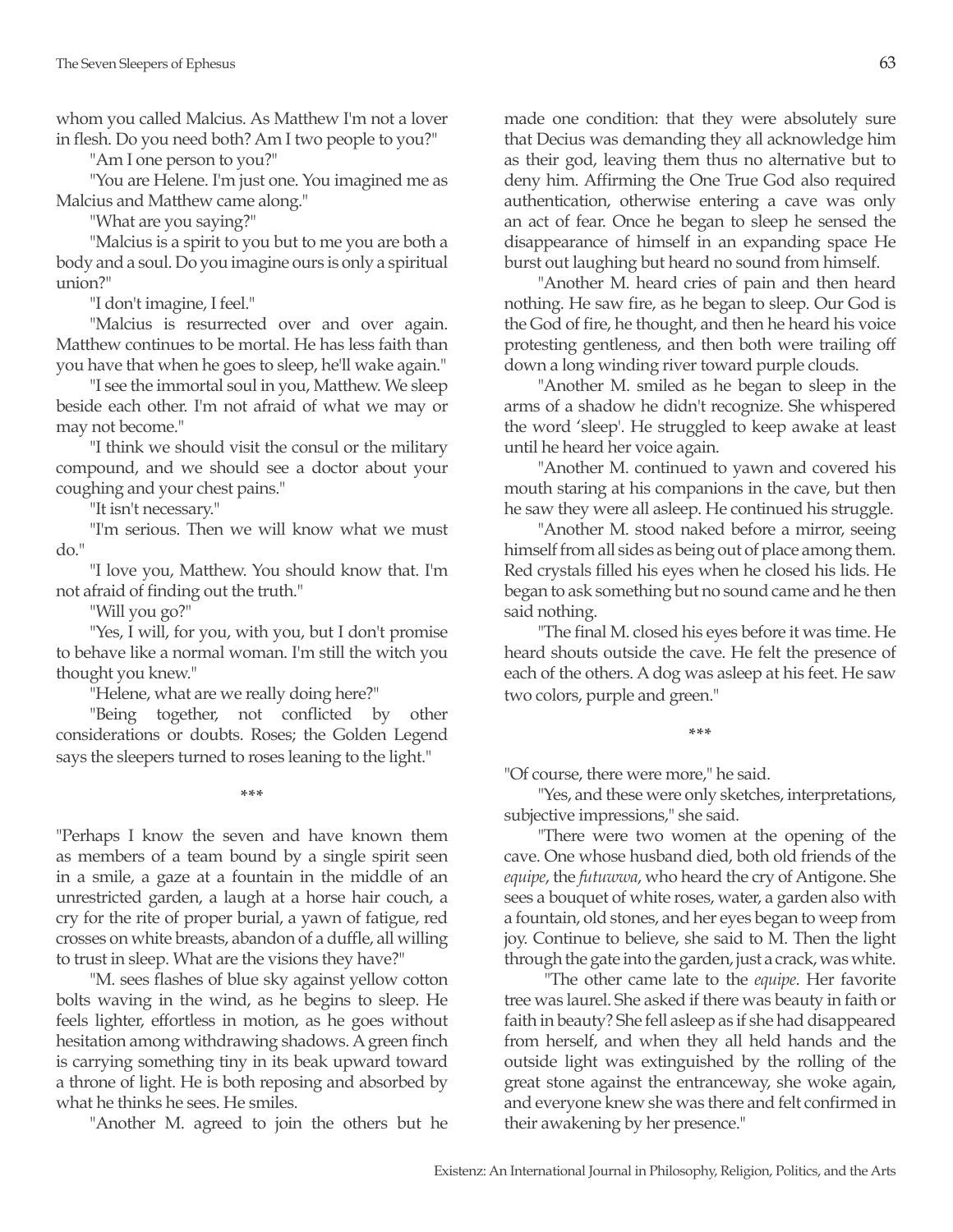When his father died, Matthew began the everextending list in his mind of deaths of those persons he had known. He believed if he remembered them all they would meet in another place again and end their dying. It was the key to his eventual approach to history, to legend, and to faith: the mental list of those who died. He was the unknown witness who recorded loss throughout his time. He wondered only who would continue it once he was gone, assuming he wouldn't be numbered among those he would meet again. It was the key to his sense of irony and shyness.

This must be mentioned or his sense of what the sleepers were seeing during sleep would be subject to criticism and doubt. The list was subsumed by the account of visions being implanted in the souls of those who slept. One was a child's intention, the other was an adult's intuition. One was Matthew's injured heart, the other was Malcius's wistful soul.

"Continue to be foolish. This is the time," Helene said to him.

Matthew himself sensed that time was accelerating for both of them. They were all joined in a circle, the two of them plus five and two more. The rock had been rolled into place by the spies of Decius to whom their secret was revealed by frightened people of Ephesus. They were entombed, that is, those who refused obeisance to the Emperor, not just as leader of the civilized world but as self-proclaimed god. This world and the next were now declared ruled by one god. The end of Christianity, its antecedents and its inheritors, was then and there proclaimed settled by the uniting of both worlds in one man's law and rule. The sleepers in the cave were sealed away to sleep as witnesses of the God who filled their sleep with visions that would awaken them and send one into town with coins for bread.

Over and over and over again the recitation of the simple poem of the seven who slept inside the cave is sung.

His mind was reeling with the story's truth: that Decius is always born again in the world; the sleepers awaken, and the colors of their sleep are shimmering again.

**\*\*\***

Helene agreed to go to a doctor in the American compound. Matthew had persisted, she relented, and then they went. He was thinking also of the phrase "in the eyes of God" that needed to be understood if they were to live in Turkey or, indeed, anywhere.

The American consul, Mr. Edward Rossiter, was as expected tall, clean, suited with tie, smiling, genial and *efficient*. The latter virtue Helene qualified aside to her lover, "like Exlax."

She was not going to be easily cooperative. The rebel inside was shouting to break out.

There was a resident doctor and a nurse. "Which do you want to see?" the shiny one asked objectively.

"The doctor," Matthew said after whisperings back and forth with Helene.

There followed a long slow walk, metaphorically across the tarmac, so to speak, to the auxiliary clinic style hospital. Inside papers were given to fill out calling for personal health history, medications currently taken, and reason for coming.

Once accomplished, there was a long waiting tedium despite the obvious fact that only two other people, both men in uniform, were in attendance with a bloody towel pressed over an outstretched right hand on one and a caste on a left leg of the other. The doctor was late in arriving, according to the female attendant behind the reception desk.

Helene's papers were still on the desk an hour later after the two uniformed men had been seen by a nurse, treated and dismissed.

She was beyond the arguing point and was rising to leave when a middle aged man in a suit entered, looked into the waiting room and beckoned the remaining patients to join him in the inner examination chamber.

"Malcius, for this I prefer to be alone. I'll be fine. Trust me. Please, wait outside."

"Miss or Mrs. Teile," the doctor who didn't give his name said, "it says" (meaning the personal record she filled out) "you've been having throat and chest pains, and you are a lifelong smoker."

 "Yes, I am guilty as charged and am unrepentant," she said sarcastically, which drew a surprised look on the doctor's face.

"Is he" (meaning Matthew) "your husband?"

"No, my companion," she answered.

 The attending nurse smiled skeptically and closed the examination room door.

Matthew stood near the one window of the waiting room looking out at a parking lot, imagining Helene alone being examined by strangers. He prayed they wouldn't in any way treat her insensitively.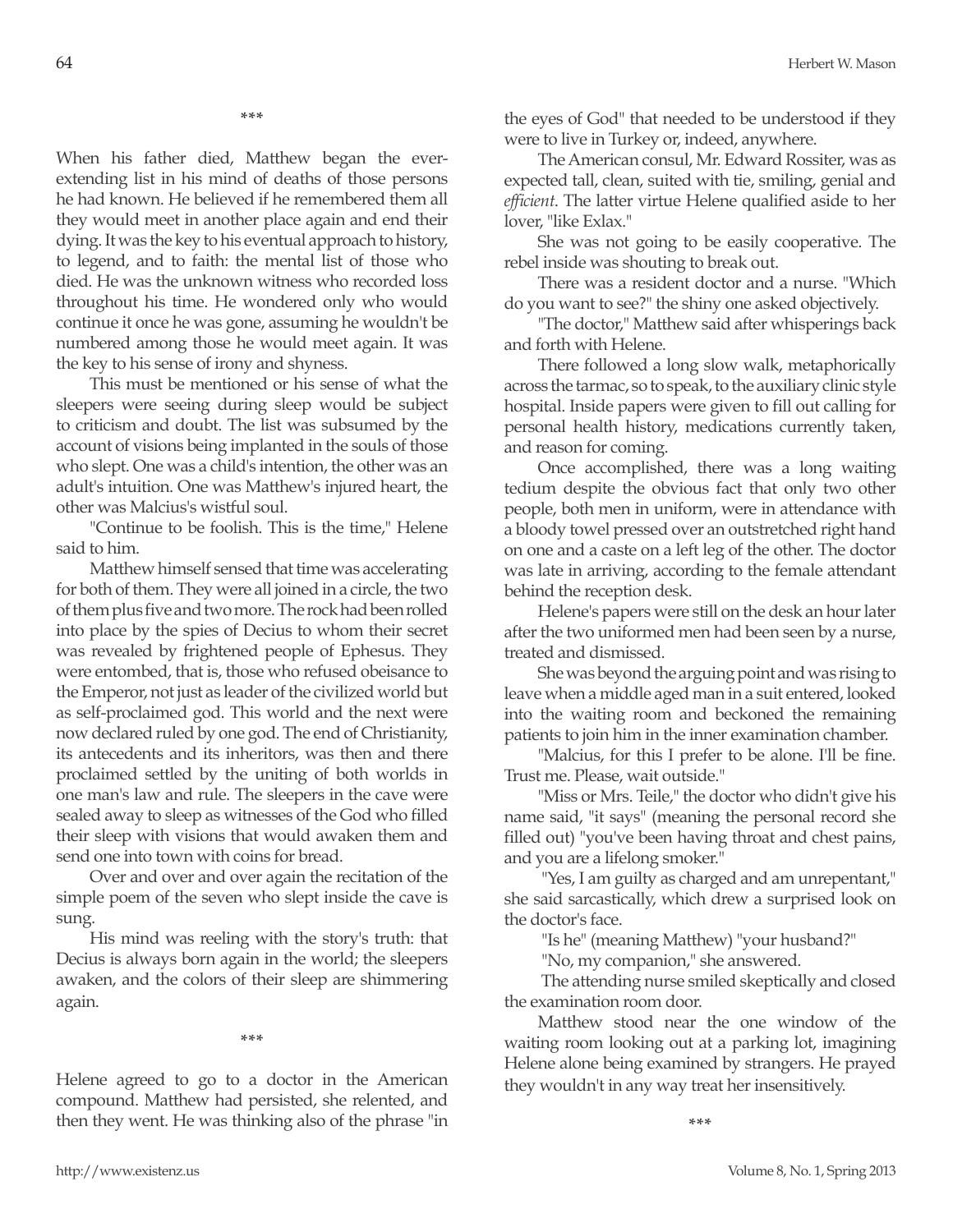They walked along the black and white rippling and vertiginous sidewalk beside the sea wall and eventually sat down on a bench.

"You must never be distracted by anything from the story you have been given," she said to him.

He held her tightly in his arms.

"The Devil knew the risks I've taken and let me babble on." Tears of anger burst from her eyes.

When she was able to speak again, she did so with an eerie calm that frightened him. She sat straight up holding onto one of his hands.

"We're together always, you must know, " he said.

"You're sweet to say that."

She stopped talking then.

They continued further along the dizzying walkway, then diverted their direction down a side street to an open market, where they bought some oranges, onions and carrots, and a large fish for supper, and found a date and honey shop for some after dinner sweets. Finally, they stopped in a coffee shop and had two cups each of thick Turkish coffee with sticks of sugar. They lingered in the shop watching two old men playing checkers on a wooden table.

Walking back within the town to the apartment she said, "We don't need to change anything. We are as we have been."

"We do all things together. We think together. We have been in the cave together."

"Malcius," she whispered.

#### **Part Four**

"Tell me again what the Seven Sleepers Pardon included in its Brittany commemoration."

"There was a gathering of perhaps 100 to 150 people in a small town called Plouaret: mostly Breton farmers and fishermen whose wives wore white coifs on their heads, some Muslim men with their wives wearing head scarves, a handful of international visitors including scholars and journalists. We all walked about 4 kilometers in a solemn procession to a small hamlet called Vieux Marche where there was a chapel dedicated to the Seven Sleepers built on an ancient dolmen crypt. When we arrived outside the chapel a Breton bishop, a Muslim Imam and Professor Rochemont led us in Breton, Arabic and French prayers for peace."

"Go on, Tell me again what came next."

"At night a bonfire was lit and a group of Breton men and women chanted a *Gwerz*, a short poem repeated in its refrain several times about the building of the chapel."

"Recite it again."

**\*\*\***

O when the world was made, The sky, the sea, the land, the fire, So also was this cave created Where the companions sleep.

Seven candles are set in a boat Called Abandonment to God In witness that these seven hearts Refuse idolatry to Decius.

They sleep in a circle of darkness Until it is time to wake. And then their faces glow like roses Drawn to an opening for light.

 O when the world was made, The sky, the sea, the land, the fire, So also was this cave created Where the companions sleep.

**\*\*\***

"In the reflected light of the Tantad bonfire the people walked to a holy spring, which is known for its curative power over blindness, literal and, as the bishop pronounced, "spiritual". Some of us dabbed our eyes. Then the return walk to Plouaret followed. It was night. Candles were carried. The white Bretonne coifs bobbed up and down like sails on a dark sea in the procession's candlelight."

"Then the next day," she said; "recount that."

"There was a mass at the chapel and a reading of *Surah al-kahf* by the Imam. At the conclusion of these remembrances the Muslims prepared at a long table set outside the chapel a Feast of Abraham, including lamb, couscous, vegetables and fruits. That was the Pardon's celebratory conclusion."

"What did you do there?"

"I became a pilgrim."

"And it was on the Feast Day of Mary Magdalen, the first to see our resurrected Lord."

"Yes."

"You told me all of this when we first met and I like to hear it. It resonates still. It's the cave of fruitfulness."

"Yes."

"In this retelling Professor Rochemont was mentioned only once."